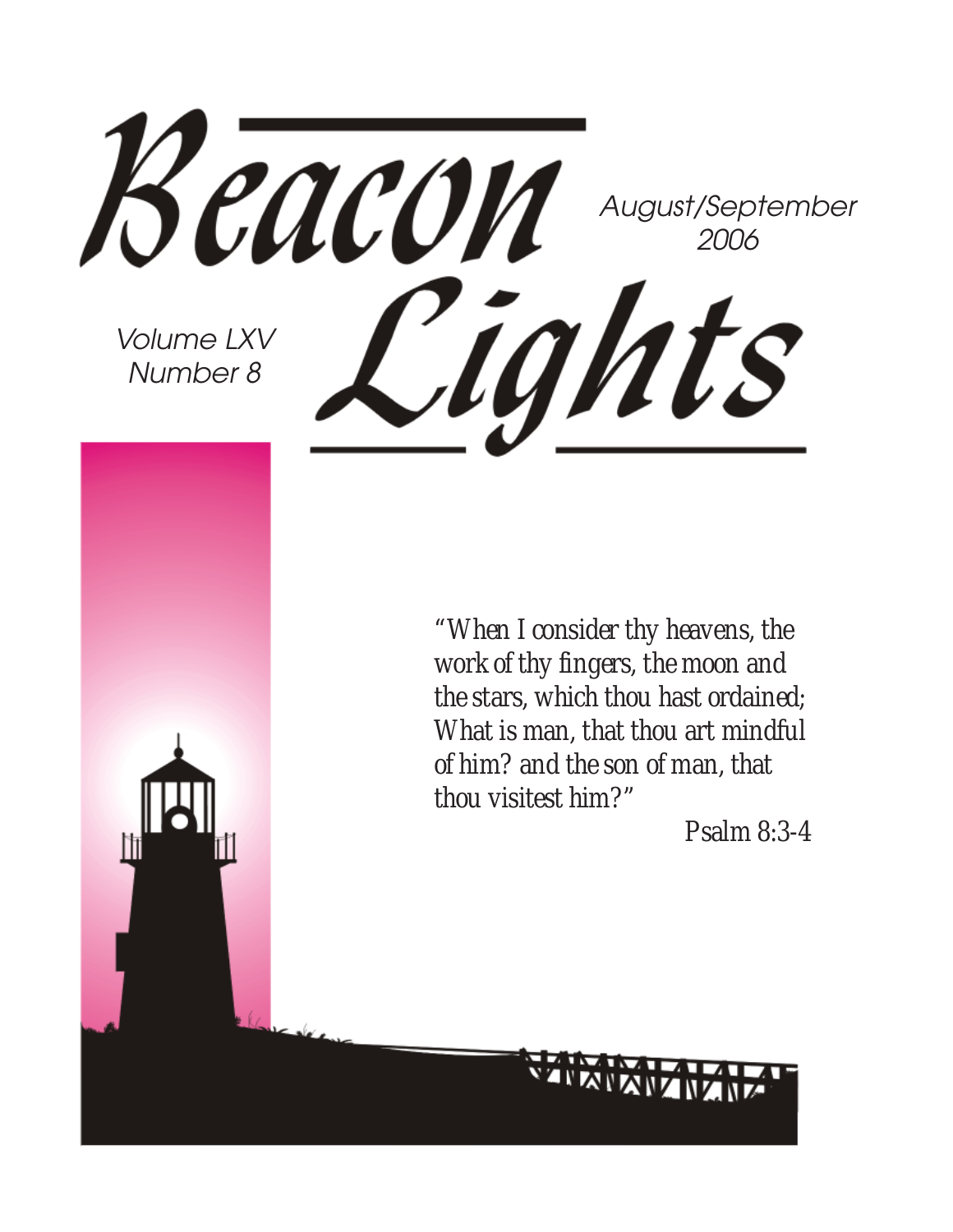#### **Table of Contents EDITORIAL 3 Henry M. Morris** FRUITFUL BRANCHES **4 The Lord Gives and the Lord Takes Away** OUR YOUNG PEOPLE'S FEDERATION **6 Study Guide on the Book of Judges (2) 9 Psalter Number 243—Psalm 68** CHURCH PROFILE **10 First Protestant Reformed Church, Edgerton, Minnesota** LETTER TO THE EDITOR **11 Correction** CURRENT EVENTS **12 Guide Our Thoughts on Immigration DEVOTIONAL 14 Watching Daily At My Gates—August 16 Watching Daily At My Gates—September 21 Watching Daily At My Gates—October** STORY TIME **24 God's Special Providential Care** MEMOIR OF REV. C. HANKO **38 Chapter 15: Automobile and Train Travel** CHURCH HISTORY **42 The Russian Orthodox Churches** LITTLE LIGHTS **43 A Turn of Events: from Chaos to Comfort (Part 6)** CHURCH NEWS **Back Cover**

Beacon Lights is published monthly by the Federation of Protestant Reformed Young People's Societies. Subscription price is \$10.00. Please send all correspondence, address changes, subscriptions, and article submissions to the business office.

#### EDITORIAL POLICY

The articles of Beacon Lights do not necessarily indicate the viewpoint of the Editorial Staff. Every author is solely responsible for the contents of his own article.

The Beacon Lights encourages its readers to contact the business office with any questions or comments. Letters may be edited for printing. We will not publish anonymous letters, but will withhold names upon request.

If any material of Beacon Lights is reprinted by another periodical, we will appreciate your giving the source and forwarding the printed periodical to the business office.

#### **BEACON LIGHTS**

EDITOR John Huizenga

SECRETARY Kim Doezema

CONTENTS COMMITTEE John Huizenga Tom Cammenga Christiana DeJong Trisha Haak Kris Moelker

EXECUTIVE FEDERATION BOARD Matt Overway (President) Daniel Holstege (Vice-President) Sara Huizinga (Secretary) Jeffrey Van Uffelen (Treasurer) Sarah Koole (Librarian) Rachel Nagelkerke (Vice-Secretary) Eric Gritters (Vice-Treasurer) Greg Van Overloop (Youth Coordinator) Rev. Ronald Van Overloop (Spiritual Advisor) Rev. Rodney Kleyn (Spiritual Advisor)

PROMOTION COMMITTEE Kim Doezema Rachel Joostens

PRODUCTION COMMITTEE Rachel Joostens

BUSINESS OFFICE Beacon Lights P.O. Box 144 Randolph, WI 53956 Phone: (920) 326-6186 Email: huizenga@powercom.net

BEACON LIGHTS ON TAPE A free service to the legally blind. Contact Sam Copple 659 Lincoln Avenue, NW Grand Rapids, MI 49504 Phone: (616) 774-4132 Email: SamCopple@email.msn.com

CHURCH NEWS ANNOUNCEMENTS Melinda Bleyenberg Email: darylmel@altelco.net.

BOOK SALES Becky Kalsbeek

TYPESETTER Robert Vermeer

PRINTER James Huizinga

MAILERS Bill & Fran Leep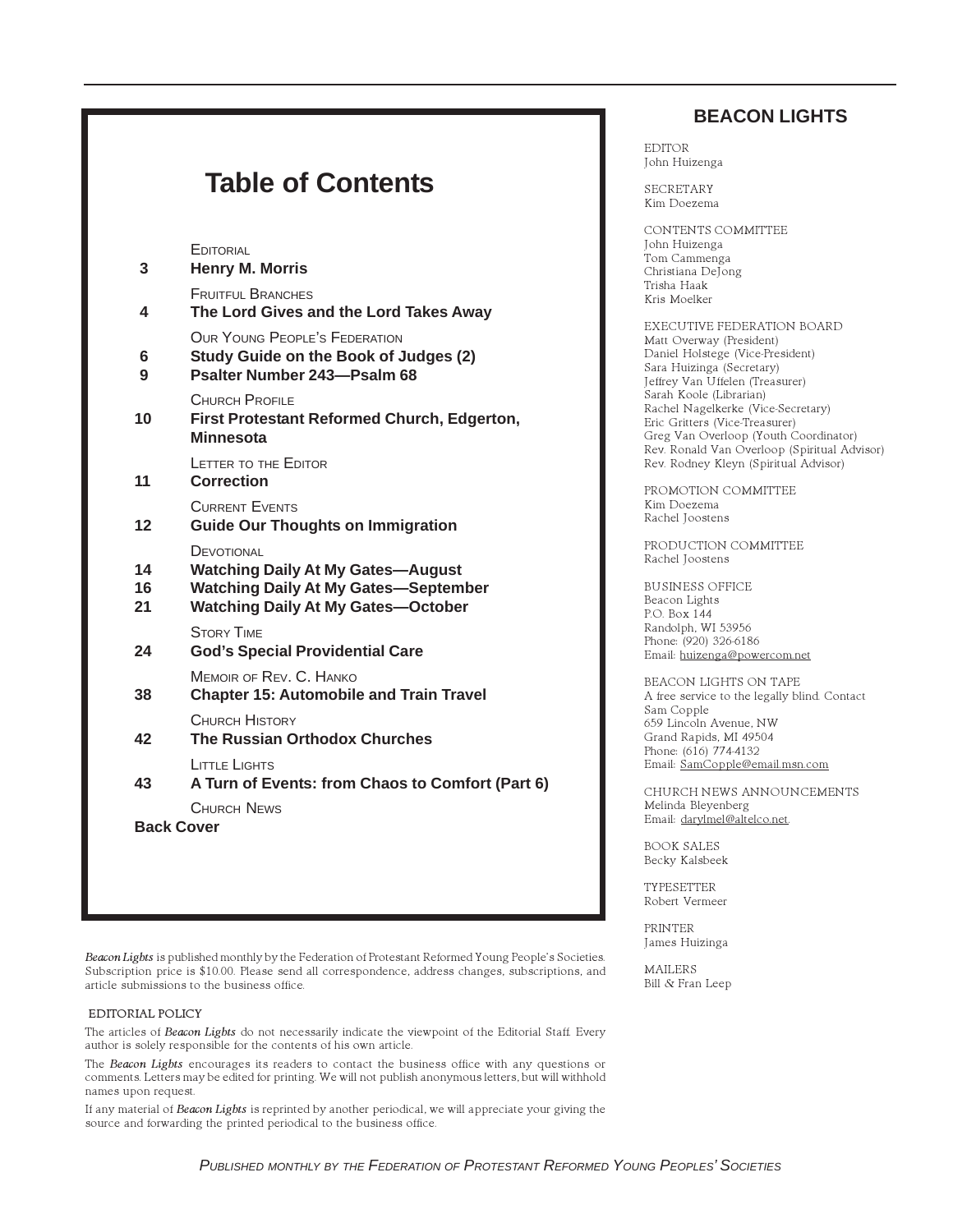#### **Editorial**

### Henry M. Morris 1918-2006



by John Huizenga

s God works all of history toward the return of Christ to gather His church, the devil has been relentless, and perhaps has even enjoyed some glimmers of hope that a way exists to defeat the council of the Almighty God. One such glimmer of hope came in 1959 at the great Darwinian Centennial celebration in Chicago commemorating the 100<sup>th</sup> anniversary of the publication of *The Origin of Species*. Here the theory of evolution was flaunted as the ultimate truth. Sir Julian Huxley and other atheistic evolutionists proclaimed the death of creationism and a new age of pure science free from the distortions of a biblical age of superstition. One year later a movie "Inherit the Wind" put the frosting on the evolutionary cake. Phillip E. Johnson, J. D., Professor of Criminal Law at the University of California, Berkeley writes the following about this movie in his paper "How to Sink a Battleship: A call to separate materialist philosophy from empirical science."

"Inherit the Wind' is a simple morality play in which the Christian ministers are evil manipulators and their followers are bumpkins who sing mindlessly in praise of "that old time religion." In the movie, it appears that the theological content of Christianity amounts to threatening people with damnation if they dare to think for themselves. The overthrow of this caricature provides a liberation myth, which goes with the triumphalism of the Chicago celebration. The movie teaches that the truth shall make us free, and the truth, according to science and Hollywood, is that Biblical religion is an oppressor to be overthrown. http://www.origins.org/mc/resources/ri9602/johnson.html

It looked as if a giant steam roller was ready to snuff out the last embers of faith proclaiming the truth of God's word that God created the world in six literal days just as He said in the book of Genesis. Many nominally Christian institutions of higher learning, in an attempt to flee the stereotype of creationist "fools," forsook God's word concerning creation and joined the evolutionists in one way or another.

But as so many times before, God demonstrates his sovereign power and grace by delivering His small and helpless Church from what appears to be certain defeat. Men are raised up with certain gifts to serve God in the work that He has prepared for them. One such man has been Henry M. Morris.

While still a boy, Henry's father deserted him along with his mother and two younger brothers. Extreme poverty at this time of the depression led his mother to send him to his grandmother for awhile. While at Rice University under the dominion of the famous atheist evolutionist Julian Huxley, the godly instruction of his grandmother gave way to evolutionism. Through an intense study of the Bible, attendance at a strong Baptist church, and joining the Gideon ministry, Henry was convinced of the divine authority of Scripture and the lie of evolution.

Henry's choice of civil engineering as a major served him well in his fight against the evolution giants of his day. Pure science involves theorizing that inevitably leads the ungodly scientist far from God. The applied science of the engineer has to be based upon fact otherwise the products, systems, structures, etc. that are being designed will not work. It was quite obvious to Henry in light of Scripture as well as the world God created that evolution was based on lies, and he set out to expose these lies in his scientific studies done in the light of Scripture.

The results of his work include the publication of many books on creationism. He co-authored *The Genesis Flood: An Investigation of its Geographical Extent, Geological Effects, and Chronological*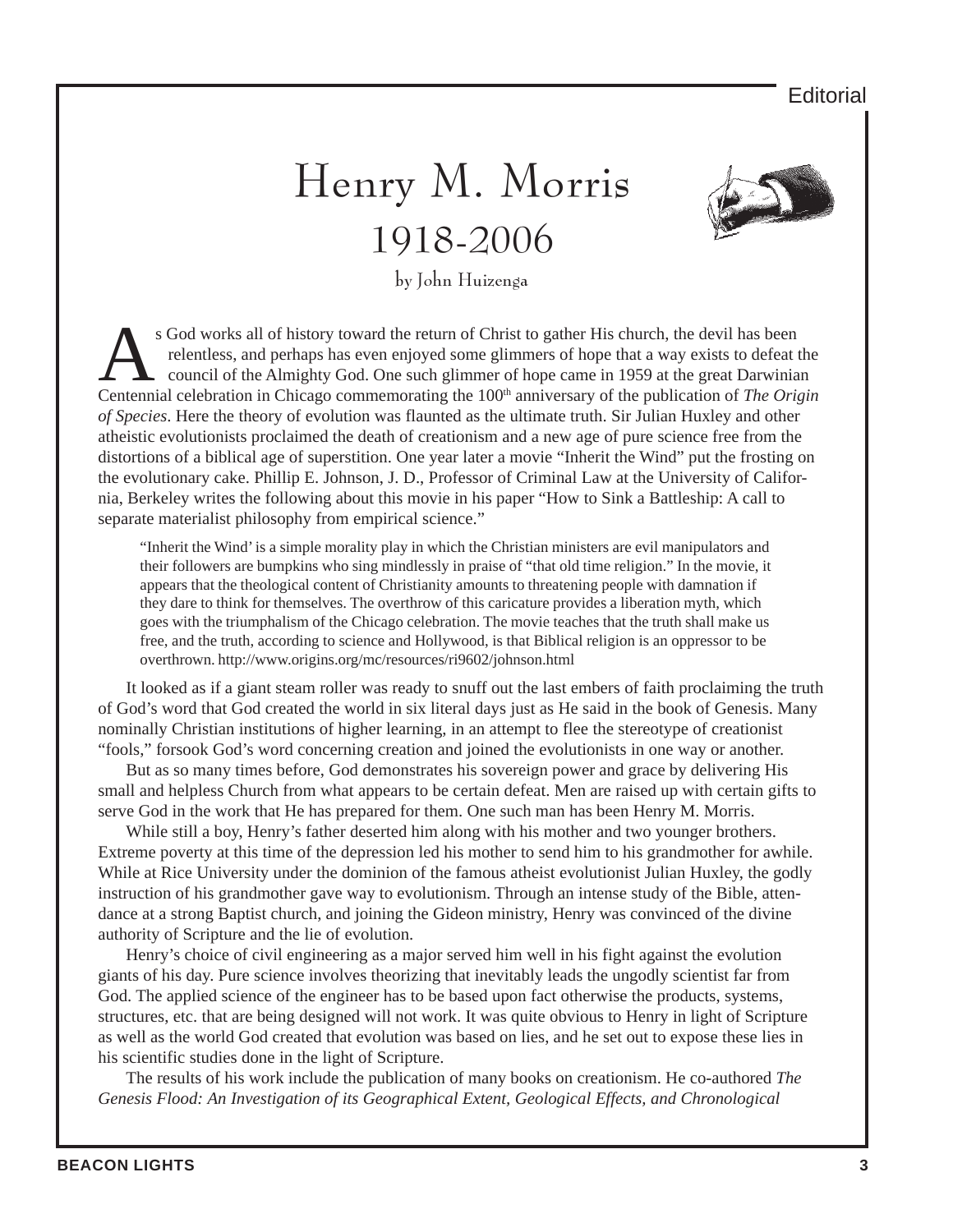*Setting* with John C. Whitcomb. "He considered the Institute for Creation Research to be one of his 'children.'" (John. D. Morris). He has also been widely acclaimed as the "father of modern creationism." While we may not agree with some of the ideas and goals of these men, I believe they have been used by God to throw down a roadblock to the antichristian scientists. Much time and energy is spent by the evolutionists combating the teaching of creation in schools giving the church a few more years of peace while God continues His work of gathering the church.

I enjoy learning about the findings of the creation scientist's research. It is encouraging to watch the evolutionists squirm and fight back. We must never forget, however, that the foundation of our faith rests not upon the "proof" of biblical truths that can be found in creation, but upon that work of God in our hearts by the Holy Spirit in connection with the word of God.

Henry loved to study God's creation, and in his writing from his book *For Time and Forever* he anticipates a study of God's wonders in heaven. I will end this article with what he writes:

But in all probability the Dominion Mandate will not only still be in effect, but may well be extended to apply to the whole universe, not merely this Earth. God surely had a purpose in creating the myriads and myriads of stars and other marvelous things scattered throughout the infinite reaches of space. Our physical bodies will have been changed to be "*fashioned like unto His glorious body*" (Philippians 3:21), and we, as "*His servants shall serve Him*" (Revelation 22:3) in an infinite variety of meaningful job assignments, based on some yet-to-be clarified criteria on our faithfulness in serving Him here in this life.

He has told us, intriguingly, the "Eye hath not seen, nor ear heard, neither have entered into the heart of man, the things which God hath prepared for them that love Him" (I Corinthians 2:9). We may be able, however, to sense some of these, "by His Spirit" (I Corinthians 2:10), and I, at least, like to think about having an eternity of time to explore and develop and enjoy the endless marvels of His infinite creation.

Although I like to believe that God's primeval Mandate to have dominion over the earth may be enlarged eventually to cover the whole creation, would it not be a wonderful future to be able to travel to distant stars and planets, explore them, and then write about the nature and uniqueness in God's plan for a book in God's library? Others could read our reports, and we could read theirs, and all would still further increase our awe at God's great creation and our love and devotion to Him." ❖

Fruitful Branches

### The Lord Gives and the Lord Takes Away

by Lauren Kraker

**Covenant Christian High School has been hit hard** with deaths these past two years. Last year we lost a fellow student, Daniel Cammenga; then a father: then a mother: and then a sister. Now this year with deaths these past two years. Last year we lost a fellow student, Daniel Cammenga; then a father; then a mother; and then a sister. Now this year we lost another fellow student, Paul Noorman.

We can not help but ask why? Why did God take two young students? Why would God take parents and siblings? They were all young when they went to be with their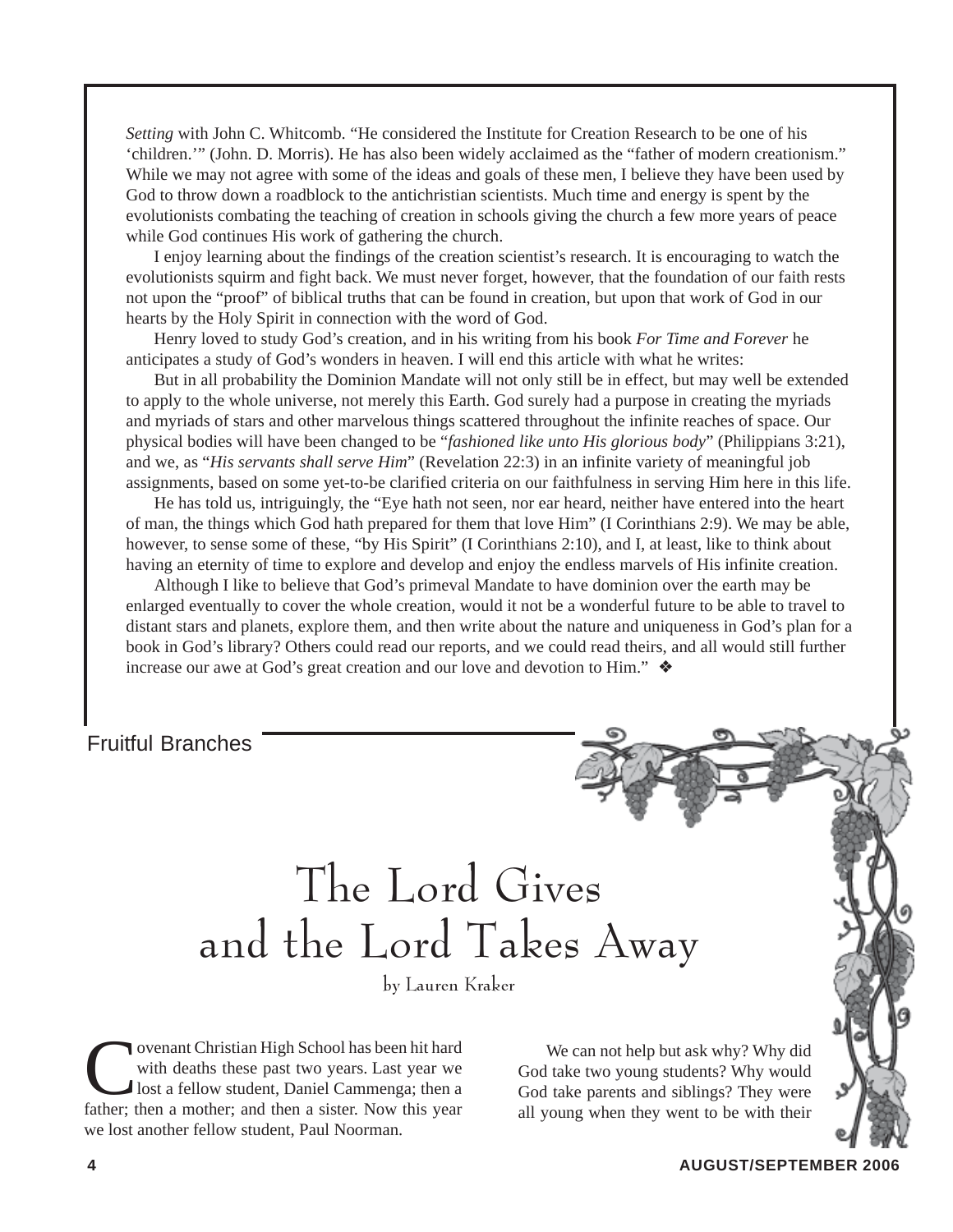Father in their heavenly home. Why would God give us five deaths in two years? Isn't this more than we can handle? Is God punishing us? What is God trying to tell us? So many questions swarm our minds. So many questions that we can not answer.

Job 1:21 says "…the Lord gave, and the Lord hath taken away; blessed be the name of the Lord." God gave to us these brothers and sisters in Christ to love and cherish while they were on this earth, whether it was for 16 years or 50 years. Then God took them away, some suddenly, while others suffered the trials of sickness or disease for years.

Romans 8:38-39, "For I am persuaded, that neither death, nor life, nor angels, not principalities, nor power, not things to come, nor height, not depth, not any other creature, shall be able to separate us from the love of God, which is in Christ Jesus." During death we can feel as if God is not by us. We don't understand why God could take someone so close away from us. Everything is in God's plan, and we don't understand it all. Nothing can separate us from God's love. Even during death God loves us and is upholding us. He makes us to grow spiritually, trust and lean more on Him. God alone gives us the grace and strength that we need to make it through these difficult times.

From the deaths of two students, the student body at Covenant Christian has grown together so much. I was a junior when my fellow classmate, Daniel, was killed in an automobile accident. I remember how much our junior class, along with the rest of the school, grew spiritually, and came together. It didn't matter who was popular and who wasn't. All the different groups in school came together. These experiences made us realize what was important in our life. What is important is not how popular one is, or what things you have, but rather the family and friends that God has blessed us with, the Christian school and churches that we have, and all the blessings that God has given to us: grace, hope, forgiveness of sins, and eternal life.

When I first heard that Paul Noorman had passed away I immediately sympathized with my fellow schoolmates. The sophomores had not experienced the loss of a fellow student like we, as seniors and juniors, had the year before. Many of us headed to Covenant as soon as we heard of Paul's death to be with the sophomores there. We cried, we comforted, recited Bible passages, and reminded each other that Paul is in a much better place. We as seniors and juniors felt the need to comfort the sophomores as best as we could.

"Help me then in every tribulation, so to trust Thy promises O Lord, that I lose not faith's sweet consolation, given me within Thy Holy Word. Help me, Lord, when toil and trouble meeting, e'er to take, as from a father's hand, one by one, the days, the moments fleeting, til I reach the promised land." This verse of *Day by Day* gives us comfort that in everything we face, God is always with us. We must trust that in everything God will give us the strength to make it through. We need to be reminded that everything is in God's hand. Nothing happens without the Father's will. Death is God's will.

Lord's Day 1, "What is thy only comfort in life and death? That I with body and soul, both in life and death, am not my own, but belong unto my faithful Savior Jesus Christ; who, with his precious blood, hath fully satisfied for all my sins, and delivered me from all the power of the devil; and so preserves me that without the will of my heavenly Father, not a hair can fall from my head; yea, that all things must be subservient to my salvation, and therefore, by his Holy Spirit, he also assures me of eternal life, and makes me sincerely willing and ready, henceforth, to live unto him." We are God's children. No matter if we are alive, or dead we are God's. Nothing happens to us without it being the will of God.

Life is fragile. Anyone can be taken from this earth at any moment. Death serves as a reminder to us that our place is not here on this earth, but in heaven. Our life here on earth is temporary, not permanent as many people would like it to be. John 14:2-3 states, "In my Father's house are many mansions: if it were not so, I would have told you. I go to prepare a place for you. And if I go and prepare a place for you, I will come again, and receive you unto myself; that where I am there ye may be also." When our place is ready for us, Christ will come and get us.

At the end of time, during Christ's second coming all the dead will be raised. I Corinthians 15:42-44, "So also is the resurrection of the dead. It is sown in corruption; it is raised in incorruption: It is sown in dishonour; it is raised in glory: it is sown in weakness; it is raised in power: It is sown a natural body; it is raised a spiritual body. There is a natural body, and there is a spiritual body." We have the hope that when we die we will see our loved ones, our fellow classmates, fathers, mothers, and siblings, in heaven. What a joy and comfort that is for us. ❖

*\_\_\_\_\_\_\_\_\_\_\_\_\_\_\_\_\_\_\_\_\_\_\_\_\_\_\_\_\_\_\_\_\_\_\_\_\_\_\_\_\_\_\_\_\_\_ Lauren is a member of Hudsonville Protestant Reformed Church in Hudsonville, Michigan.*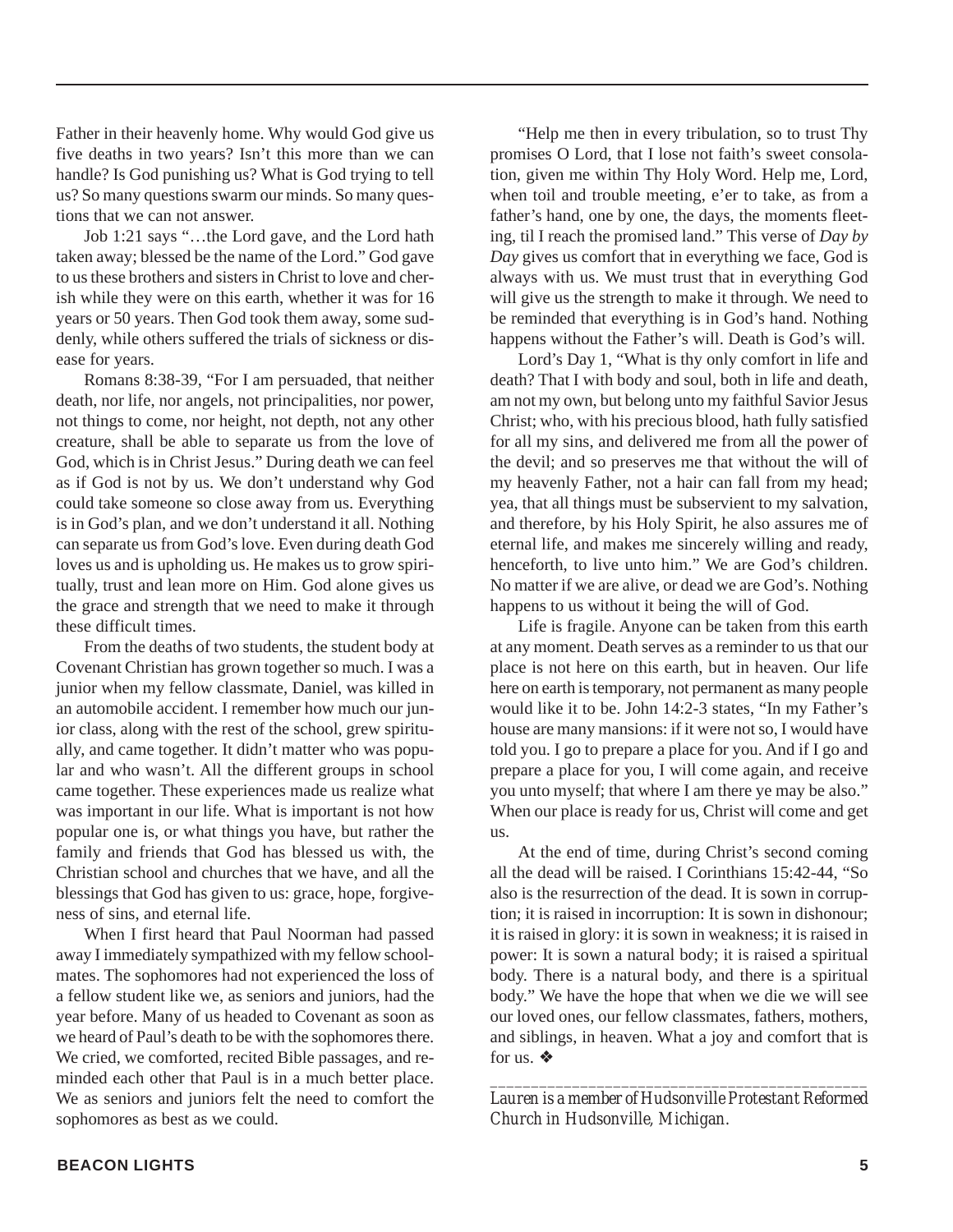### Study Guide on the Book of Judges (2)

by Rev. Douglas Kuiper

**Week 5:**

#### **Judges 4:1-24 - Deliverance from the Canaanites by Deborah and Barak**

Chapter 3 recorded God's work of saving Israel from the Mesopotamians, the Moabites, and the Philistines. What wonderful deliverances!

These wonderful works Israel soon forgot, and the familiar cycle of history repeated itself—sin, bondage, repentance, and deliverance. One unique aspect of the deliverance of Israel from the Canaanaites is that God used women. He used men also; He used Barak, who is listed among the heros of faith in Hebrews 11. But Deborah and Jael play a significant role.

We are convinced that the Scriptures do not allow women to hold any of the special offices in the church. But after examining this chapter, ask the question: What great role, positively, do women play in the church's deliverance from her enemies today?

- 1. What was the evil that Israel committed in the sight of the LORD? (Hint: look in chapter 5).
- 2. What part of Israel did Jabin especially afflict?
- 3. What do you know about the history of Hazor?
- 4. How oppressive was the bondage of Israel as here described, in comparison with her previous bondages? (Hint: also look in chapter 5 for the answer).
- 5. In what ways is Deborah a unique judge? Does the fact that she was a prophetess and judge mean that women may be ministers and elders today?
- 6. How is it evident that Israel's deliverance was a miracle? (Hint: look in both Judges 4 and 5 for the answer).
- 7. Was Jael's act good or bad—and why? Did her deception (vs 18) make her act worse?
- 8. What does the chapter teach us about our salvation in Jesus Christ?
- 9. What points of application to our lives can we make from this chapter?
- 10.And what is that positive role which women play in the church's deliverance from her enemies today?

#### **Week 6:**

#### **Judges 5:1-31: The Song of Deborah and Barak**

When Israel saw the dead bodies of the Egyptians washing up on the shore of the Red Sea, they sang (Exodus 15). When David was given the victory over his enemies, he composed Psalms (Psalms 18, 60, and others). John, in his revelation, saw the church triumphant singing "the song of Moses…and the song of the Lamb" (Revelation 15). Evidently singing is one way in which the church responds with gratitude and joy to the work of salvation.

Also in Judges 5 is recorded a song which was sung on the occasion of that great victory recorded in Judges 4. It is a song quite different from the lyrics and tunes on the lips of unbelievers. Studying this song, we ought to ask the questions: What kind of songs do *we* sing? do we sing? *To whom* do we sing? (Consider that all singing is done to someone, in worship of that being). And *why* do we sing? Are the songs we sing similar to this song—or does this song remind us of the need to throw out our current collection of favorite songs, and replace it with songs with which God is pleased?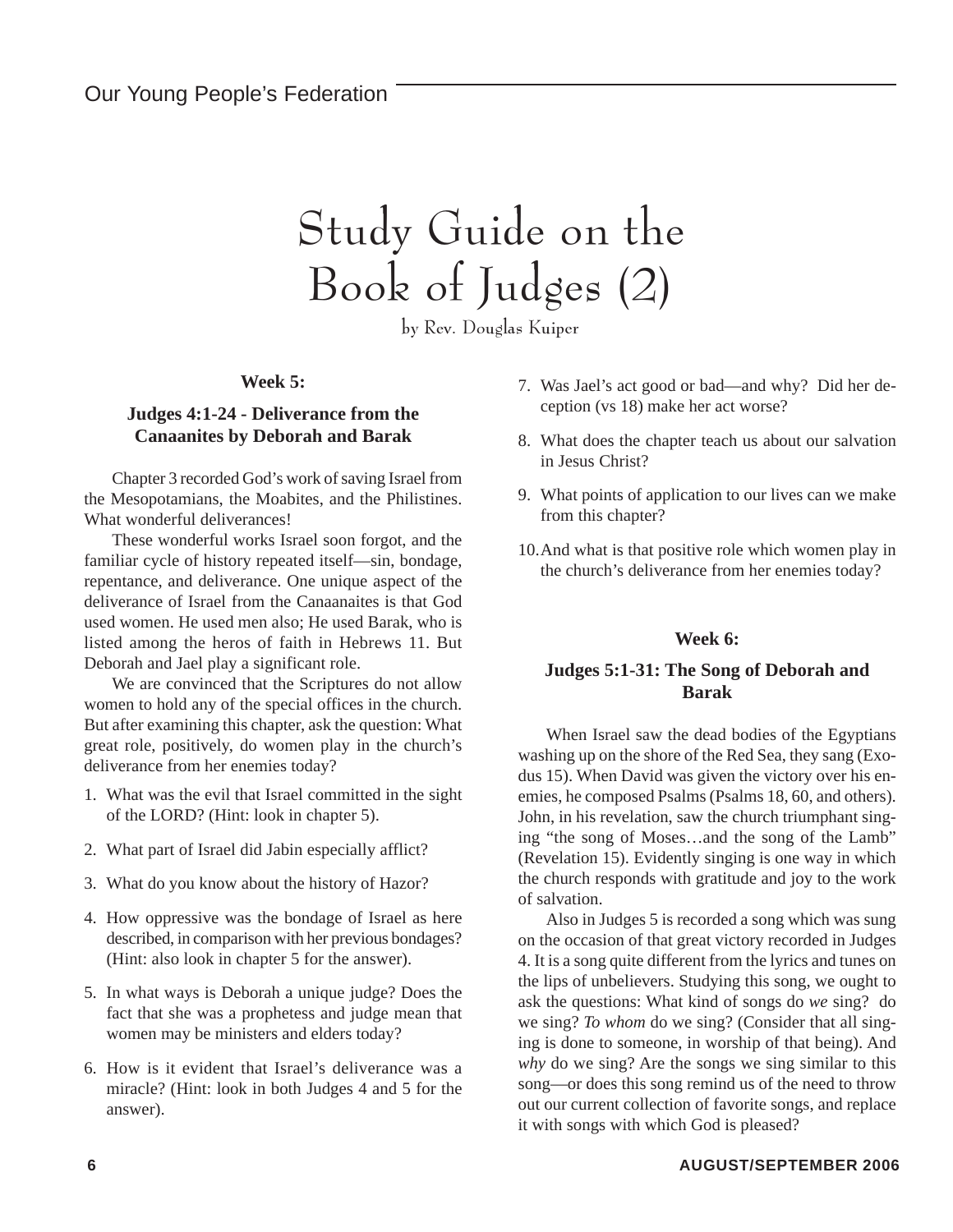#### **Questions regarding the singing of the song:**

- 1. Why would God's people *sing* on such an occasion?
- 2. Exactly who sang this song? Does this indicate that the whole church does not need to sing such songs?

#### **Questions regarding the content of the song:**

- 1. What does the song teach regarding the trouble that Israel endured at the hand of Jabin? What was Israel's sin? How severe was God's chastisement of Israel on account of this sin? (Some of these questions were also addressed in chapter 4).
- 2. What does the song teach regarding the battle?
	- Who fought? Who did not fight? What does it indicate that some tribes did not come to help?
	- What does the fact that Jehovah fought teach about Him and His view of Israel? What particular means did Jehovah use to give Israel the victory? On what basis could Israel be delivered from her enemy?
	- Significantly, this battle was fought by the waters of Megiddo (vs 19). What do you know of Megiddo? And what other great battle does this one point to (Revelation 16:16)?
- 3. Regarding particular verses:
	- vs 23: What is Meroz, and why is he cursed?
	- vs 23: Did Jehovah really need help against the mighty?

#### **Questions regarding the application of the song to us:**

- 1. How does the song indicate that it is relevant and instructive for the church of all ages?
- 2. What lessons do you take to heart, from the history recorded in this song?
- 3. Do we sing this song regularly? If so, how? If not, why not?

#### **Week 7:**

#### **Judges 6:1-40: The Call of Gideon**

"And…and…and…and…and…and"—notice the first word of verses 1a, 1b, 2, 3, 4, 6. The Old Testament Hebrew Scriptures use the word "and" often in narratives, to describe the various events that follow one an-

#### **BEACON LIGHTS 7**

other. But the repeated use of the word reminds us again of a cycle of events that is being repeated now for the fourth time in the history of the Judges. We are by now familiar with it.

By now, one might think that Jehovah would cast off His people in disgust. He surely would have done so, if He were not *Jehovah—*faithful and unchanging. But, as He said through Malachi, "I am the LORD, I change not: therefore ye sons of Jacob are not consumed" (Malachi 3:6).

So the sacred Scriptures record yet another instance of Jehovah's marvelous deliverance of His people from their misery.

How comforting! Though we sin against Him a thousand times, in the way of repentance He will receive us again into His fellowship, and give us the enjoyment of His blessedness!

- 1. Israel's trouble, verses 1-6.
	- To what sin did Israel again return?
	- Describe how Israel suffered because of the oppression of the Midianites.
	- Why was this oppression so severe?
	- Do we ever experience such severity of oppression on account of our sins?
- 2. The prophet's message, verses 7-10.
	- Who was this prophet?
	- What was the point of his message?
	- What is the warning for us?
- 3. God calls Gideon to deliver Israel, verses 11-24.
	- Why is it so important that Gideon be called to this work?
	- –By asking for a sign, does Gideon show he is weak in faith?
	- May we ever ask for signs from God to know His will for us? May we regarding the will of His law, which is clearly revealed in Scripture?
	- What does "Jehovah-shalom" mean? Look it up in a Bible dictionary.
	- As judge, Gideon is a picture of Christ. What similarities between Gideon and Christ can you note?
- 4. Gideon begins his work by cleansing his father's house, verses 25-32.
	- What was this grove that Gideon must cut down?
	- Did the fact that he cut down this grove by night indicate cowardice and fear on his part?
	- Why was it so important that he begin his work in his own father's house?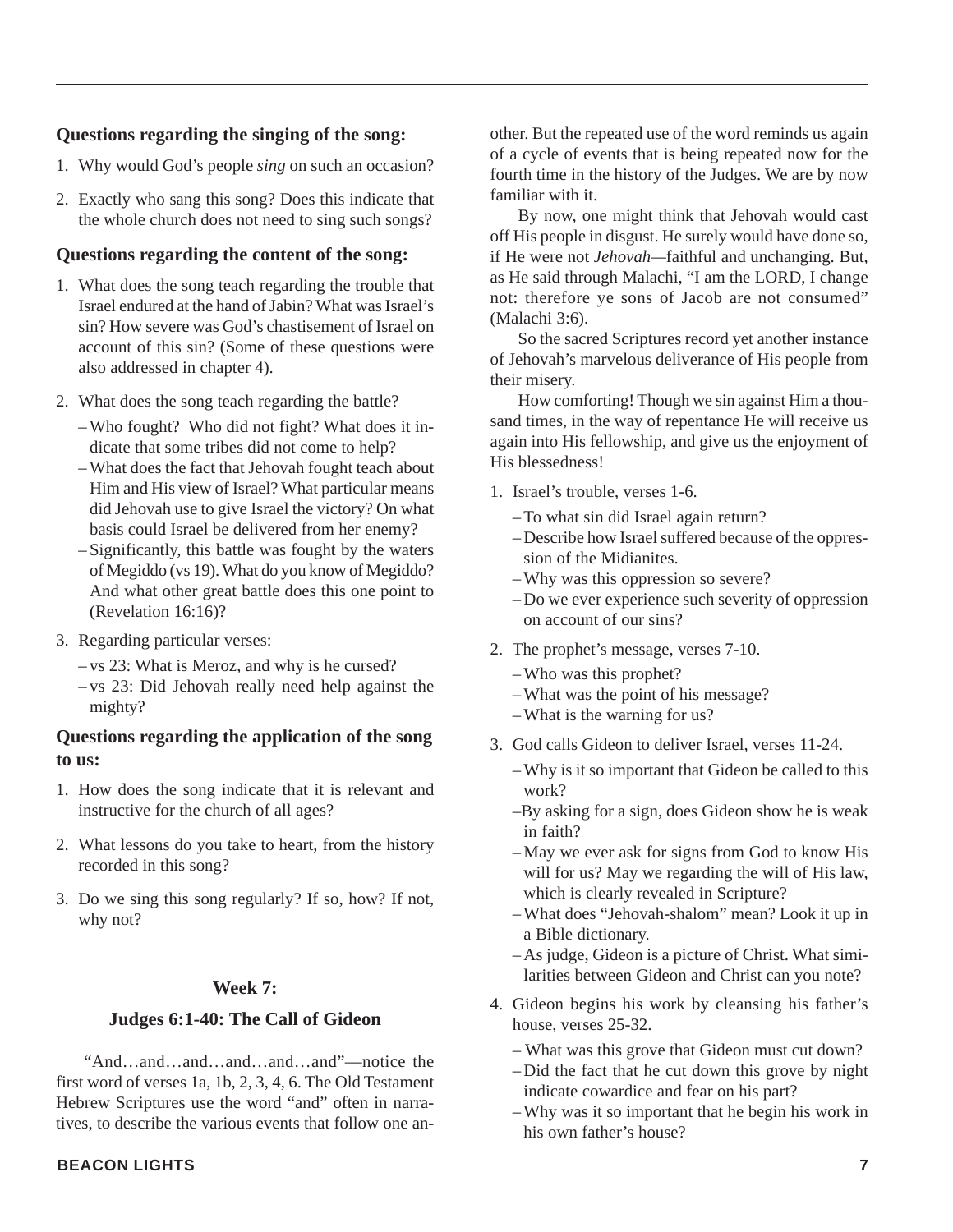- What does this say about the work of salvation that Christ will perform in the church?
- What does this say about our own battle against sin? Find other Scriptures which indicate that we may not go to battle against sin in others without first being conscious of a battle against sin in ourselves.
- 5. Gideon prepares to go to battle, verses 33-40.
	- Who comes to fight, at the call of Gideon?
	- What is the point of the two signs involving the fleece and the dew?

#### **Week 8**

#### **Judges 7:1-25: Gideon's Battle With Midian**

Here is described the battle by which Israel was delivered from the Midianites. We are reminded of the great principle of the saving work of God: He saves in such a way that His own power and wisdom is evident. Jonathan, Saul's son, later showed that he understood this principle, when he and his armorbearer went alone to fight the Philistines: "it may be that the LORD will work for us: for there is no restraint to the LORD to save by many or by few" (I Samuel 14:6).

That church is foolish which judges her strength by her numbers; that child of God is unwise who judges his strength by his own human might and earthly courage.

Let us believe and trust in Jehovah, who delivered us from sin by one man, Jesus Christ!

- 1. The army gathered, verses 1-8.
	- How large was the army of the Midianites (7:12, 8:10)? How large was the army of Gideon at first? How large was the army when most were sent home? What is significant about the great difference between the size of the two armies?
	- What means did God use to reduce the size of Israel's army at first? How is this significant? May we simply refuse to fight the spiritual battles of the church because we are scared?
	- What other means did God use to reduce the size of the army? What did lapping like a dog indicate about those men who would later fight? What did bowing on one's knees indicate about those who were later sent home?
- 2. Gideon's encouragement, verses 9-14.
- What was significant about the dream and its interpretation, which Gideon overheard?
- Gideon did not ask for this encouragement; God gave it without his asking. Are there ways in which God also encourages us, at crucial moments, without our asking?
- 3. The battle, verses 15-25.
	- With what weapons did Israel go into battle? What is significant about them? How are they a picture of the spiritual weapons we use today (2 Cor. 10:4)?
	- The battle cry that Gideon's army was to shout out is this: "The sword of the Lord, and of Gideon!" Why does it speak of a sword, when there was no literal sword? And what is significant about this battle cry?
	- How can it be that a large and strong enemy, which overpowered Israel for many years, is sent running, and made to fight against each other, by this simple battle cry by a small band of unarmed men?
	- Using a concordance, look up "Oreb" and "Zeeb." In which other passages of Scripture are these names found? How do those passages relate to the battle that Gideon fought?
- 4. Questions on the chapter as a whole.
	- What does it teach us about the salvation God gives us in Christ?
	- What points of application to our lives can be made?

#### **Week 9**

#### **Judges 8:1-35: Gideon's Judgeship.**

The judges did not only deliver Israel from their enemies; they also ruled Israel in the fear of God. Previous verses in Judges have made this point only briefly (Judges 3:11, 3:30); but this chapter gives us more insight into the work of the judge after the enemy was conquered (verses 22-28).

Unfortunately, Gideon began his rule well (verse 23), but soon was led astray into sin (verse 27). He who will judge us rightly, and bestow on us perfect blessedness, must be one who is perfectly righteous, hating sin, and never turning aside from God's law. Gideon was but a shadow of our great Judge, Jesus Christ, in whom we have everlasting rest from our enemies.

We are reminded that we who have the victory in Christ must constantly fight against temptations to be brought again into the bondage of sin. Romans 6 calls us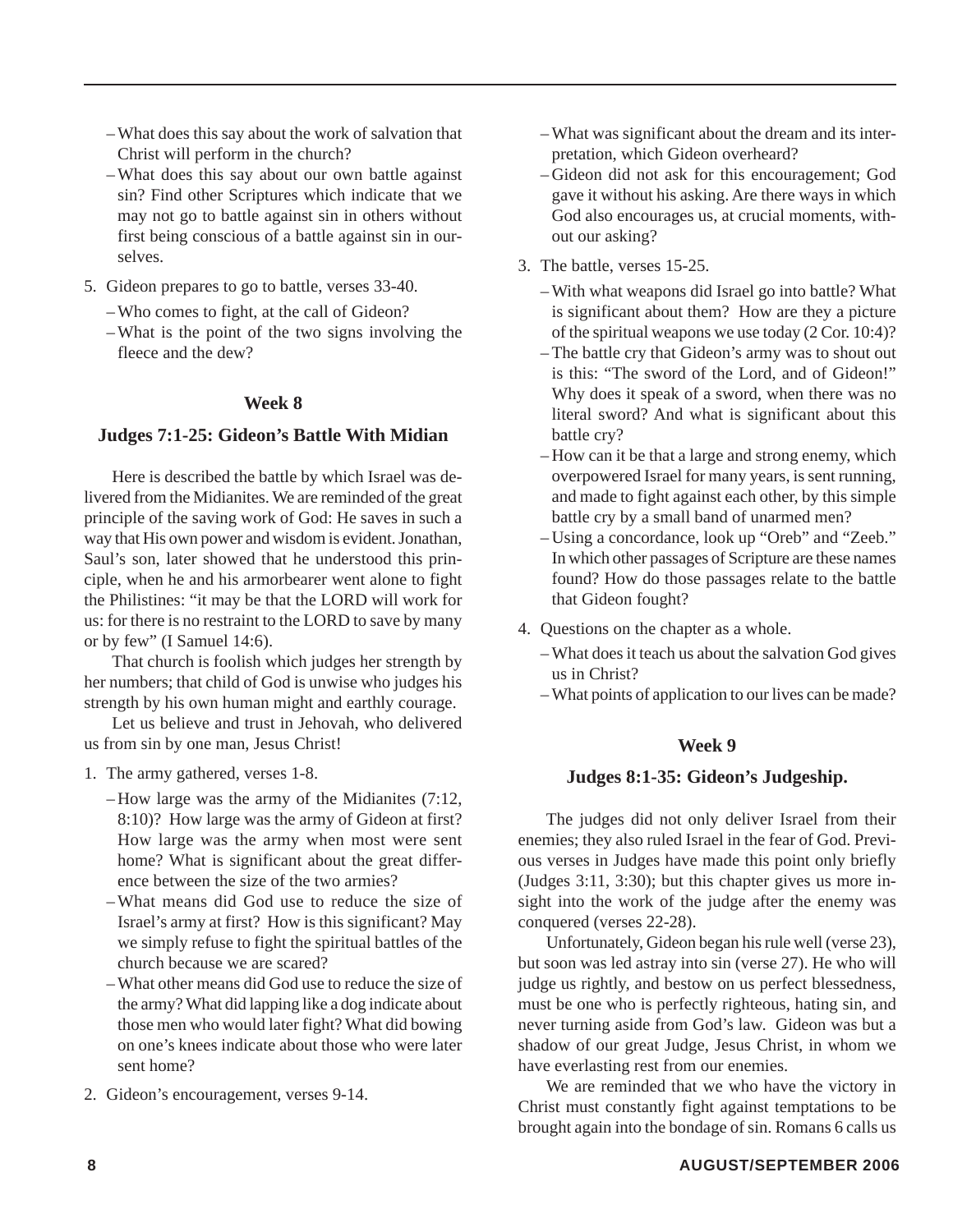to such a life of service to God, being freed from sin's yoke.

- 1. The conclusion of the battle, verses 1-21.
- Why is it significant that the men of *Ephraim* chided so sharply with Gideon, verses 1-3? What does Gideon's answer teach us about responding to those who are not happy with us (Proverbs 15:1)?
- Why did the men of Succoth and Penuel answer Gideon as they did? Was Gideon right in responding to them as he did?
- What lessons must we learn from the attitude of the men of Ephraim, Succoth, and Penuel, regarding cooperation of saints in the work of the church?
- 2. The judgeship of Gideon and the conclusion of his life, verses 22-35.
- How did Gideon judge Israel after the defeat of her enemies?
- Why is it significant that Israel asked for a king, and that Gideon refused to be Israel's king? What does the name "Abimelech" (the name of his son) mean?
- Of what sins did Gideon become guilty?
- What lesson are we to learn from Israel's ingratitude toward Gideon, after he died?
- 3. Questions on the chapter as a whole.
- What does this chapter teach us about the salvation God gives us in Christ?
- What other points of application must be made to our lives?  $♦$

*\_\_\_\_\_\_\_\_\_\_\_\_\_\_\_\_\_\_\_\_\_\_\_\_\_\_\_\_\_\_\_\_\_\_\_\_\_\_\_\_\_\_\_\_\_\_\_\_\_ Rev. Kuiper is pastor of Randolph Protestant Reformed Church in Randolph, Wisconsin.*

# Psalter Number 234—Psalm 68

by Phil Kalsbeek

This is a Psalm of David. In the Psalm David requests deliverance from his enemies and that they be put to shame. As we "Run and Race" may we also seek deliverance from our enemies and from the sin quests deliverance from his enemies and that they be put to shame. As we "Run and Race" may we also seek deliverance from our enemies and from the sin that cleaves unto us. We can do that only by the power of the Spirit. We sing about that in Psalter #234 verse 4: "In mercy turn and look on me, Thy servant true, Thy chosen one; Let me Thy great salvation see, And strengthen me my course to run."

The theme for the convention this year is "Running the Race." We find this in Hebrews 12:1, 2 where the race we are to run is described. As we are running this race, we are surrounded by a great throng of witnesses who are watching our every move. In this race we are to stay on course and to stay away from the burdens and delays that we come to in this life, such as the pleasures of this life, the lusts of the flesh, and worldly cares and

riches. In this race Christ guides us, strengthens us and keeps us on the path we are to run. By his leadership He leads us to the end.

We as young people so easily stray off the path. We are told to run, but so often we get caught up in all kinds of worldly activities. We constantly are to remind ourselves to run with patience and to seek the kingdom of God as our ending prize and not this wicked world.

As Christ endured a dreadful death on the cross, so we are to fight the world and its worldliness no matter the cost. We ask the Lord's blessing to continue to help us in our race here on this earth. It is our prayer that this year's convention focused on this theme will encourage our young people to "Run the Race." ❖

*\_\_\_\_\_\_\_\_\_\_\_\_\_\_\_\_\_\_\_\_\_\_\_\_\_\_\_\_\_\_\_\_\_\_\_\_\_\_\_\_\_\_\_\_\_\_\_\_\_\_ Phil is a member of Hope Protestant Reformed Church in Grand Rapids, Michigan.*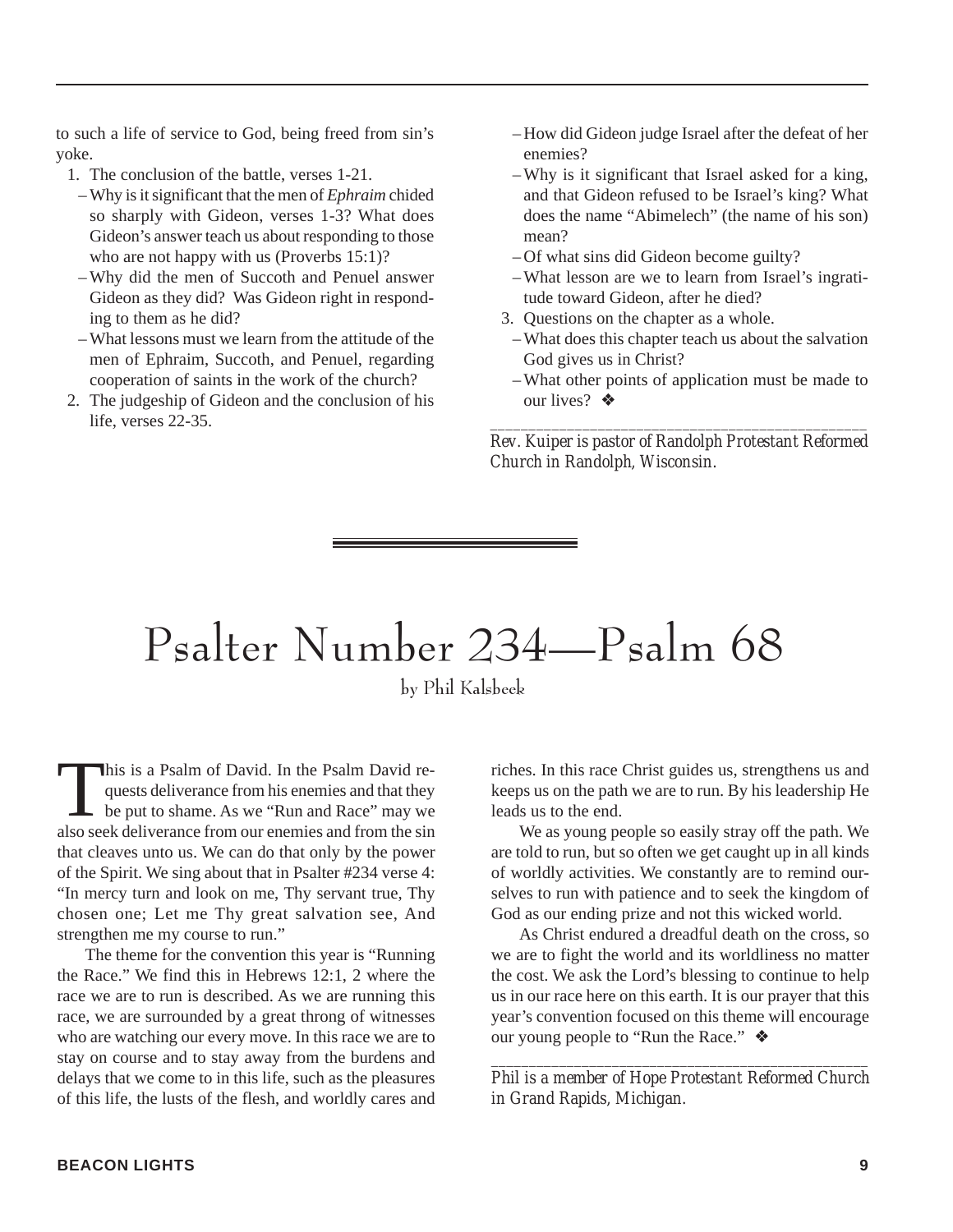### First Protestant Reformed Church Edgerton, Minnesota

by Mr. Al Brummel

In 1936 the Protestant Reformed Mission Committee<br>sent out their first home missionary, Rev. B. Kok. As<br>a fruit of his labors in this area, the congregation at<br>Edgerton was organized on April 11, 1938, with thirteen n 1936 the Protestant Reformed Mission Committee sent out their first home missionary, Rev. B. Kok. As a fruit of his labors in this area, the congregation at families committed to starting up a new church. Rev. Wm. Verhil became our first minister, serving from 1938 until his unexpected death in 1942.

For the first years the congregation met in a local community building. They then started work on a church building and parsonage, both of which are still in use today. Most of the work of digging the basements, construction, etc., was done by the men of the group themselves, with completion in 1940 or 1941.

Following the death of Rev. Verhil, Rev. G. Vos served our congregation from 1943-1948 and Rev. P. De Boer from 1948-1953.

A school society was formed not long after the congregation was organized and perhaps before the church building and parsonage were completed. This resulted in our own school being built and completed in time for the fall term of 1950.

In 1953 a very traumatic split in the church took place, decimating the congregation. The church building was kept by the group who left, but the school was retained by those who remained Protestant Reformed. The church services were then held in the school until the community building became available.

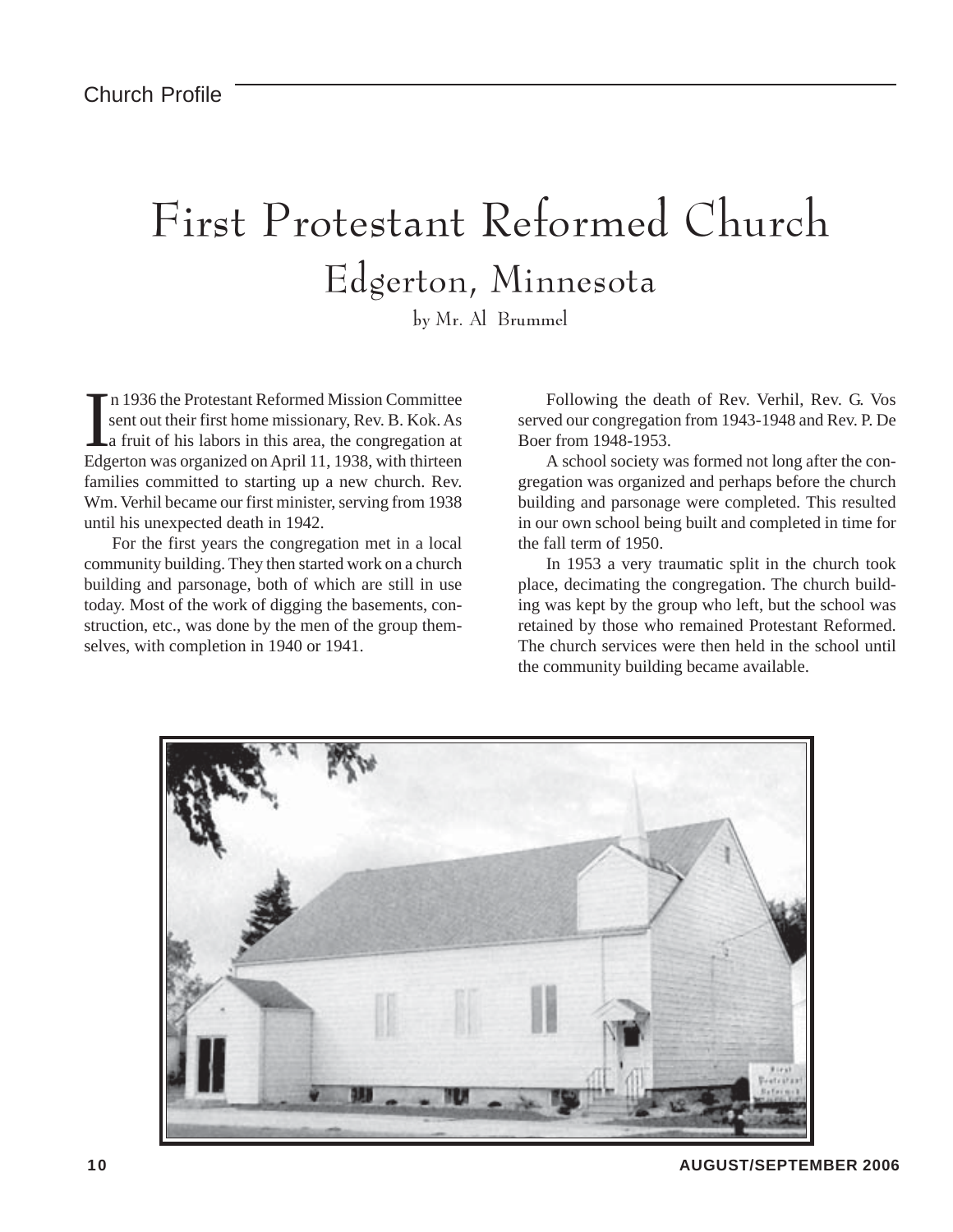In the fall of 1953, second year seminary student Herman Hanko (now professor emeritus) came to bring the word to us for two months. He has often told the story about how he was the only student available, and it was early in his second semester when the professors told him to take a six week break from his classes and preach in the congregation of Edgerton which urgently needed help. He complained that he only had one sermon and reminded the professors that when he had preached it in class for practice preaching, they didn't even think it was very good. The professors did not accept his excuse and said they would give him some sermon help, but that he would also have to try to keep up with his classroom work by correspondence. He had a double load of being a student and a preacher for that fall. He also tells about how he had to step over legs in front of the group as he preached in the small school room. Rev. Herman Veldman came to be our pastor late in that winter and stayed until 1959. Rev. B. Woudenberg arrived to be our minister in 1960 and stayed until1965.

In 1962 the group which had left in 1953 disbanded and rented the parsonage and church to the Presbyterians. The matter was once more taken to court and this time it was ruled that we were the rightful owners. It was with much joy and thanksgiving that we moved Rev. and Mrs. Woudenberg into the parsonage. Once again we could worship in our own church building.

Ministers following were Rev. G. Lanting, 1966- 1974; Rev. J. Slopsema, 1974-1982; Rev. J. Smith, 1982- 1985; Rev. M. De Vries, 1985-1995; Rev. A. Brummel, 1995-1998; Rev. D. Kleyn, 1998-2005; Rev. Dennis Lee 2006-present.

Over the years we have done considerable remodeling of the church building: new siding, windows, kitchen, pews, sound system, and had the pipe organ completely revamped. Much work has also been done in the parsonage.

We have 23 families, with 50 communicant members. Mr. Art Bleyenberg, now in a nursing home, is the only charter member living, but there are several members who were children at the time of the organization and remember those exciting days of helping out and observing the building of the church and parsonage.

The Edgerton Protestant Reformed Church exists in a small community so as a result we have not had the internal growth that would have occurred if all the children could have stayed and raised their families here. With the exception of the Canadian churches and mission churches, I think all of the congregations in our

denomination have some members who have their roots in Edgerton. Three ministers have come out of our little church: Rev. R. Miersma, Rev. Allen Brummel and Rev. Nathan Brummel. Another son of our congregation, Mr. Heath Bleyenberg is currently a second year student in our seminary. Rev. Dale Kuiper entered the seminary and went into the ministry following teaching in our school here for a few years. His wife Valerie is an Edgerton native.

Our consistory is made up of three elders and two deacons. Current officebearers are elders—Allen Brummel, Andrew Brummel and Harold Brands. Deacons are Gary Boverhof and Dennis Bleyenburg.

The Free Christian School continued in operation through the spring of 2004. That fall, with great sadness in the hearts of the congregation, the doors remained closed due to lack of students. We now rejoice and give thanks to our heavenly Father that two teachers have again been hired and the school doors are set to re-open in this fall of 2006 with an enrollment of nine students. To God be the Glory! ❖

*\_\_\_\_\_\_\_\_\_\_\_\_\_\_\_\_\_\_\_\_\_\_\_\_\_\_\_\_\_\_\_\_\_\_\_\_\_\_\_\_\_\_\_\_\_\_\_\_ Al is an elder of First Protestant Reformed Church in Edgerton, Minnesota.*

#### Letter to the Editor

### Correction

#### **Dear Sir:**

In the November 15, 2005 issue of the *Beacon Lights*, an article was written about the Protestant Reformed Church in Doon, Iowa. However, there was an error in that article which is very minor. When Rev. H. C. Hoeksema left Doon, he did not take the call to seminary. He took the call to South Holland, Illinois and after serving there, took the call to Protestant Reformed Seminary. ❖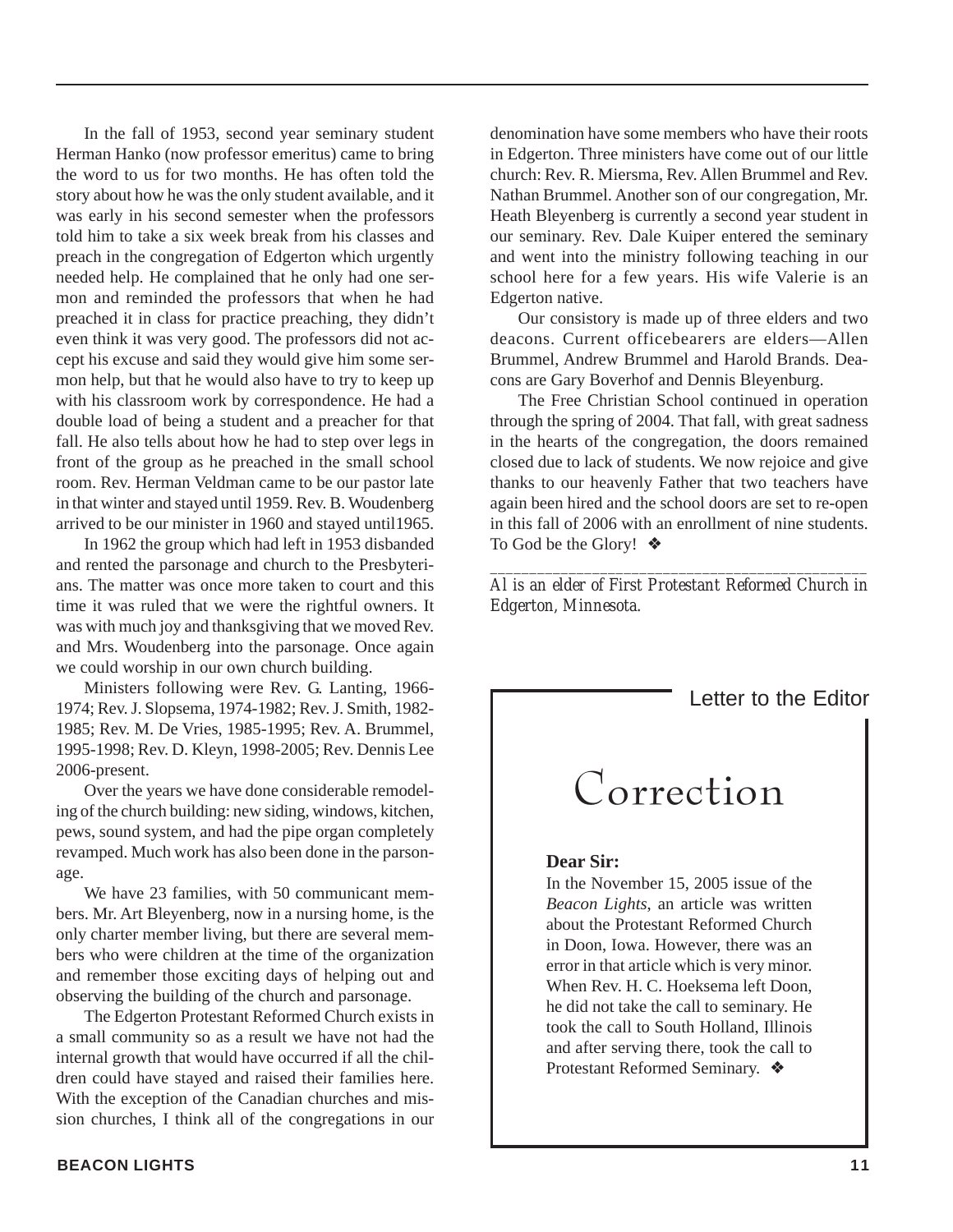### Guide Our Thoughts on Immigration

by Scott Van Uffelen

**Ever since Betsy Ross penned the** *Star Spangled*<br> **Example 1** Banner and the twelve original colonies drafted<br>
our Bill of Rights, Americans have demanded that<br>
their popularly elected leader(s) uphold the religious free *Banner* and the twelve original colonies drafted our Bill of Rights, Americans have demanded that their popularly elected leader(s) uphold the religious freedoms that this great country was founded upon. Are you one of them?

Hopefully you were able to recognize the errors in the above paragraph readily. If not, you are in the "good company" of 60% of America's students. Recognizing that there are mistakes in the above paragraph is one thing, knowing the correct answers is another. What is Betsy Ross most famous for? Who did write the *Star Spangled Banner*? How many original colonies were there? Who drafted our Nation's Bill of Rights? Why was it necessary to amend our Constitution ten times immediately after writing it? Do Americans directly vote for all of their leaders? Is there religious freedom in this country? What were the reasons people formed the United States of America (not why they came, but why they formed a nation)? These are all history trivia questions you might argue, yet they are standardized questions that need to be properly answered for those desiring citizenship in this country. Those legally applying for citizenship take a test where these questions, and many more, are asked of them. How many of us could become citizens of our own country if we had to take this test?

Legally we might not be able to become citizens of our own country based upon today's standards, but, by God's grace, we do not have to worry about that. Our parents, grandparents, or great-grandparents came to this country to escape economic hardship and religious persecution. They came because America was a land of freedom, a land of opportunity. Sailing under the maternal gaze of a statue in Ellis Island they were welcomed into our country and given the opportunity to make it on their

own. There were hardships here, there was corruption and deceit waiting for them, and there were other economic and political hardships to endure, but they survived through it all. They called America their home and planted themselves, their culture and their faith in our land. Together, with all of the other plantings from abroad, our nation has blossomed and grown on the world scene. Can we now deny that opportunity to anyone else? Have things drastically changed over the past 100 years that makes this impossible?

"But our ancestors came here legally! Those Mexicans are just coming over the border, having babies and stealing our jobs." There is truth in those commonly heard sentiments, and they do need to be addressed, but other, underlying, sentiments remain our focus in this article as reformed young people. Briefly, in the first place, we need to ground ourselves in a proper historical perspective of the issue. Secondly, we need to honestly identify our true impetus for dissatisfaction. Thirdly, we need to see how we are to view this issue as Christians, and finally, we need to realize that we need to be careful what we wish for in light of all three.

The United States of America is an immigrant nation. The terms "melting pot" and "salad bowl" represent theories that historians have used for years to describe our cultural and ancestral makeup. Why did explorers come to the New World? Who did they find already here? The imperialist nations and explorers were greeted with a land already occupied wherein the inhabitants had little use for the valuable resources that they themselves craved. The European white man came with hungry appetites, diseases and slaves. Mix in with them a little revolutionary spirit, a handful of imperialist countries, a healthy dose of economic and religious persecution, a couple of tyrannical rulers overseas and bake to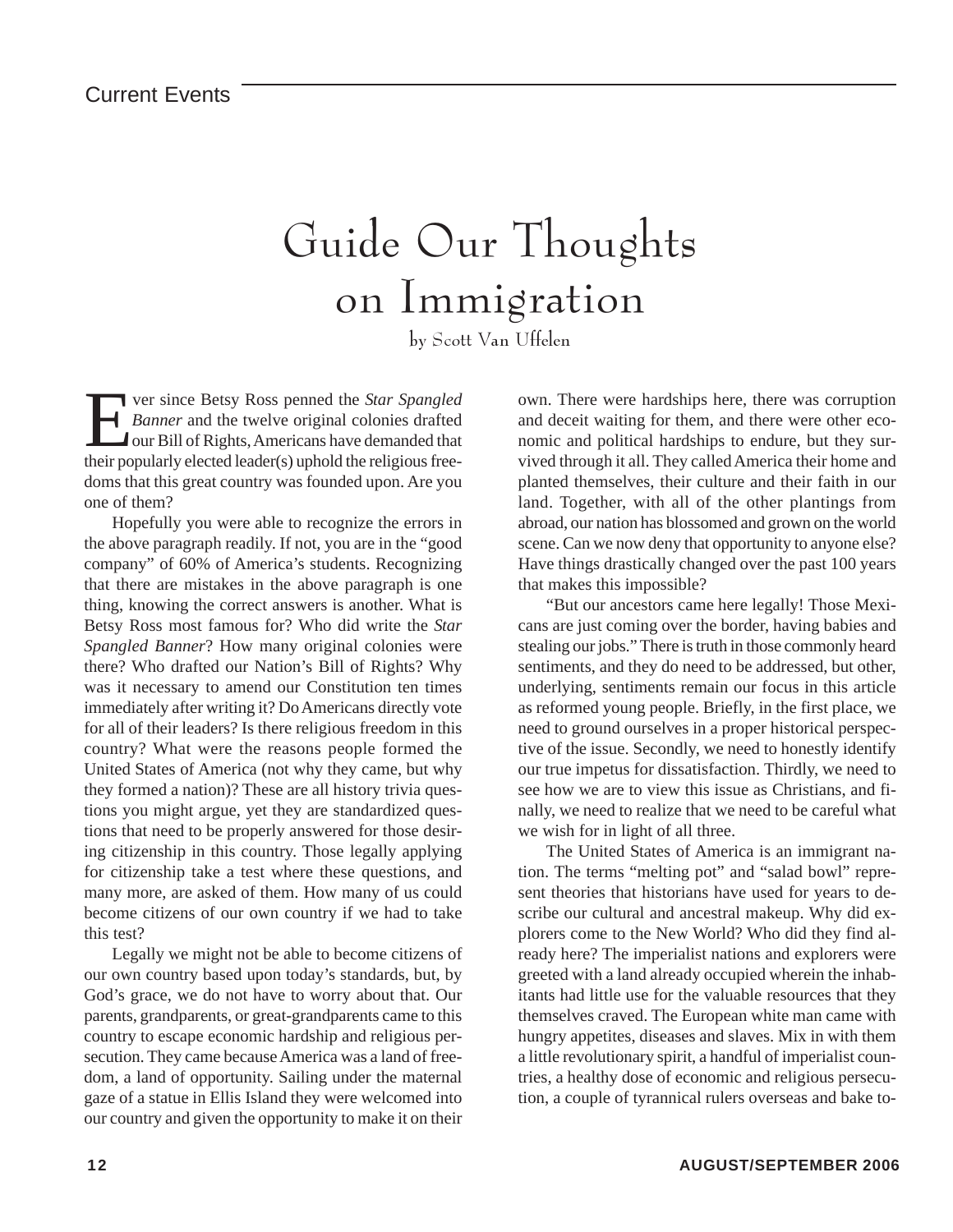gether with the concepts of Liberty and Freedom for about 250 years and you get our current situation.

Knowing our history is the easy part. Truly knowing ourselves is another. As Americans we understand what the concepts of Liberty and Justice are supposed to mean. We also appreciate the concept of religious freedom better than others. So why is there dissatisfaction, mainly against the Mexicans, over their immigration into our country? I commonly hear "because they are doing something illegally." Let us take a look at this statement more closely. As Christians we are supposed to be offended at the breaking of a law and find justice only when laws in place are enforced. That is why we always pay our taxes to our federal government and never try to hide any of our income. That is why we always drive the speed limit and wear our seatbelts while we do so. That is also why we never shoplift, or try to steal time or resources from our employers. It is abnormal for us to be smoking and drinking underage, and never do we use the Internet for improper means. Our hypocrisy may know no bounds but illegality is not the underlying cause for all of the dissatisfaction. The fact of the matter is that "Americans" have preferences for those who they like and will tolerate. It is not an American thing, it is an aspect of our depraved human nature.

As Christians this attitude must never be found among us. Christ does not consider race, culture or skin color for membership within His body and neither should we. If our attitude is anti-Mexican, or even anti-Arab, how do we embrace our evangelism work as a church? We are opposed to them being in "our" country but we would feel comfortable sitting next to them in church for true worship? What about our mission work? We don't want them coming into our country but we are willing to send a missionary to work among them? This does not make logical sense. By turning to God's word we are guided in a proper Christian attitude and perspective on this issue. Ezekiel 47:22 immediately comes to mind. The Israelites were given a land rich in resources as part of the promise from the Lord. This land was their land, yet the Lord was informing them that there would be strangers in their midst. Verse 22 instructs the Israelites that these strangers in the land who live among them and have children in their midst were to be received as fellow countrymen that "have inheritance with you among the tribes of Israel". This was an Old Testament picture of the universality of Christ's church being composed of both Jews and Gentiles. Rejecting them from the Promised Land was akin to attempting to remove

them from God's grace. Does this verse apply to our situation today? I believe it should: this land is not my land, nor your land, this land is the Lord's. We are called to be wise stewards of it, to take care of it and to maintain it. Our goal is not an earthly goal of kingdoms and national strength but rather giving glory unto the Lord and to His church.

Knowing our own history and the prophesy of scripture should cause us to caution our own thoughts and words on this issue. Pushing for a country with rights only for the "true Americans" will soon be at the expense of the church. Once America begins to make a check list of those who are worthy to be called a citizen of this land, the tables will be turned on the church, for the church is an intolerant body that undermines the current societal trends of abortions, divorce, gay acceptance, wontonous living and vulgar language. How much longer will reformed persons be tolerated and considered profitable citizens in this land when we reject almost every aspect of it? More startling then is to where could we flee?

As we reflect upon the issue of citizenship in this country, let us not be moved out of fear of the tables being turned on us. We have the comfort and the hope of salvation that transcends any earthly power or situation. Rather, we must let the scriptures guide us in our attitude toward others. We are called to help others, especially those of the household of faith. I am not arguing for a careless disregard for the law, but neither should we argue for the adherence to the law as a facade to our hearts desires and in rejection to the blessings we have received, not earned. May we lean on the Lord to guide us as His servants in the application of this issue and in all of our dealings one with another.

In the days, months and years to come continue to discuss this issue with one another. This article is not intended to give you answers, nor limit your thoughts on this issue. Turn to the Bible to guide you and instruct you on how you are to respond as a pilgrim and stranger yourself here below. May many profitable discussions arise as you continue to see how His word applies to every situation and event in our lives. ❖

*\_\_\_\_\_\_\_\_\_\_\_\_\_\_\_\_\_\_\_\_\_\_\_\_\_\_\_\_\_\_\_\_\_\_\_\_\_\_\_\_\_\_\_\_\_\_\_\_\_ Scott is a member of Faith Protestant Reformed Church in Jenison, Michigan.*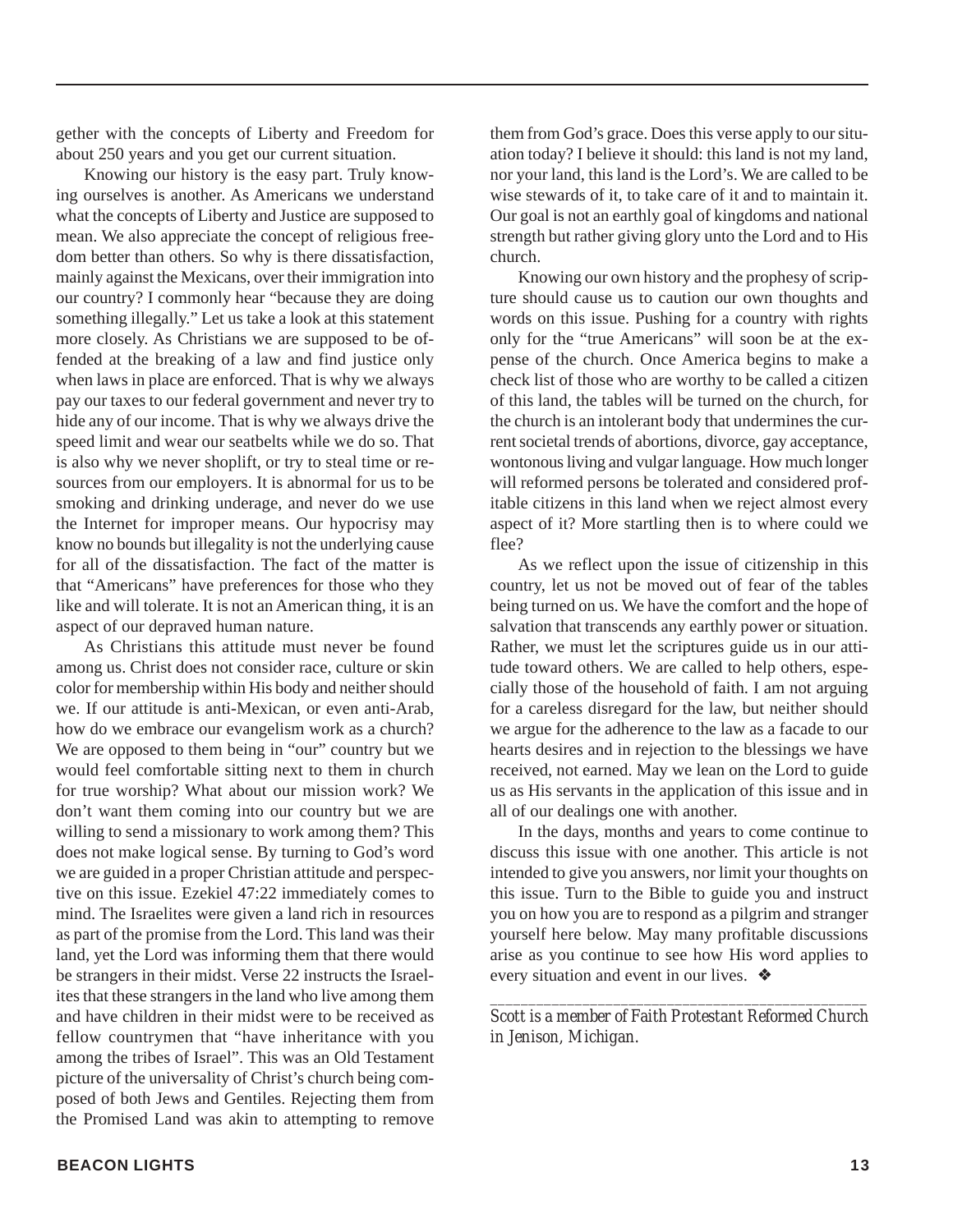### Watching Daily At My Gates

**The Song of Zion** "A Psalter–Psalm Devotional of Praise to Our Sovereign Covenant God" by Skip Hunter

#### *Reprinted from August, September, and October, 1997* August 16 Read Psalm 27

**Psalm 27:13-14** People of God do you have the faith to wait upon Jehovah? In this world in which we want instant gratification of our desires do we know how to wait with patience on God's way? David said he would never have made it except that he believed in God's goodness. He knew that his victory was not on this earth because this is not the land of the living but is the valley of the shadow of death. David also knew that the courage he needed came not from his heart but from the hand of God. Waiting upon God. What a hard thing to do. Waiting upon God. What a blessed thought! Let us wait with patience upon Jehovah who cares for us throughout all our life. Sing Psalter 73:5-6.

#### August 17 Read Psalm 28

**Psalm 28:1-2** David begins this Psalm with prayer. He opens by calling God his rock. If you have been exploring this summer, you may have come across some interesting rocks or rock formations. One fact about these wonders of creation is that your parents and grandparents could have seen them and your children and grandchildren could see them yet if they are not moved or destroyed by man. Rock stands for a long time. But yet because rock can erode, it is only an earthly picture of our heavenly God. We like David can pray to Him with the assurance that He will not be silent toward us. David also confesses that God is a heavenly God. We must pray to Him as such. We may never bring Him down to our level because He is not earthly. Sing Psalter 75:1-2.

#### August 18 Read Ecclesiastes 8-14

**Psalm 28:3-5** The wicked have a certain end. Of this David is sure. David also knows that his human nature would cause him to attain the wicked's end if it were not for the grace of God. He passed this knowledge unto his son who wrote the reading for today. Do we like Solomon understand that God will have us give an account for every work that we do? David knew sin, and we know sin as well. Daily we must pray for the needed grace to deliver us from sin and hell. Make that your prayer today. Sing Psalter 75:3.

#### August 19 Read Micah 7:1-7

Psalm 28:6 The word blessed means "to speak well of". It is hard to imagine that we can bless God. But we must because He is the blessed One Who blesses us. Our blessing God is an expression of gratitude for our salvation. David had experienced the answer to his prayer of verses 1-5. He now breaks out in joy for that answer. God's answer may not always be what we wish to hear, but God's answer will always be good for us as we confess by saying Romans 8:28.("And we know that all things work for good to them that love God…") Sing Psalter 75:4.

#### August 20 Read I Timothy 4:1-11

**Psalm 28:7** David continues his expression of joy for God's answer to prayer with a confession of faith. Young people who are contemplating making a public confession of faith before the church, can you make this confession of faith daily? Do you confess by your words and deeds that God is your strength and shield and that it is He that helps you throughout life? You must live your confession daily before men. You must know and be able to sing the songs of Zion in any situation. We read that "out of the heart are the issues of life". Does your heart rejoice because God makes it glad? If it does that, thank Him often and praise His name whose mercy endureth forever. Sing Psalter 75:5

#### August 21 Read Psalm 28

**Psalm 28:8-9** David's confession of faith which started out personal now becomes a confession for the church. Not only does he confess that Jehovah is his strength, but he also confesses that He is the strength for all those who have been chosen from eternity to be the people of God. David now prays for the salvation of all of God's people. Is this your prayer, people of God? Is this your desire? Do you wish the communion of saints with all the saints in heaven? Do you show that by your actions on this earth? How about you, children and young people, what are your attitudes to those children and young people whom *GOD* has placed around you? Do you love every one of them? If you do, pray for them; if you do not, pray that God will give you the grace to love all the saints. Sing Psalter 75:6.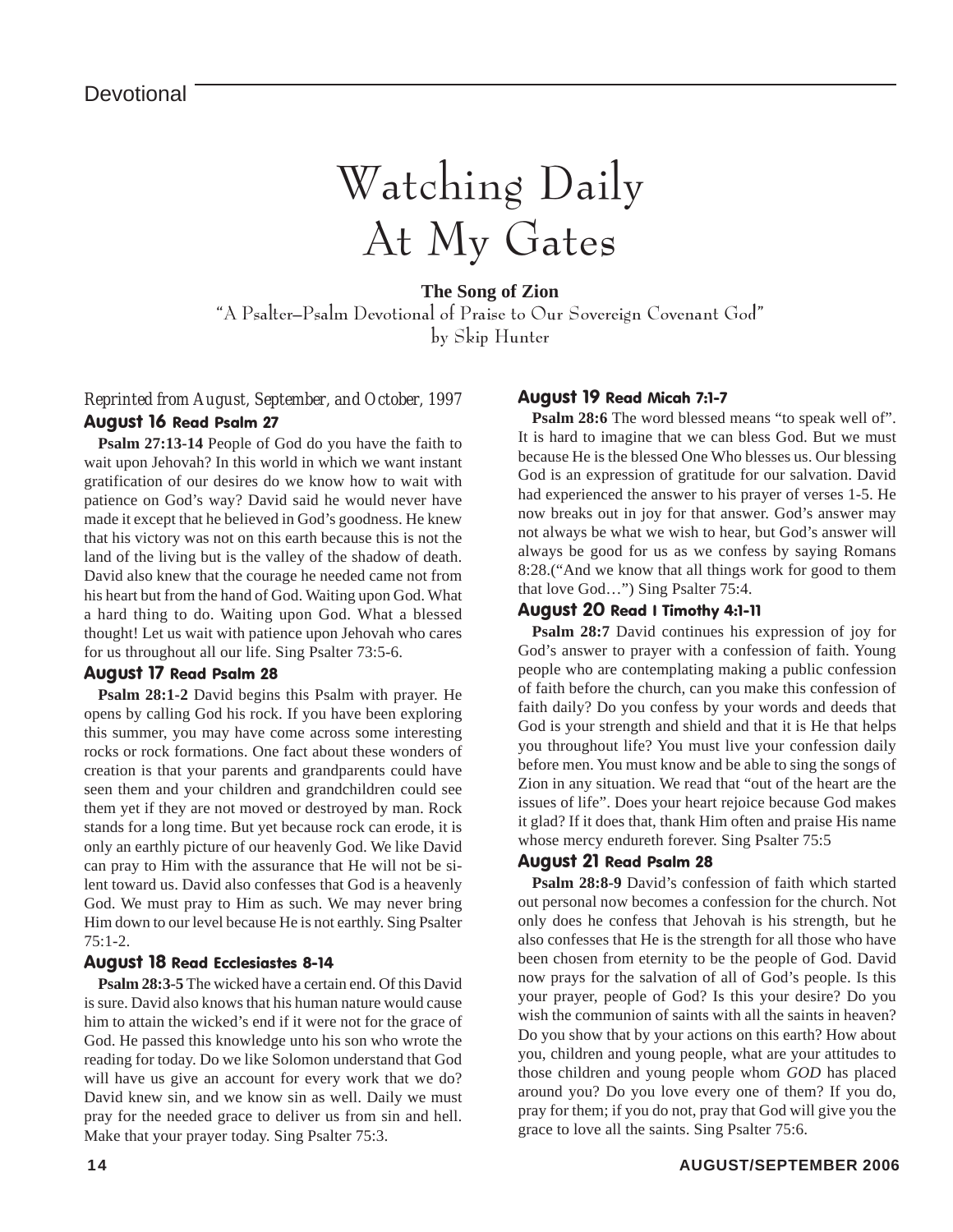#### August 22 Read Psalm 29

**Psalm 29:1-2** There are four commands in these two verses. Three of them are the same, and the fourth has the same idea. We are called to give unto the Lord. While this giving does not specifically mention offerings the idea is there, I believe. First of all David makes it clear that the mighty are to give unto God. This does not exclude the lowly but it specifically includes the mighty. Who are these mighty? They are anyone God has endowed with gifts in this life. It may be riches, intellect, gifts in the church, or any other gift God has given us in an extra measure. What are we to give? We are to give to God the glory due to His name. This may be by singing, by offerings, by doing our work to his glory, or by doing anything else to His honor. The last command is more specific. We are to worship Jehovah. The word worship means "to bow the knee toward". We must bow in humble adoration toward God. Let us think about this as we look toward the Lord's Day. Sing Psalter 76:1.

#### August 23 Read Isaiah 35

**Psalm 29:3-5** The next three verses tells us something of whom we worship. Each of these verses mentions the voice of Jehovah and its majesty. Who among us cannot remember someone whose voice has a nice timber to it. When God speaks however, something happens! Something is moved or is broken. He speaks and a mighty rushing wind causes an effect on the earth. He speaks and war breaks out in the nations. It is to that voice that we must bow in worship to our heavenly Father. God speaks in many ways. Are we listening to His voice? Do we see what is happening in the world around us? Are we taking notice of what happens? God is speaking. Are we listening? Sing Psalter 76:2.

#### August 24 Read Revelation 8:1-13

**Psalm 29:6-9** These four verses continue the thought of the previous three. It speaks of the effects caused by Jehovah's voice. These effects are far encompassing. Even the birth of the animals are controlled by his voice. His voice causes things to happen in the deepest forest. David is teaching us about the omnipresence of our God. Do we confess this attribute of His? Are we conscious that each action is caused by a God who can speak and it comes to pass? What is our reaction to the voice of Jehovah? The last part of verse nine tells us what it should be. We must speak of His glory concerning all that happens on this earth. This is hard to do sometimes. We do not want to give glory to God for a wild storm. We want to take credit for our accomplishments. We must not do that. We must give God the glory for all things are His and are under the control of His majestic voice! Sing Psalter 76:3.

#### August 25 Read Psalm 29

**Psalm 29:10-11** In closing this Psalm, David tells us that our mighty God is gracious to His people. Because He is our king, He rules us by His sovereign power. We need not worry about what may happen. He will care for us. He gives to us the strength which sustains us in any circumstance. Strength in time of our need is His gracious gift to His people. He also blesses us with peace. We can have peace on this earth even when it is shaking around us. Why? Because it is Jehovah's voice which causes it to shake. We will have peace in heaven when He takes us through death or the second coming of Christ. This is a blessed peace. Thanks be to God! Sing Psalter 76:4.

#### August 26 Read Psalm 30

**Psalm 30:1-2** The title to this Psalm gives to us the information of David's devotion to God. Even though he was dedicating his own house he gives to God glory. He realizes his ascent to being king of Israel was not his own doing but the Lord's. He knows that if it were not for Jehovah's help he would have been defeated by his enemies. Is this our reaction to success in this life? Do we give God all the credit, or are we like Nebuchadnezzar saying, "Is this not great Babylon that I have built...?" David also confesses his sin on such an occasion. This, too, must be our prayer in all that we do. Our sins rise up against us daily; only God can take them away. Give to us a humble heart O Lord in the midst of this world. Sing Psalter 77:1 and 78:1.

#### August 27 Read Luke 23:32-43

**Psalm 30:3-4** Facing death the elect thief on the cross found forgiveness in Christ. He was assured that he would spend eternity in heaven. David had this confidence as well. He knew that death was not the end for him. He knew that there was a better life awaiting him. Oh, he could not know it as we do with our full revelation of Scripture. He reminds the church that the redeemed have a reason to sing. They can sing because they are the redeemed. Their song must be the thanksgiving for the holiness of God. The reprobate cannot sing with this assurance. Their singing just sends them further and further into hell. We must sing often, and we must sing only songs which glorify God for our salvation. Sing Psalter 77:2 and 78:2.

#### August 28 Read Revelation 21:1-7

**Psalm 30:5-6** The reason for our singing can be found in verse five. We sing because our God is full of lovingkindness. We sing because of his grace which is found in the word favor in verse five. We may have sorrows in this life. Over and over Scripture testifies of the afflictions of the righteous. But when the long night of life on this earth is past, joy comes with our entrance into heaven. God inspired David to write these words. David had a glimpse of the glory that would be his and ours. He realized that in all his riches he had nothing without God. Is this our confession? Do we live that confession? Or are we like the rich fool? Think about it. Pray about it. Live your confession. Sing Psalter 78:3.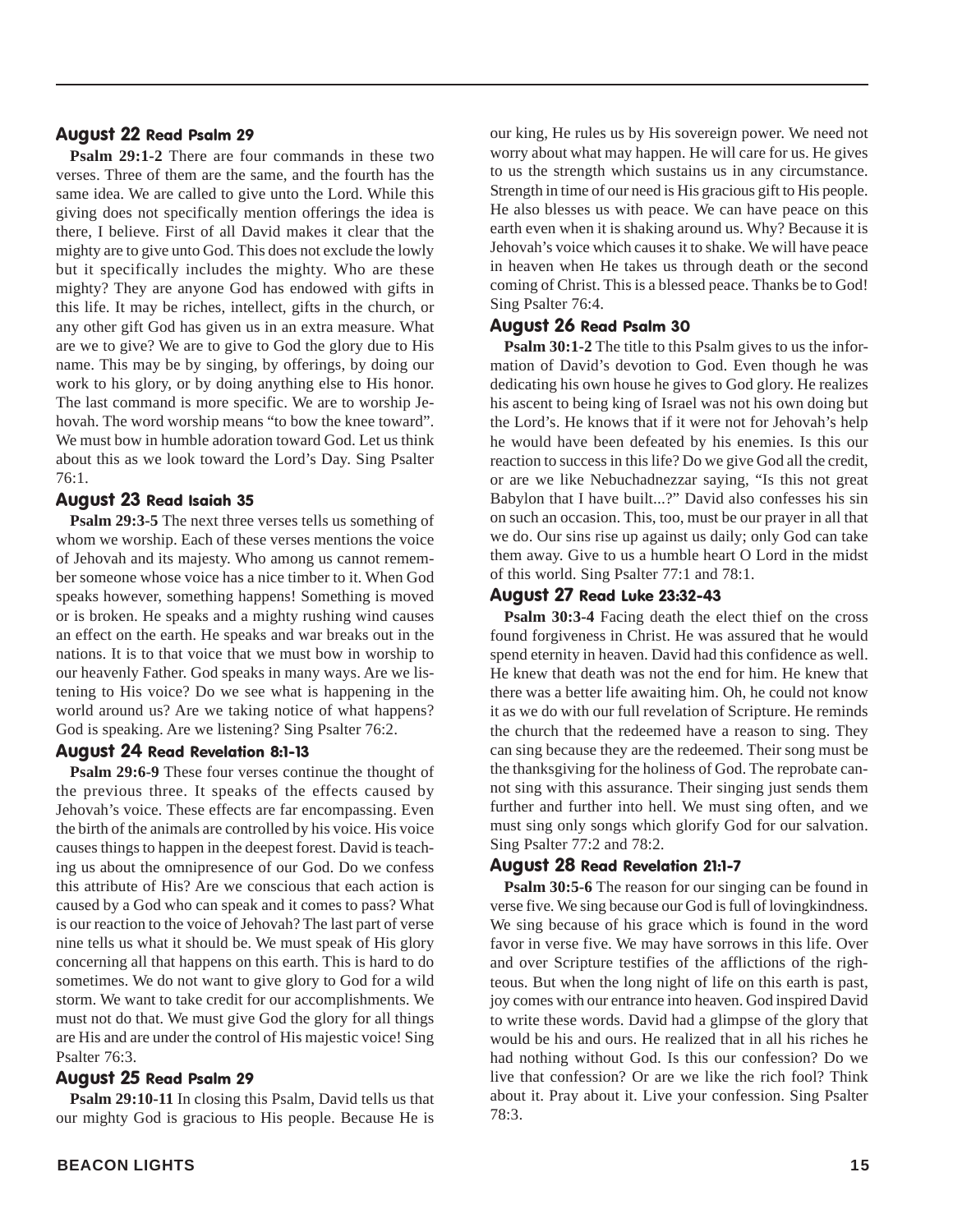#### August 29 Read Acts 10:1-8

**Psalm 30:7-8** David continues in this prayer to address the greatness of God. Like Cornelius he knew that prayer was the way to address God with his concerns. David realized that at times because of his sins, God's favor was taken from him. David asked for deliverance and like Cornelius his prayers were answered. The word supplication means an asking. We must ask God for the things he has promised to give us. We ask them not because God wants to make us beg, but rather we ask because it is a means of thankfulness to enter into prayer. It is only unto God to whom we must and can go in time of trouble. Let us bow on our knees in prayer often asking Him for those blessing He is pleased to give us. Sing Psalter 77:3 and 79:1.

#### August 30 Read Luke 18:1-8

**Psalm 30:9-10** By way of the parable which we read today, Christ taught his people to pray often. He taught them that God was more righteous than any earthly judge and would answer our prayers in His time. David knew that truth as well. David, like Moses, called upon God's promise of eternal life as he prayed for help. He knew that only in the way of salvation from sin would he find peace with God.

He wanted that peace. Is this our desire? Do we want the peace that forgiveness from sin brings? Do we call on God often for such peace? Pray, people of God, and pray often for that peace. Sing Psalter 77:4 and 79:2

#### August 31 Read Psalm 30

**Psalm 30:11-12** David's prayer is finished with words of joy. He has gone through God-ordained afflictions, and now he participates in God-provided joy. Through the way of sin's forgiveness, David has come to a time of gladness. But that gladness has one object. That object is, of course, to praise his redeemer's name. He can not be silent. He cannot attend the congregation of elect in the temple and just watch. No, David must break forth into singing in gratitude for salvation from his sins. Are you planning to sing with your whole being in church today, people of God? Young people, what are your doing during the songs? Are you lifting your voices in glad adoration of your Savior? If you have trouble opening your mouth in church, imagine what it would be like not to have the opportunity in hell. Singing is the Godcommanded way of thankfulness for the believer. Therefore let us sing and give praise to His Holy Name whose mercies endure forever! Sing Psalter 77:5 and 79:3.

# Watching Daily At My Gates

#### **The Song of Zion**

"A Psalter–Psalm Devotional of Praise to Our Sovereign Covenant God" by John Huizenga

*Psalm 31 "This song of mingled measures and alternate strains of grief and woe was intended for public singing, and thus a deathblow is given to the notion that nothing but praise should be sung." Spurgeon*

#### September 1 Read Psalm 31:1 & Psalter 80:1

We can not know the great power and love of our sovereign covenant God if we don't know the greatness of our sins and miseries. Once again we find David in the troubles and distresses of this life which lead to God through Christ. Are you distressed with family troubles, great loss, money problems, or discontent with your lot in life? Do these things weaken your faith and leave you miserable? Does it seem as though the ungodly neighbor is more happy and content than you? May God so work in your heart by the Spirit that you turn to God with these words of David every day as you

walk as a child of God with your Creator and Redeemer. Shame is experienced when we are found wandering away from God in pursuit of our own self fulfillment and lust. God delivers His people from shame in "His righteousness," i.e. His covenant faithfulness in which He never departs from His eternal plan to save. Sing the Psalter.

#### September 2 Read Psalm 31:2 & Psalter 80:2; 82:1

David uses language that demonstrates familiarity with God. He knows God as a Friend. He knows God is exalted infinitely above him, yet he does not hesitate to request that God as it were, stoop down and listen to his plea like a child to his father. He prays that God would be to him a rock and a house. God is often called a rock in the Psalms, but we need to experience what this means. David wants to experience security and contentment in God. Fear has taken hold of him, he is weak and unable to go on. Every one of us has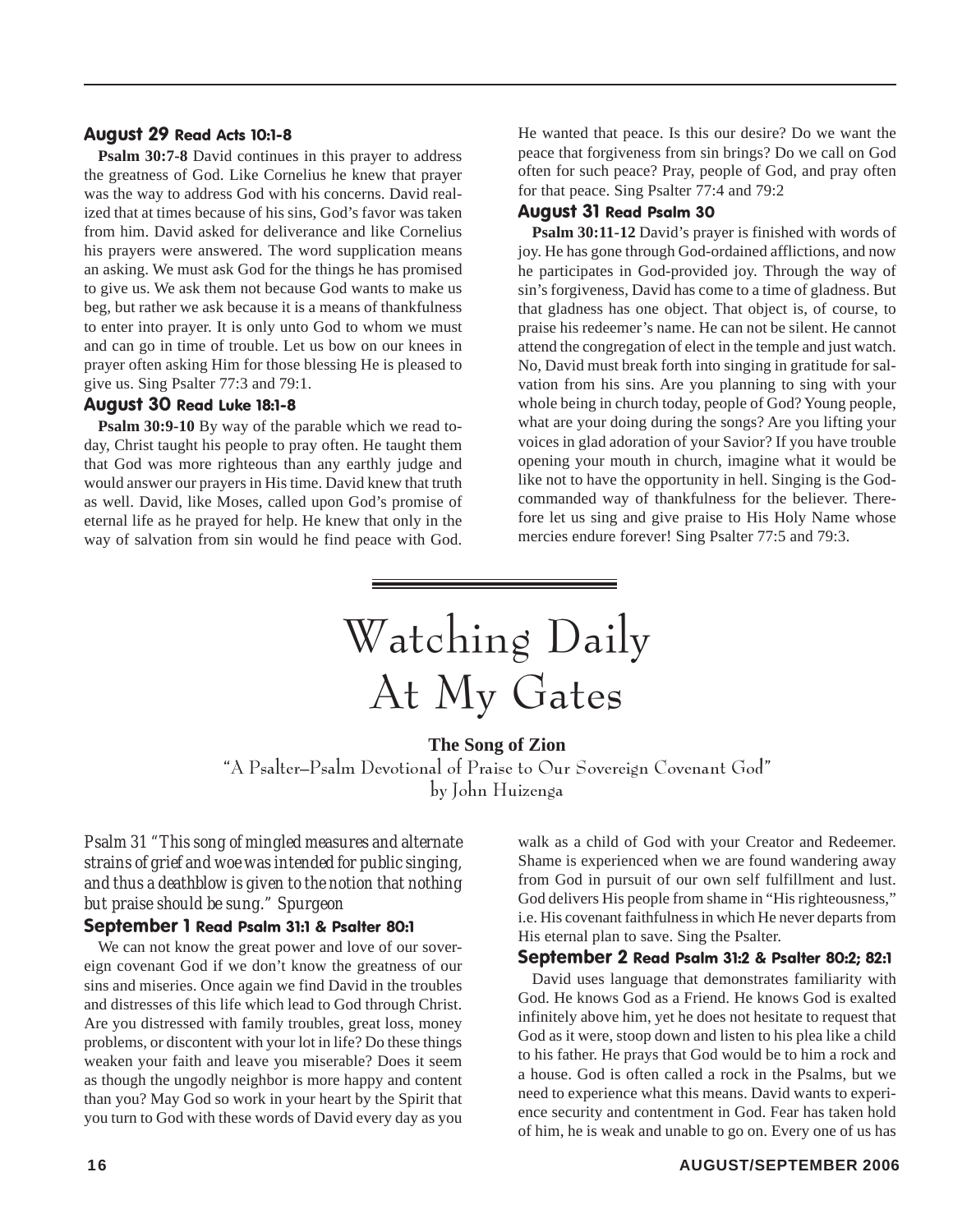reason for such distress when we realize how far short we fall in our love and obedience to God. Meditate today upon your sins and pray this prayer of David. Sing the Psalter.

#### September 3 Read Psalm 31:3,4 & Psalter 80:3; 82:2

Notice the titles of the two Psalters from which we are singing: "God Our Resort in Trouble" & "Security in God." These titles reflect the theme of the first 18 verses of Psalm 31 and our devotions through the next week. We will see how David's persistent request in time of need is turned into praise of God's goodness. While seeking security in God, David brings before God various details and truths about his covenant life with God. In the verses we consider today David recalls the truth that God is his rock and fortress. There are many things that we know about God also, but that does not mean our feelings and life reflect this knowledge. We need to pray to God as we know Him, and seek the work of God in our heart to open our eyes to Him. God is pleased to use the meditations of His people to work assurance of salvation and covenant fellowship. Sing the Psalter.

#### September 4 Read Psalm 31:5 & Psalter 80:4

Do you give over your life to Jehovah? This is something you must do continually. By nature we easily imagine that success in school, work, dating, friends, or marriage depends upon our own abilities and we have no need of help from the outside. Though one may prosper in earthly things, one really has not begun to live until he commends his life to God in all things. It is not enough to depend upon our own abilities until we fail, and then, as a last resort, hand over our messed up life to God. It is sometimes easier to commit our life to God after we have utterly failed and can do nothing else, but a godly walk requires that we learn to commend our lives each moment of the day. Knowing that God has washed away our sins, we know that the afflictions we face will draw us near to God, we know that God will bring a suitable marriage partner too in the time appointed or give grace to live as a single. Above all when we commend our lives daily, we will be ready to commend our life to God in death. Sing the Psalter.

#### September 5 Read Psalm 31:6, 7 & Psalter 80:5

Ungodly men thrive on lies as they seek to advance themselves in life. We all face the great temptation to present a false image of ourselves to gain attention and friends. Are you attracted to the popular people who in reality are putting on a big show? Many will say they want to be friends with people who are honest and true, but they will not seek God and friends who love God in whom alone is truth. These people love the false. The child of God hates those who love lying vanities. Separate yourselves from the crowd that hovers around the deadly fumes of lying vanities and put your trust in the Lord. Meditate upon His word. Have fellowship with His people. Stamp out the fires of lying when it appears in your life and friends. In God and His mercy you will find happiness and joy. Sing the Psalter.

#### September 6 Psalm 31:7, 8 & Psalter 80:6

Did you find happiness and joy in God's mercy yesterday? By nature each one of us has been wooed by Satan, forsaken God, and boarded the train headed for the concentration camp of Satan—hell. By nature our pride lifts us up so that we are willing to forsake the good purpose of God for us in favor of our own idea of happiness in the thrills of this world. An enemy has never had better hold of his captives than the devil with man. Man has no hope of escaping by himself, because he does not want to escape and is even dead in sin and powerless to escape should he want to. Neither does God have any obligation to rescue man. God is perfectly just in sending us with haste to eternal damnation. This truth is gloomy and terrifying indeed. The only hope is God's mercy; His desire to deliver and reveal His glory and power in doing so. He comes in the power of His Spirit to open our eyes and make us alive to see our plight. Do you see? Sing the Psalter.

#### September 7 Psalm 31:9, 10 and Psalter 80:7

Who is God? We must all have a ready and accurate answer. So many people who may even call themselves Christians think of God as a being who is more powerful than the individual man and influences man, but does not have sovereign control and leaves the destiny of man in a large degree to man himself. The role of Jesus in salvation is minimized to his being a good example. Their concept of salvation is based on man's ability to direct the affairs of the world. But God Himself makes very clear what He wants man to know. God is the one who has eternally decreed that man fall into the rebellion and death from which He would save. Who is God? He is the Creator of all things, and known by the children of God from day to day as the One who is constantly delivering us from our guilt and shame. He is our Savior. Sing the Psalter "God Our Resort in Trouble."

#### September 8 Read Psalm 31:11-13 and Psalter 80:8

The way in which we walk in covenant friendship with God is not bustling with friends who want to include you in their fun all the time. God often makes our way lonely from an earthly point of view in order to impress upon us the richness of friendship with God. David is crushed under the burden of his sin and afflictions and human companions have forsaken him. Jesus experienced dismay of friends who turned away when the disciples fled and Peter denied him. Job's friends turned against him when they came with their criticisms. Though earthly friends are important, God uses hard times to separate us from ungodly friends and strengthen our bond with Christ who never forsakes His own. Sing the Psalter.

#### September 9 Read Psalm 31:14, 15 and Psalter 80:9

"My times are in thy hand" sang David. These words are a most beautiful expression of God's providence, a doctrine cherished by every believer and strongly defended by the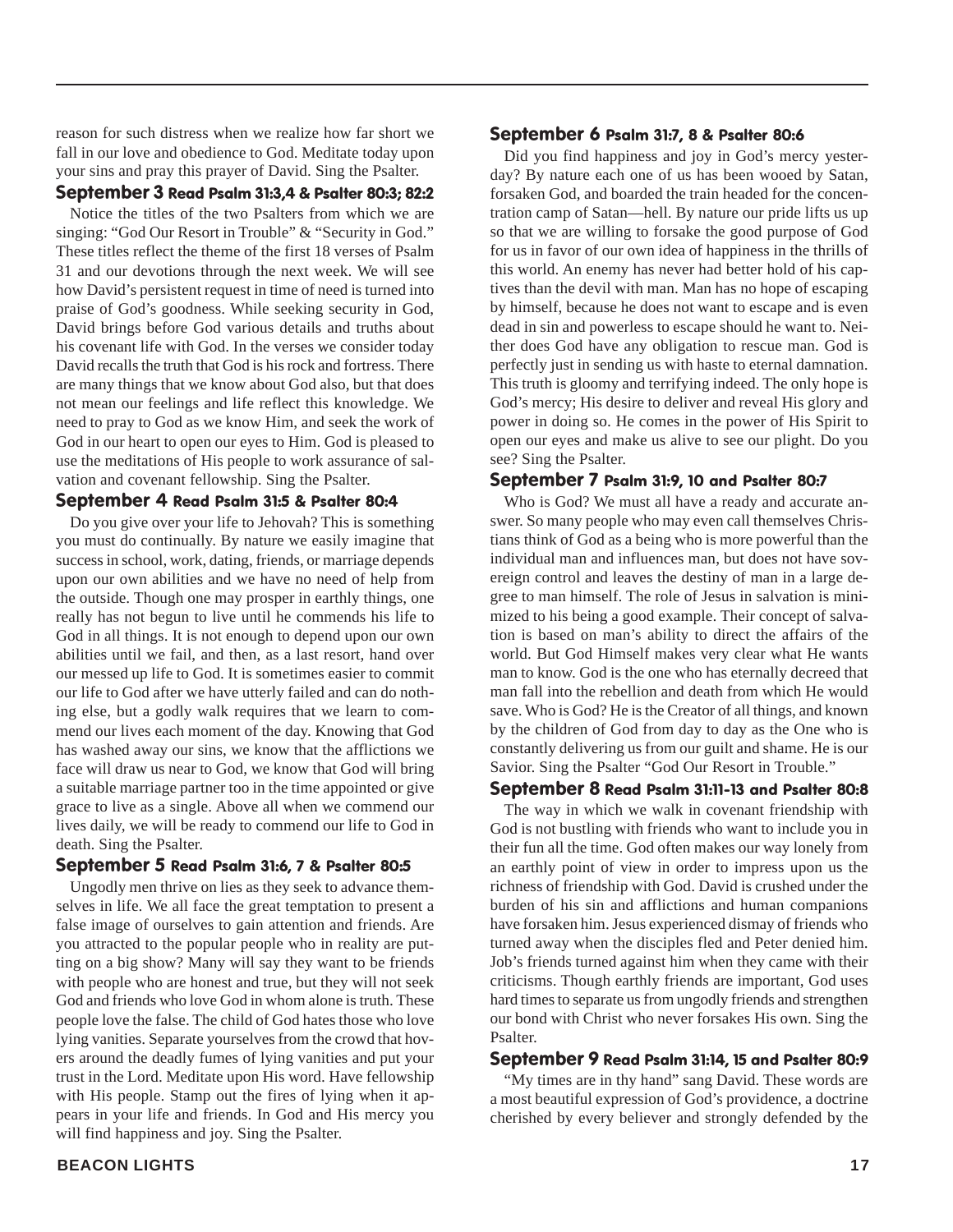Reformers in the Canon's of Dordt Fifth Head of Doctrine. God upholds every sparrow, He sends hurricanes and tornadoes, He maintains life of every form, and every believer confesses that every aspect of his or her life is in the hand of God. There are no "accidents" that just happen by cold chance. Statistics may determine your chance of getting hit by lightning or living to be 100, but statistics only reveal the constant work of God in and through the means He has established to work out His eternal plan. God is intently playing the instrument of your life in the grand orchestra of the universe for His glory and your salvation. Submit to God and pray that He will show you the joy of salvation. Sing the Psalter.

#### September 10 Read Psalm 31:15, 16 and Psalter 80:10

"Make thy face to shine upon thy servant," sang David, another beautiful desire placed by God in the hearts of His children. This desire and its fulfillment is the fruit of "serious repentance" as we read in the Canons, Fifth Head Article 5. Speaking of the times when the saints fall into sin, we read in the Canons, "By such enormous sins, however, they very highly offend God, incur a deadly guilt, grieve the Holy Spirit, interrupt the exercise of faith, very grievously wound their consciences, and sometimes lose the sense of God's favor, for a time, until on their returning into the right way of serious repentance, the light of God's fatherly countenance again shines upon them." Take the time now or sometime today to meditate upon the Fifth Head of the Canons and Rejection of Errors in the back of your Psalter. Sing the Psalter.

#### September 11 Read Psalm 31:17 and Psalter 80:11

Shame overwhelms when the hope which we defend and upon which we govern our actions and words and direct our entire life, is shattered and we stand exposed and naked to all who laugh at our foolishness. We hope in God who has revealed Himself and the way of salvation in His Word. We struggle our whole life to flee the life of sin which God forbids but the world enjoys. We strive to crucify our pride and give God all the glory. We believe God's promise of life with Him in heavenly glory after death. The world laughs and says, "this life is all there is, get all you can now or you will forever miss out on life." God gives us a taste of heavenly bliss now through the preaching of His Word and a life of obedience, but when times of doubt and sin overwhelm, the fear of shame may be strong. The world's trust in science often challenges our hope in order to bring us to shame. We can be certain that God's work will never come to naught. May we ever call upon God that we may never be ashamed. Sing the Psalter.

#### September 12 Read Psalm 31:18 and Psalter 80:12

Lying lips surrounded David with their incessant blather, they surrounded Christ as he taught in the cities and died on the cross, and they surround us today. The discontented factory worker spews forth vulgarities in every sentence, the scientist relentlessly scours God from every discovery, the "theologians" never give up trying to make myths of God's Word. God speaks in all creation and from the pulpit "I AM" and man responds "He is not, I am." Lying lips; do you hear them and cry out to God that He silence them, or are you listening to them with indifference or even interest? Listen for lying lips today and pray each time you hear them, "Let the lying lips be put to silence." Watch your own lips too that they join not in the grievous speech against the righteous. Sing the Psalter.

#### September 13 Read Psalm 31:19 and Psalter 81:1

The new Psalter number sets forth the tones of praise which always follow the cries of God's people in distress. God answered David's prayer in such a way that David saw the riches of God's goodness. Sin–Deliverance–Gratitude. This is the pattern of the Heidelberg Catechism. This is the pattern of the Psalms. This is the pattern of life. The better we know this pattern, the closer will be our walk with God. God is pleased to show us the riches of His goodness in the way of the troubles and distress of life which He sends. When you find yourself walking the valley of the shadow of death, you know what to do: pour out your heart to God, read His word, listen to His word in church. He will reveal to you something that is not revealed to the ungodly. He will reveal not only that He is good in himself, but also the effect of His goodness, i.e. the salvation wrought by Christ and tasted here on earth. Sing the Psalter.

#### September 14 Read Psalm 31:20 and Psalter 81:2

What are the riches of God's goodness? He hides us in the secret of His presence. The idea here is that He gives His people a share in His own hidden life. He brings them into covenant friendship; into the sphere of His fellowship, a region where the brightness of His glory shines from His face in Christ, a region into which the ungodly are unable to go. Presently we find this secret sphere of God's presence in the hearing of God's Word which is wisdom to God's people but foolishness to the ungodly. In this sphere we have peace which can never be quenched by the pride of man and the strife of tongues. Do you long for the day when we enter into eternal life with God, being forever in His presence? Seek the shelter of God's grace whenever the pride of man and the strife of tongues penetrate your life. Sing the Psalter.

September 15 Read Psalm 31:21,22 and Psalter 81:3

These verses tell us about another of God's riches—His marvelous kindness. In the Psalter we sing, "His love beyond compare." David came to know the love of God through the experience of distress. God's love is at the heart of all the riches of His goodness. When David thought about the goodness of God, he was reminded of his weakness. Even though he had felt that he had failed and was cut off from before God's eyes, God did not forsake him. God loves his elect people and will never forsake them. Though we often speak words of foolishness in our haste and weak faith, God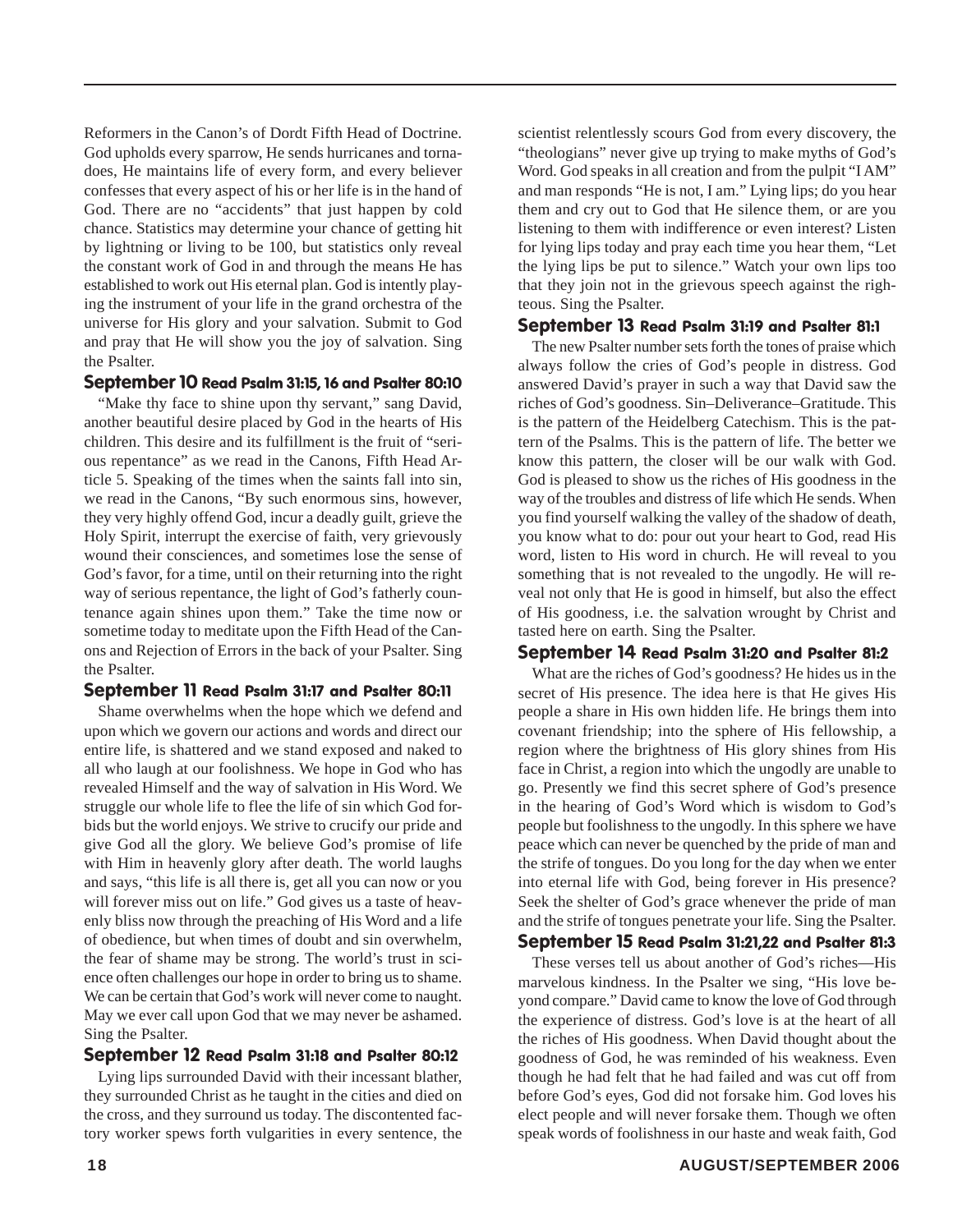hears us in Christ. Let us also bless Jehovah for his steadfast covenant love. Sing the Psalter.

#### September 16 Read Psalm 31:23, 24 and Psalter 81:4

At the close of this Psalm, David exhorts the saints to love Jehovah and be of good courage. What a marvelous conclusion to a Psalm which began with sorrow and shame. God sovereignly works this love in our heart by means of sin and deliverance. We do not love God blindly, we love in faith knowing all that God has done for us. We read in 1John 4:19, "We love him, because he first loved us." David recognizes the love of God in the doctrine of God's providence. God preserves those whom He has cleansed in Christ. In preserving His people, God rewards the proud doers with their just destruction. Thus a clear knowledge of the doctrine of reprobation which serves the doctrines of election and preservation is necessary for our love for God. May you also find courage in the wonderful works of God. Sing the Psalter.

#### September 17 Read Psalm 32:1, 2 and Psalter 83:1

Psalm 1 speaks of blessedness in a godly walk, and the Psalm we begin testifies of a blessedness that comes after being forgiven an ungodly walk. The sin of David which was covered was his sin with Bathsheba and of killing Uriah. David wrote Psalm 51 *before* he confesses his sin and experienced terrible guilt, but he wrote this Psalm after the heavy burden was lifted from his shoulders. God uses this Psalm in Romans 4:6-7 to teach us that the great blessedness experienced by David comes to the child of God in the way of knowing the doctrine of justification by faith alone and not of our own works. This was a favorite Psalm for Augustine who also was delivered of great sin. Martin Luther also expressed his great delight and peace found in the doctrine of justification by faith alone. May you also know the happiness of forgiveness by God in this day. Sing the Psalter.

#### September 18 Read Psalm 32:3-5 and Psalter 83:2

Guilty silence, what a miserable condition. We sin against someone, we know it, but we are too proud to admit it. We feign joy and peace, we may even speak and talk freely with the one against whom we have sinned, but a wall stands between us and true fellowship is virtually silent. Meanwhile inside we are being ripped violently apart. Though outwardly silent about his guilt, David roared inside and his strength was wasted; all because he was proud and wanted to live in his sin. Left to ourselves, our pride would bring us to death. In grace God sent Nathan the prophet to bring the sharp word of God which cut his festering sore and let the poison of his unconfessed sin drain out. Confession of sin is the only way to experiencing the blessed forgiveness of God. Pray that God would crush our pride and open our hearts to confession of sin. Sing the Psalter.

#### September 19 Read Psalm 32:6, 7 and Psalter 83:3

The child of God who desires covenant fellowship with God must never procrastinate to enter into that fellowship in all its fullness. David's misery only increased when he refrained from seeking God's forgiveness. It is very foolish to seek your own pleasure while you are healthy and strong and wait until you are in desperate need before seeking God. God is near right now as you meditate upon this portion of God's word. He is near in the preaching. May God open our eyes to see the great blessedness we receive when we confess our sins immediately. God saves His people by means of His presence in the preaching of His Word. Woe is he from whom God removes the preaching of His Word. Seek Him diligently now while He may be found. Sing the Psalter.

#### September 20 Read Psalm 32:8, 9 and Psalter 84:1

The doctrines of sovereign grace are often criticized as doctrines which force men to obey God so that men become machines and not willing joyful followers of Christ. God's sovereign power over us, however, works in such a way that we are given a new heart and made willing followers of Christ. Yet the old man of sin remains to make us sluggish and ignorant. Except God constantly and graciously guide and teach us, we would become ignorant and stubborn like a mule. Let us be diligent to study God's word that we might not be ignorant of God's marvelous grace. We can not expect to be found in heaven when we wander in beastly ignorance and indifference to the preaching of God's word. Sing the Psalter.

#### September 21 Read Psalm 32:10, 11 and Psalter 84:2

Under God's gracious guidance, His mercy shall compass us about. This means that when we walk in obedience to God through the trials in our lives, God will always be present and ready to lift us out of our miseries. Don't imagine that a godly walk, due to the demands of God which are contrary to our sinful nature, is a way of greater sorrow than a walk in our own sinful desires. We have sorrow because we know our sin, but when we strive to walk in obedience, we will always be near unto God's word, and the consciousness of God's mercy will quickly restore the joy of our heart when we fall. The ungodly try to cover up sorrow with more pleasure. They may appear happy, but it is only a mask. Those who are cleansed in the blood of Christ have every reason to rejoice. May this be a day of joy for you. Sing the Psalter.

#### September 22 Read Psalm 33:1-3 and Psalter 85:1

Praise is comely, i.e. beautiful and suitable for the righteous. You and I could do nothing better than praise Jehovah. How must we praise God? With our voice moved by our love for God. Musical instruments in themselves do not praise God except they help train your voice to lift up the best music possible. Our love for God, not music, must inspire us to sing. Highest praise comes from the lips of the godly saint who sings from the heart without the aid of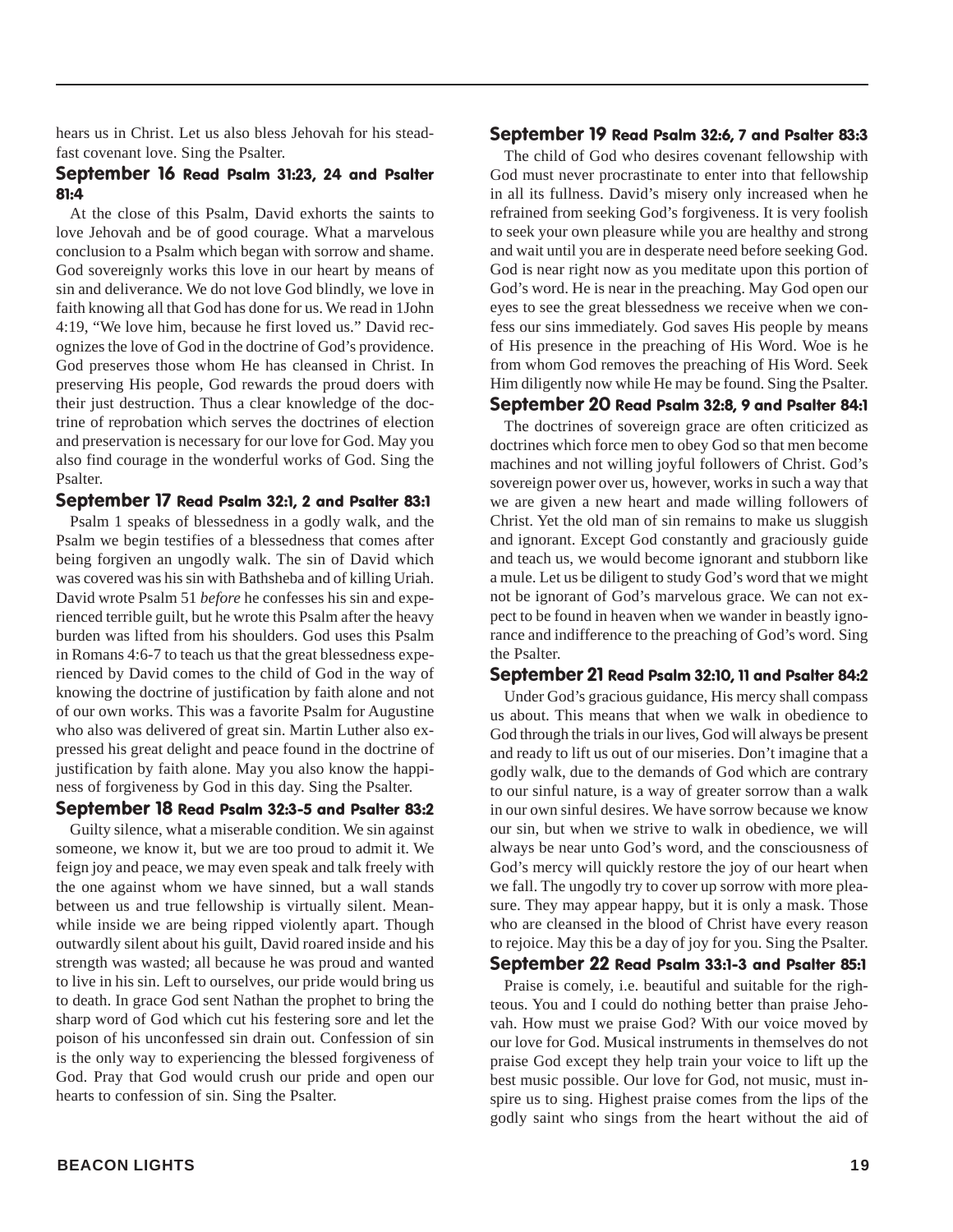musical instruments. Sing as loudly as you can without distorting the quality of your voice. Sing a new song. A new song does not mean a different song, but it is a song sung with zeal that is newly inspired by a deeper knowledge of God. Take the time to learn the music of this Psalter and so meditate upon the words that you can sing it joyfully from the heart without musical accompaniment.

#### September 23 Read Psalm 33:4, 5 and Psalter 85:2

We sing praises to Jehovah because His goodness fills the earth. The word of Jehovah is in the Bible, and also includes the entire decree of God's counsel according to which He created all things and governs them for the salvation of His people. In all of His words and works, God is good. We live in a world in which lying, pain, hate, and distress bring sadness and death, but God loves truth and lives in eternal bliss. All the scientific wonders and history of the earth reveal His goodness. Even sin and its terrible effects on the world reveal God's goodness because it is the means whereby God reveals the fullness of His grace to His people. We have much reason to praise God. Show forth His praise as you sing the Psalter.

#### September 24 Read Psalm 33:6, 7 and Psalter 85:3

We sing praise to Jehovah because He has created all the wonders of this world and the universe. The Word of God is Christ (John 1) and His Breath often refers to the Holy Spirit. Thus we praise the triune God. The very existence of every atom and the energy and life within the living creature is upheld each moment by God. He spoke and the massive stars and galaxies of the universe came into existence. If you stand by an ocean you can see the curve of the earth and it appears as though the water is in a big pile. God holds the water in place by the mysterious force of gravity which He has created and upholds every moment of the day. We must remember that God continues to uphold the creation which He created for this too is a reason to sing praise to our God. Sing the Psalter.

#### September 25 Read Psalm 33:8-9 and Psalter 86:1

This Psalm of praise began with an exhortation to praise God and gave reason for praise in the goodness of God and the wonder of creation and preservation of that creation. In the section covered by Psalter 86 everyone in the world is exhorted to stand in awe of and fear God for His providence and grace toward His people. The God who gathers His people to be with Him in heaven has created the world to accomplish this purpose. Because the ungodly hate this fact and seek ever to erase it from their minds, God declares it in His word so that they are unable to hide from God. The doctrine of providence causes the ungodly to tremble, but makes the godly lift up their hearts in praise. Do you find peace and joy in the doctrine of God's providence? Meditate upon this doctrine today and sing the Psalm.

#### September 26 Read Psalm 33:10, 11 and Psalter 86:2

It is very common today to find people who confess faith in God and His salvation in Christ, but deny that His will and plan for them and the world never changes. They do this because they want man to have some control. Some who see the clear language of God's sovereignty in Scripture say God sovereignly decided in His counsel to give man a will that is free to choose Christ if he wants. But God makes it plain that even though man has a will and nations make counsel to do this or that, it means nothing as far as the goal and purpose of man is concerned. God's plan, His eternal and sovereign good pleasure, His counsel according to which He has created all things and governs them stands certain forever. Nothing which He has created will interfere and change it. Blessed are we who belong to God! Sing the Psalter.

#### September 27 Read Psalm 33:12 and Psalter 86:3

Indeed the eternal counsel of God is reason for praise! We can be at peace knowing that everything is in God's hands. The world is so big and so many things are happening every day. We watch developments in the nations and peoples of the world, we stand helpless when denominations of churches slip into apostasy, we fear the power of the world to influence our churches and persecute the faithful. But God is in control of every event and heart of man in the world. Woe is he whose God is not Jehovah, whose god is evolution and the "forces of nature," whose god is man. But we belong to the God who created all things and governs all things for our salvation and to His glory. Blessed indeed are we when we remain near unto Him. Sing the Psalter.

#### September 28 Read Psalm 33:13-15 and Psalter 87:1

 The psalmist sets forth yet another reason to praise God: His omniscience and omnipresence, doctrines which comfort God's people in the midst of an ungodly world. Jehovah is exalted above all that is created and looks down upon man which he has placed on earth to care for the earth and live in obedience to Him in love. He gave to man a mind and body suited for His service. But what does He see? We know that God is angry with man who has forsaken Jehovah and serves himself in pride and rebellion. Remember, God is also watching your every move. What does God see when he looks at you and considers your works? Does he see a humble and repentant sinner who hates his sin? Does he see one who seeks a refuge in Christ? Do not look to man for your salvation, come to Christ alone that your works may be seen in Him. Sing the Psalter.

#### September 29 Read Psalm 33:16-19 and Psalter 87:2

Does not a king depend upon his army to deliver the kingdom from the invading enemy? Does not a man depend upon his strength to fight off the foe? Would not a horse be invaluable to escape from danger? Human strength and physi-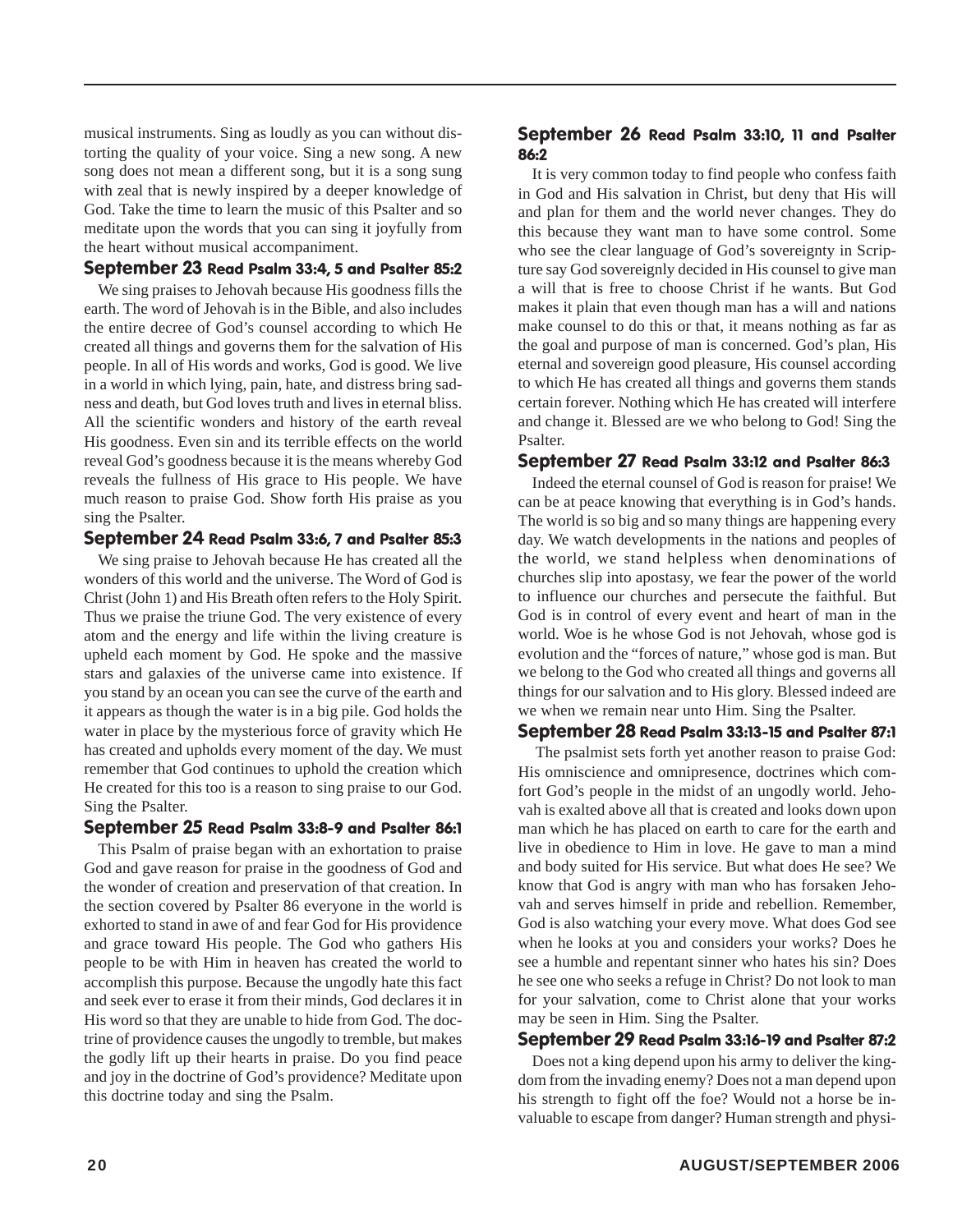cal power may preserve earthly life for a time, but the preservation of life in time itself only brings every man closer to death. Forget earthly strength. Behold, look over here, look at Jehovah who rules over all. His eye is on those that fear Him and hope in His mercy. His goal and His aim in all things is His glory in their salvation. Devote all your attention to that which is important: a right knowledge of God and His counsel. He is gathering His church. Are you busy in that work? Go to God in prayer and ask how He might use you and show you His great salvation. Sing the Psalter. September 30 Read Psalm 33:20-22 and Psalter 87:3

Above all things, the child of God seeks God's mercy. All the virtues and truths about God's glory, righteousness, power, and providence bring fear to the sinner apart from the assurance of God's mercy revealed in Christ. It is important that we know God as our help and shield. It is important to know God and put our trust in Him. In all our spiritual growing and hearing God's word, we must always pray, "Let thy mercy, O LORD, be upon us, according as we hope in thee." Our hope is rooted in our faith which is given to us by God. Our hope grows as we grow in our knowledge of God. We must seek to know God's mercy revealed to us in Christ with every particle of hope that we have. Then we live in peace, our heart shall rejoice, and we will render the praise due unto Him. Sing the Psalter.

### Watching Daily At My Gates

#### **The Song of Zion**

"A Psalter–Psalm Devotional of Praise to Our Sovereign Covenant God" by John Huizenga

#### Psalm 34-36 Psalter Numbers 90-94

*Note: Psalm 34 is an acrostic Psalm, meaning that each verse in the Hebrew language began with the next letter of the alphabet. This made it easier to memorize the psalm.* October 1 Read Psalm 34;1 Samuel 21:10-22:2 and the titles of Psalters 88-91

Each day we do foolish things in the weakness of our faith; each day the grace of God toward us is revealed even more. David wrote Psalm 34 after the terrifying experience of being taken before Abimelech ("Father King") Achish. He had put his trust in the strength of a wicked king instead of God and nearly perished because of it. David escaped by his quick thinking and willingness to degrade himself, but in the Psalm he acknowledges God as his sole deliverer. He knew he had been foolish, but he does not parade his sins before others. Rather, he dwells on the grace and power of God to deliver him and instructs us to put our trust in God always. Pray for the grace which strengthens us to flee from the use of our own wisdom for our glory, and may we seek to give God all the glory. Sing the Psalter.

#### October 2 Read Psalm 34:1,2; Psalter 90:1; 2Cor 10:12- 18; 1 Cor. 1:28-31; Jer. 9:23,24

Sinful man loves more than anything to boast about himself. Listen to children on the playground, listen to the poor, listen to the wealthy businessmen making new acquaintances, they are all ready to "one up" the other. Repentance and conversion by the grace of God turns us around to face the other direction. The new man in Christ seeks to boast not in himself, but in another, i.e. God. To boast in another is not at all what we want to do by nature. Do you boast in the LORD? It does not mean that we boast about how well we memorize Scripture, understand intricate doctrine, or all the happiness and material success God gives to us. Proper boasting in the LORD is always a very humbling experience. When we boast in the LORD, we confess we are saved by grace alone. We boast in our knowledge of God - a knowledge of our salvation from death by "the LORD which exercise lovingkindness, judgment, and righteousness in the earth." Sing the Psalter.

#### October 3 Read Psalm 34: 1-4; Psalter 88:1 & 90:2;

Boasting in yourself will drive friends away; boasting in God brings unity among believers. After being delivered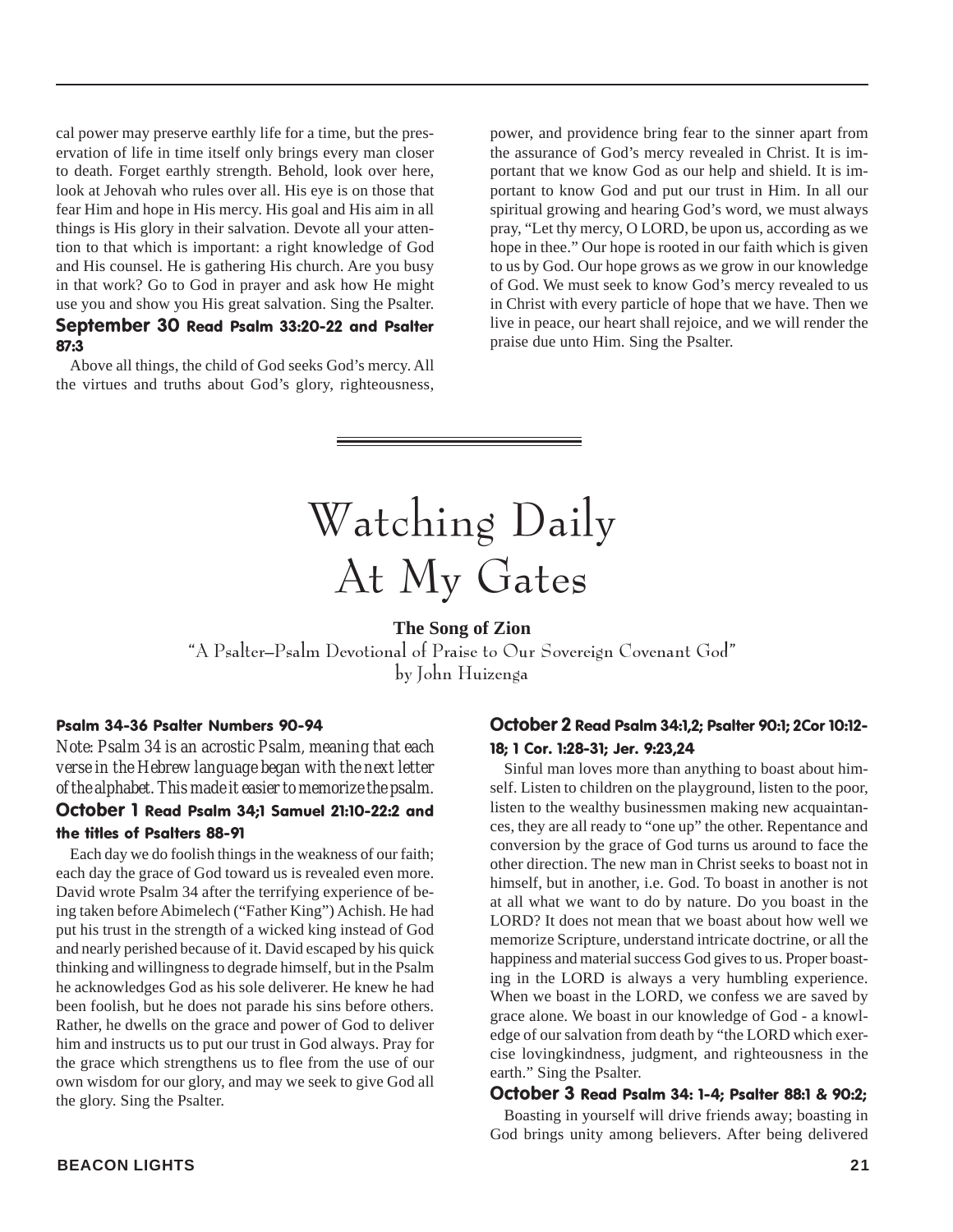from Achish, David fled to the cave of Adullam and all who were in distress came unto him and David became a captain over them. As they gathered around him in the dark cave, David met their downcast eyes with a wonderful call to praise and magnify God together. We are united together in Christ. Christ suffered the wrath of God under the burden of our sins, He cried unto Jehovah and God delivered Him from all His fears. Each day we must read God's Word and hear the gospel. We must hear Christ say, "O magnify Jehovah with me." Pray that God may show you the wonder of His grace each day so that you desire to be with God's people in church to sing praises to God. Sing the Psalter.

#### October 4 Read Psalm 34:5-6 & Psalter 90:3; Isaiah 60:1-5

You can be sure that the tired men listening to David in the cave had gloom in their face. David's face was beaming, and God would use him to make the faces of his men shine too. All hope must be found in God alone. Men of old looked unto God and His glory was reflected in them. Isaiah points us to Christ who brings light that never fades to every believer. Did you wake up this morning with gloom on your face? Are you distressed? Turn away from the troubles and trials of this life and look to God. He is working all things for your salvation and true knowledge of Him. By nature we are dead in sin and worthy of eternal hell, but God in his lovingkindness has chosen His people to eternal life. May the light of God's glory in Christ drive away the gloom from your face today. Sing the Psalter.

#### October 5 Read Psalm 34: 7, 8 & Psalter 88:2, & 90:4; 2 Kings 6:15-17

David continues to encourage his men with the word of God as they hide with him in the cave. People of God, are you hiding in a cave from those who threaten you? Turn to God's Word. Don't gulp down sections without trying to understand and taste them. Savor God's Word. Distinguish its different flavors. Pray that your eyes may be enlightened as Jonathan was with a taste of honey. Pray that you may see the Angel of Jehovah encamped round about you. Elisha and his servant saw the Angel of Jehovah in the form of flaming chariots all around. Christ sends His Spirit to surround us with His protecting presence. As a shepherd He protects every one of His sheep and will bring them to glory. Pray to God that you might taste and see the goodness of God and be strengthened in courage for today. Sing the Psalter.

#### October 6 Read Psalm 34:9, 10 & Psalter 90:5 & 88:3; Isaiah 55

If you seek money, you will never have enough. If you seek health, you will never be healthy enough. If you seek an attractive appearance, you will never be attractive enough. If you seek fast cars, you will never find one fast enough. But, "they that seek the LORD shall not want any good

thing." When you seek to love Jehovah with all your heart, soul, mind and strength, you will always be satisfied with the abundance of His grace. Only in God can any man or woman be content. Are you content, or do you pine away for the many things which you think you need but can not have? God knows what is good for you and gives these things in abundance. Pray for contentment for "godliness with contentment is great gain." Sing the Psalter.

#### October 7 Read Psalm 34:11, 12 & Psalter 90:6; Job 27

The fear of Jehovah is at the heart of godly contentment. But how do we fear Jehovah? David comes as a teacher to children with clear and easy to understand instruction. He comes with the tender love of a father. He catches their attention with the rhetorical question, "who wants to live in the enjoyment of happiness?" All men seek happiness, but why is it then, that so few find it? It is because they seek every way to happiness except obedience to God. The fear of Jehovah is happiness and contentment in this life. Are you attentive to this Word of God? Does the title of Psalter 89 catch your attention? Pray for the faith of a child that you may sit at the edge of your chair eager to hear the words of Christ our Teacher. Sing the Psalter.

#### October 8 Read Psalm 34:13, 14 & Psalter 89:2; 90:7; 1 Peter 3:8-12

Will lying relieve you of distress and trouble? Will selfish love for yourself at the expense of others bring happiness? Lying and doing evil lead further into despair and misery. Watch what you say. Tell the truth. Let your tongue be a powerful instrument to build one up, not cut someone down. Guile is subtle and tricky talk. If you speak what is good, you have no need to use subtle language. Do you sense an evil situation developing in your conversation with others or in the thoughts of your mind? Depart from it. Walk away, pray to God for strength. Spend your energy seeking peace. Make peace your goal and pursue it without looking to either side or backwards to see what others are thinking or saying about you. Don't mind your hurt ego, mind your own business, the business of the believer, the pursuit of peace. All this we can do by faith alone in Christ. Sing the Psalter.

#### October 9 Read Psalm 34:15, 16 & Psalter 89:3, 91:1; Luke 12:1-12

Psalter 91 picks up on a section of David's instruction which speaks of the safety of believers under the watchful eye of God. Knowing that God protects us is also important for us to understand if we are to have happiness in this life. God watches you as if you were the only one in the world to watch. He preserves you in the path of righteousness. When the way appears to be dark and you see danger all around, God is near to hear your prayers as well. When it seems as though the wicked enjoy their life of wickedness and re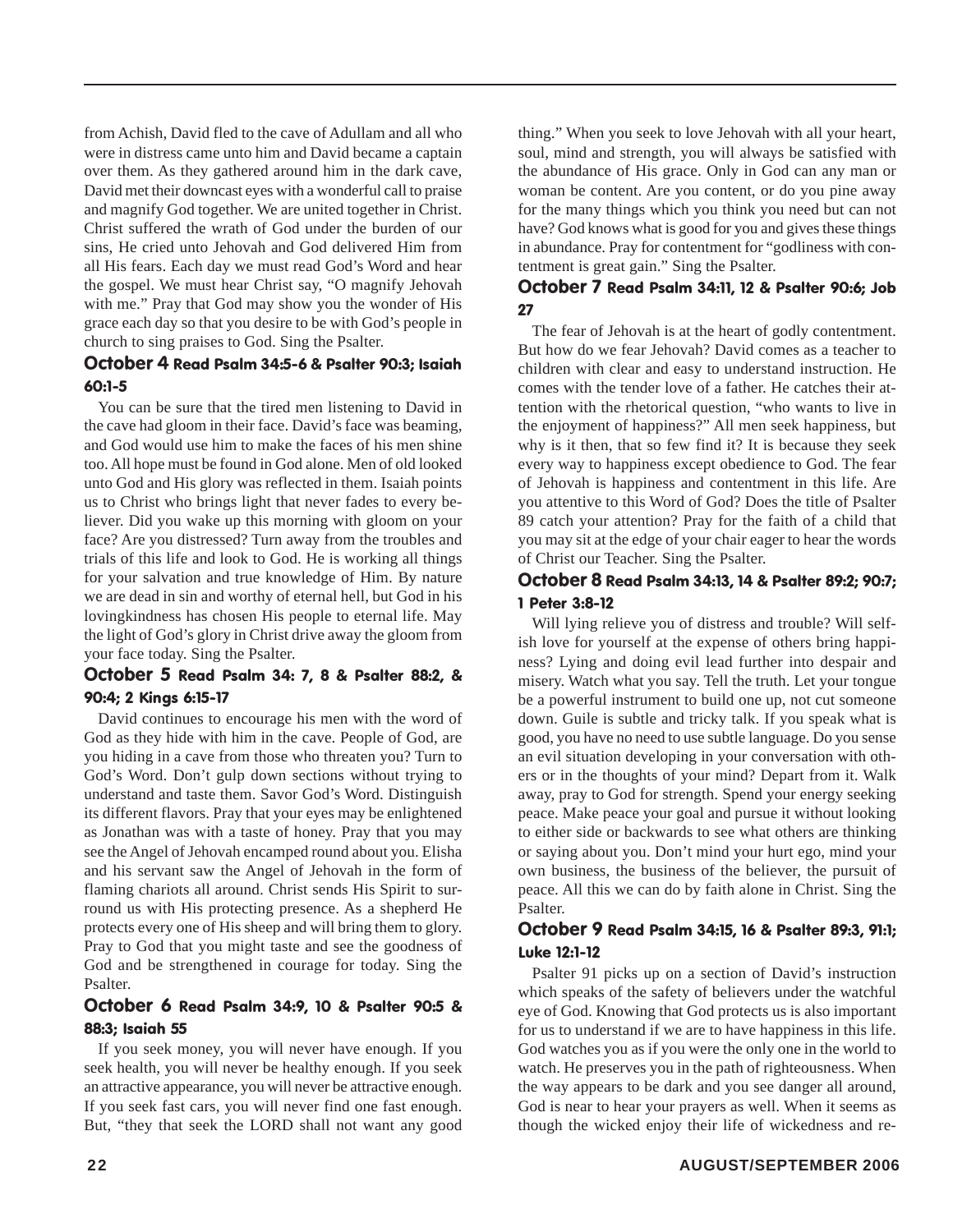ceive no punishment of God, we must remember that God's face is against them. Though they set up monuments in their name, death will overcome them and they will be forgotten in this earth and forever. But God will not forget even a sparrow which falls to the ground, and even more so will he remember His people. Sing the Psalter.

#### October 10 Read Psalm 34:17, 18; Psalter 89:3; 91:2; Luke 15

God is near unto us at the times when we feel like He is far away. When our boasting heart is crushed, when our zest for life is gone; when we fall into sin and try to cover things up; when we begin to search for life and happiness in the world outside the fold of Christ and find ourselves alone and miserable like the prodigal son, God is very near watching and is in the process of turning us back. God brings us low because the high road we want to travel by nature leads to hell. In guilt we do not want to lift our eyes to God, but God will have us know His love and mercy. Thank God and praise Him for His lovingkindness and steadfast covenant faithfulness. Sing the Psalter.

#### October 11 Read Psalm 34:19, 20; Psalter 89:4, 91:3; 2 Timothy 3

If we think that the doctrine of God's providence means that God will shield us from every danger and temptation, we are mistaken. The Christian must face head on the fact that the afflictions of the righteous are many. The men who came to David at the cave of Adullam must understand that the way to his God ordained place on the throne of Israel would not be easy. No matter how many afflictions there are, however, God will deliver from every last one. Not one bone will be broken. This does not mean we will never suffer broken bones physically. It means that the new man in Christ will never be destroyed. The body of Christ never suffered a broken bone, even so, the strength of church will never be broken. Not one of her members will be lost. Sing the Psalter.

#### October 12 Read Psalm 34:21; Psalter 89:5; 91:4; Esther 7

In contrast to the righteous who are protected by the righteousness of Christ, the wicked are destroyed by their own wickedness. This truth is made graphically clear in the story of Esther. Haman hated the righteous. He loved schemes of treachery. But God in His wisdom and power turned all his schemes against him for his own destruction. So it is on a grand scale with Satan. He was lifted up in pride against God and determined to take the whole creation with him, but his actions were only part of God's eternal counsel to bring His people into heaven. We need not fret over the terrible things which wicked man does. Let us wait on Jehovah and see how He delivers His people. Sing the Psalter.

#### October 13 Read Psalm 34:22; Psalter 89:5; 91:5; Heidelberg Catechism LD 5

Jehovah redeems His servants. Redemption is that aspect of our salvation and preservation that reminds us of our guilt and worthiness to be punished. In ourselves, we are not innocent. God would do us no injustice to leave us in the hand of the enemy. Before God we are guilty. Redemption means that someone pays the price which would set us free and make us innocent and righteous before God. Only Christ is able to pay the price of death and hell. Knowing our redemption, we are assured of his favor, go into the world as His willing servants, and trust in Him for our every need. Pray that God will increase your faith to know God our Redeemer, and go forth today as His willing servant. Sing the Psalter.

#### October 14 Read Psalm 35:1-3; Psalter 92:1; Luke 18:1-8

We begin a new psalm today in which God reveals to us how David came to Him while he was being afflicted. He came before God as he would come to a judge for help. David knew the law of God and he wanted God to enforce it. Men were fighting against David and trying to kill him without a cause. As we meditate upon this psalm we must understand that David calls for God's judgment upon his enemies out of holy zeal for God's honor, and not out of proud contempt for those who did not like him. Those who were persecuting David were doing so because God was with David, and they hated God. Are you afflicted in your soul when you see and hear God's name taken in vain? Are you filled with zeal for God's honor when you are persecuted as a Christian? Then cry out to God for judgment. Pray without ceasing and do not faint. Sing the Psalter.

#### October 15 Read Psalm 35:4-8; Psalter 92:2; 2 Tim. 4:14-18; Romans 11:7-10

Christ tells us to love our enemies; was it right then, for David to pray for shame, treachery, and destruction upon his enemies? Let us notice first of all that David did love his enemies. Remember how David refused to kill Saul when he had the chance? David was not one to lash out in passion to avenge his own dishonor. Yet he prays for the destruction of his enemies because in their persecution of him, they slander and blaspheme God. David's enemies manifest themselves to be wicked reprobates worthy of death. God alone knows who are the elect and who are the reprobate, so David calls on God to render swift judgment. Christ also could do nothing but bring all the sins of the elect to the cross to be destroyed. Pray that God's grace may rest upon you to give you discernment and zeal for God's honor. Sing the Psalter.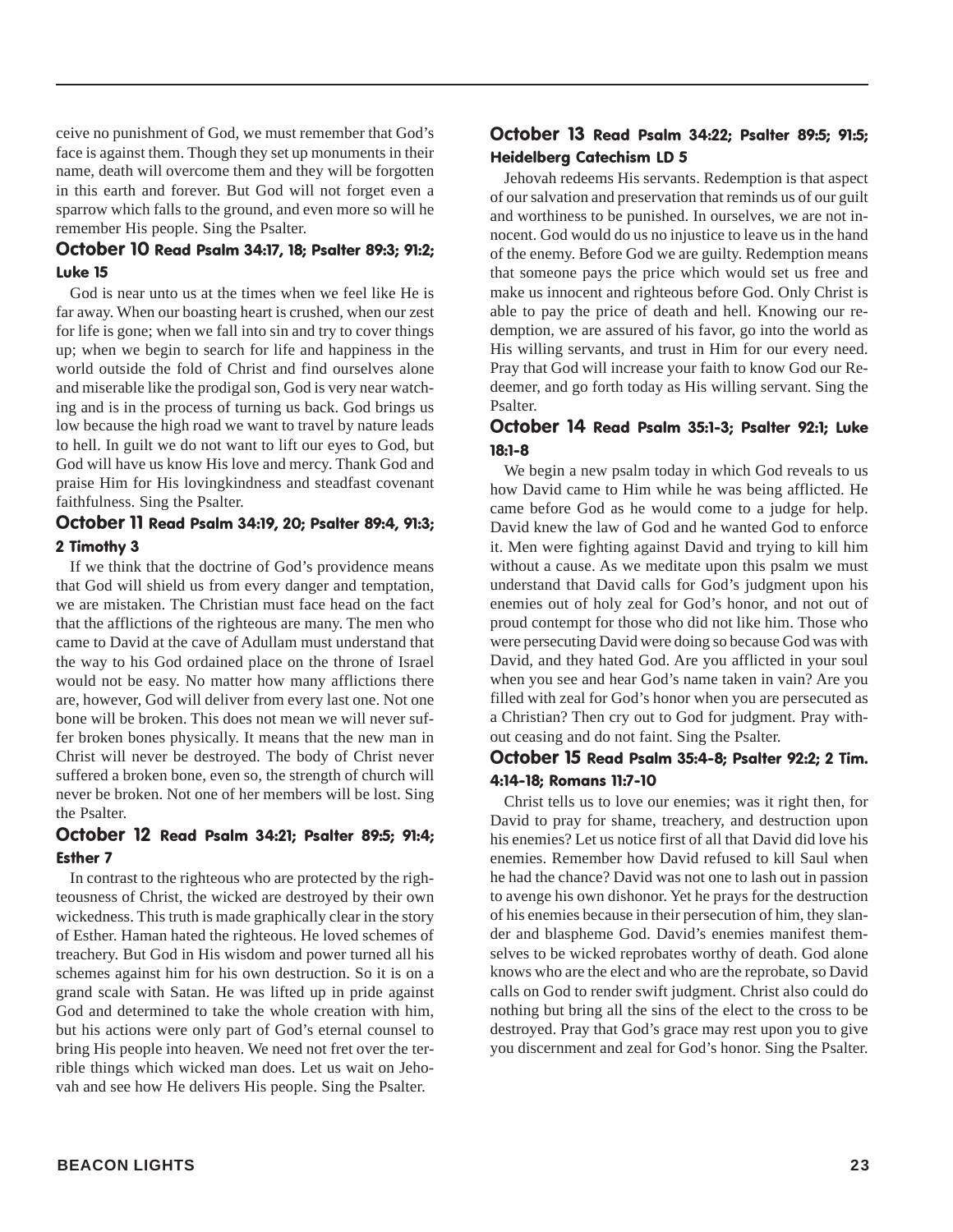### God's Special Providential Care A Hiking Trip in the Wind River Mountains

by Neal, Mike, and Shari Hanko

*Come, hear, all ye that fear the Lord, While I with grateful heart record What God has done for me; I cried to Him in deep distress, And now His wondrous grace I bless, For He has set me free.*

#### **Introduction**

**Our lives are determined and directed by our sov-**<br>ereign God. We sing in our versification of Psalm<br>139: "My life with all its perfect plan was or-<br>dered ere my days began." This is the comfort of every ereign God. We sing in our versification of Psalm 139: "My life with all its perfect plan was ordered ere my days began." This is the comfort of every believer. There are times in our lives, however, when God's providence is so obvious, so immediately at hand, that the truth of what we frequently take for granted is driven home with great force.

This is a story of a series of remarkable manifestations of God's special providential care of His people which resulted from escape of what was nearly great tragedy. It is the story of a terrible fall in rugged mountains, serious injury, but deliverance

in an astonishing way.

One could ask: If God determines all our pathway, does He not then determine the terrible fall as well as the remarkable deliverance? This is beyond doubt true. And God, all wise in everything He does, had His own purpose also in the fall. In these, what we call accidents, He teaches and instructs. In what was nearly a great sorrow, He brought us closer to Him. In His deliverance He brought us to our knees in adoration.

Three were involved in the story: Neal, Mike and Shari. Each tells the story as each one saw and experienced it

#### **Our Plans**

#### *Neal's Story*

We have been hiking and backpacking in the West for more than ten years. Our travels have taken us to the Canadian Rockies, Glacier National Park, Yellowstone National Park, and Teton National Park. Mostly, however, we did our hiking and backpacking in the Wind River Range of Western Wyoming. Located between US Highways 191 and 287, The Winds are the crest of the Wyoming Rockies. There are forty summits over 13,000 feet; the highest, Gannet Peak, at 13,804 feet, is also the highest peak in Wyoming. The range is protected by the Wilderness Act of 1964 and is one of the largest wilderness areas in the continental United States. Briefly, the Act forbids development within the wilderness boundaries, and the only access is by foot or horseback. As we became more experienced in hiking in the wilderness, we started doing some off-trail exploration with USGS topographical maps and a compass.



*Squaretop Mountain, where we camped the night before we fell*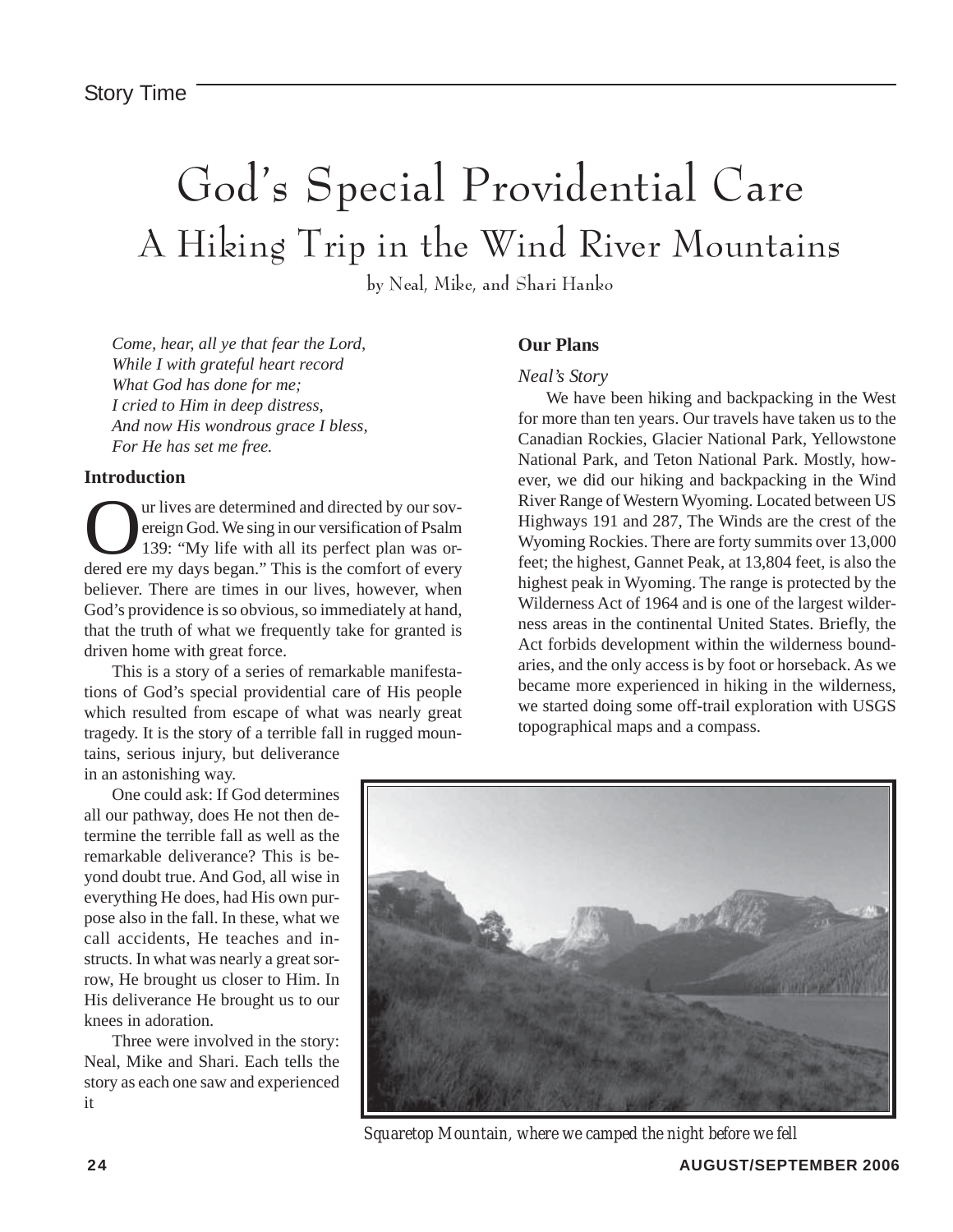In the late Nineties, Mike (then in his late teens) and I went on a two-day and one-night trip into the Northern Wind River Mountains. We spent half the time working our way cross-country, through boulder fields and scrambling to the summit of Squaretop Mountain, a 11,695 foot high plateau. We sat in the evening on the north edge, looking over the valley 3000 feet below, with views of the Teton Mountains to the north, the Absaroka Mountains, and the Beartooth Mountains, one hundred miles away.

In July of 2005 we decided to do the same trip again, this time with Shari (age 22; Mike was now 24.) We planned to spend three days and two nights camping: the first night in a high valley, and the second night, on the summit of Squaretop Mountain. Jeanne stayed in Pinedale Monday and Tuesday nights and planned to meet us mid to late afternoon Wednesday at Green River Lakes trail head. She had done enough backpacking the week before on a four and a half-day trip in the southern part of the range.

#### **The Hike**

#### *Neal's Story*

At about 6:00 Monday morning the three of us said good-bye to Jeanne at the New Fork trail head and started up New Fork Canyon. A glorious day of blue sky, sheer canyon walls, rushing rivers, and grassy meadows filled with wild flowers ended with a steep climb to our campsite at about 10,000 feet above sea level.

Tuesday morning we packed up early. We ate breakfast an hour later at Kinny Lake. After breakfast we left the trail and spent the day picking our way over ridges, past Martin Lake, through boulder fields, down the Martin Creek Drainage, up a steep scramble of 600 feet into the col just west of the summit of Squaretop Mountain; and finally up another scramble of 100–150 feet on grassy ledges to the summit. We set up camp on the summit at about 11,500 feet at the head of the gully we planned to descend early Wednesday morning. After supper we walked to the north edge of the mountain and spent an hour or two enjoying the view. Before we went to bed, Mike and I walked down the gully a little distance to see if we would be able to manage the descent in the morning. We both decided that it looked fairly easy.

At 5:45 Wednesday morning we woke up, broke camp and started down the mountain. We soon dropped into the gully, which was about thirty to forty feet wide and about half full of snow. Along both sides there was a trench about three feet wide and five to six feet deep

I went first, kicking steps into the snow. I told Shari to follow in my footsteps. Mike stayed in the trench on the right side picking his way through the rocks as we descended.

The snow, which was soft at the top, became harder as we went down. I remember thinking that it would be a relief when we finally got to the bottom.

#### *Shari's Story*

Tuesday night Dad and Mike went to investigate the route down to the bottom of Squaretop Mountain. If there was too much snow, we were going to have to go back the way we came. They came back and said that there was a little snow, but it shouldn't be a problem.

We wanted to get an early start Wednesday morning. We had decided to get up at about 5:30. Camp was quickly taken down. Things started out like every other morning in the mountains. Dad always liked to get up early and get going. We were talking about how we couldn't wait to see Mom. She was all excited about getting us treats. We couldn't wait to get to Green River Lakes to get our Snickers candy bars and have a wiener roast.

We did what we normally do. We didn't eat any breakfast, because it was a little chilly. Breakfast always waited until the sun was a little higher in the sky when it was warmer.

At the beginning of the hike we tried to see if there was a better way to go down instead of the snowy way. We didn't see anything that looked much easier, so down the snow we started. It was hardly steep at all at first. Gradually it got a little steeper, but we were going slowly, so everything seemed to be fine. I didn't think anything of it because Dad always knew what he was doing and if he thought it was remotely dangerous, we would try to find something better.

Dad was going first, digging his heels into the snow, making footholds. I was following behind him, using his footsteps. Mike was over on the right side of the snow. He said that he was going to try and make it down that way. Every once in a while Dad would turn around and ask me if I was doing ok. I was.

When the trail started to get steeper, Mike said that we should try to get off the snow because he was not comfortable with us on it. Dad listened to Mike and tried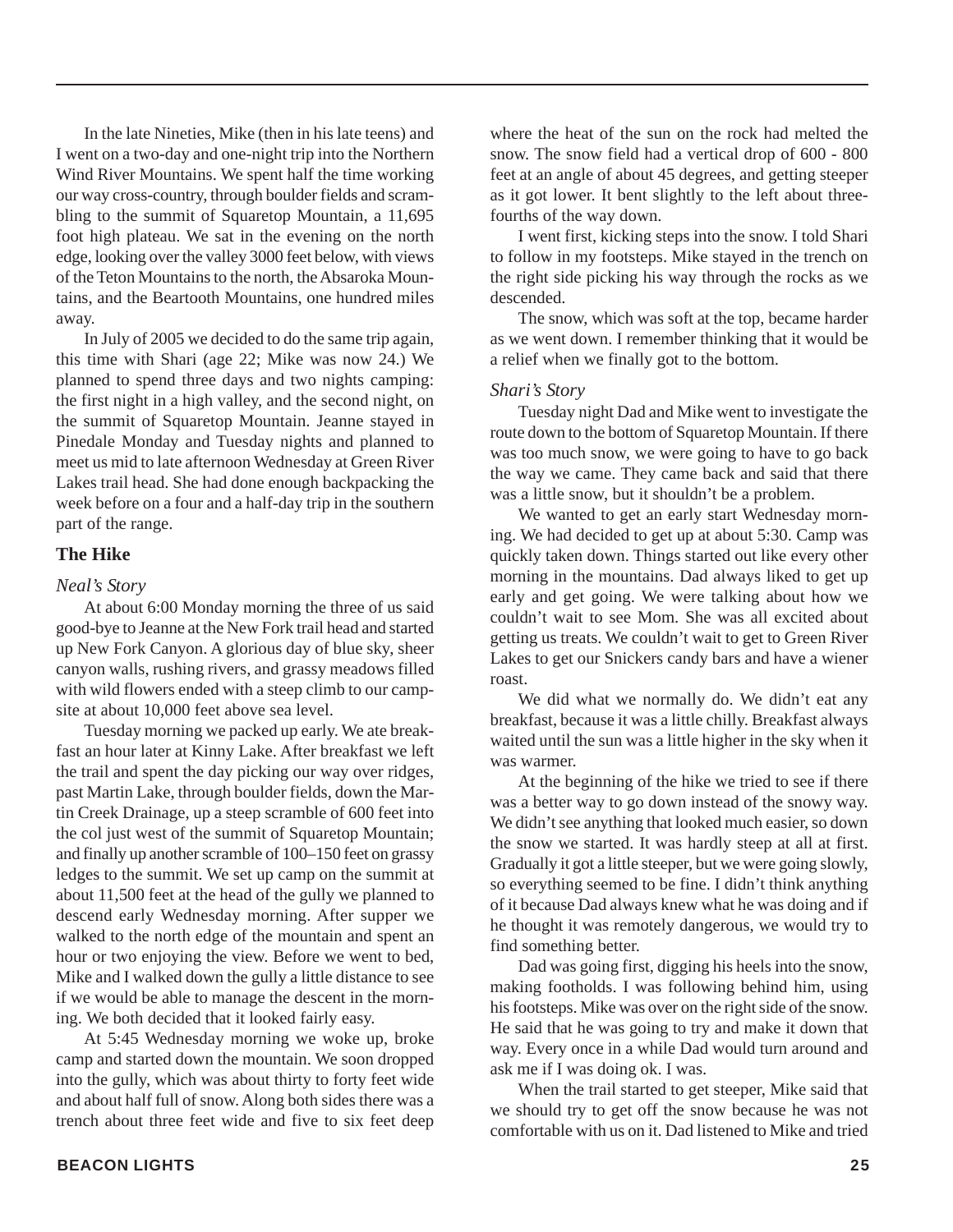to work his way over to the left side. He said that wasn't going to work. He said that it was easier to keep going down. He told Mike that we were going to keep going down the way we had chosen, but we would take it very slowly.

#### *Mike's Story*

I had driven Shari's car from home to the Wind River Mountains. Dad, Mom and Shari had left home in the family van July 8; I left home Friday, the  $16<sup>th</sup>$  of July and arrived the next day. I met the rest of the family in Pinedale. Together we took the family van and Shari's car to New Fork Lake*,* where we began our hike with the three of us.

We got up at about 5:30 so we could get back to the trail head on time. All of us were eager to see Mom again and get some better food. We were ready to hit the trail around quarter to 6:00, and Dad made the comment that we were getting pretty good at breaking camp and getting a fast start. As usual, we were going to hike a little while, then stop for breakfast. Since we started descending right away, and there wouldn't be many places to eat, we planned to stop for breakfast once we crossed the Green River and got to the trail. It was another beautiful day, there were few clouds in the sky and our route was obvious to all of us.

The afternoon before Dad and I walked a little way down the gully to make sure there was no snow blocking the route. If there had been, we were going to go down the other side of Squaretop (the way we came up) and follow the Martin Creek drainage to the Green River Valley. This would have taken us to the river going behind Squaretop instead of going down its side. Going down the side is the way listed in all the guidebooks and is the easiest route to the summit. However, there is no official trail to the summit, but since it is a popular route, there are bits and pieces of trail here and there, and footprints can be seen in many places. We had already seen paths through the snowfields closer to the top, so when we came to the next snowfield, also with footprints, we didn't think twice about descending it. All the snowfields up to this point had been easily traversable and this one seemed the same. The upper end of the snow was quite flat and open, but we could see that it got steeper, and the cliff walls on each side got higher. I guess it is more accurate to say that the ground leveled out on each side, and the chute with the snowfield in it continued at the original slope, slowly getting steeper.

As we started down this snowfield Dad went first, kicking steps in the snow for us to follow in. The process was very slow and we all were looking forward to getting back on the trail. Shari followed him and I followed last. After a short distance I noticed a small gap, about 1–2 feet wide, between the cliff and the snowfield where the snow had melted away from the rocks. I decided this looked easier, so I got off the snow and continued down on this path. It was rocky, and at this point not any easier than the route through the snow. However, as we got further down the chute and the snowfield got steeper, I thought maybe we should all get on this path. Whether I said anything to the others at this time or not, I don't remember. A little further down, the slope was still getting steeper, and I did suggest that we all get off the snow. Dad made an attempt and cut diagonally towards the narrow gap between the snow and the cliff on the opposite side that I was on. (I was on the right side of the chute and they were on the left side of the snowfield). This was quickly abandoned, because when going at an angle it is harder to dig into the snow, making the footing even worse, so they continued down the original way. I didn't really think they were in any danger, I just thought it would be a little easier, quicker and maybe safer to get off the snow; so, as they continued down, I wasn't too worried. We were about half way down when I thought we should really get off this snow, but I knew Dad wouldn't do anything stupid, and he was being very careful, and again I wasn't too concerned.

I believe it was about this time, maybe 10–15 feet later when I really started wishing we had all been off the snow. Dad was first, Shari was next, and I was last, behind them but still off to the side.

#### **The Fall**

#### *Neal's Story*

About one-half way down the chute my right foot slipped. I do not know what happened: whether my left foot slipped when I kicked back with my right heel to make a step, or whether I just lost my balance. Things happened swiftly. I sat down hard and started to slide. I knew immediately that I was in trouble. Mike told me later that I said "Oh no!" I tried to dig my heels into the snow but it was too hard. I flipped on to my stomach and rammed my hiking pole into the snow as hard as I could. It merely snapped in half. I started hurtling down the slope out of control.

My pants and my pack were made of nylon and were very slippery. I slid about 200 feet completely out of control. I was going head first down the slope. I curled onto my left side, tucked my chin into my chest, and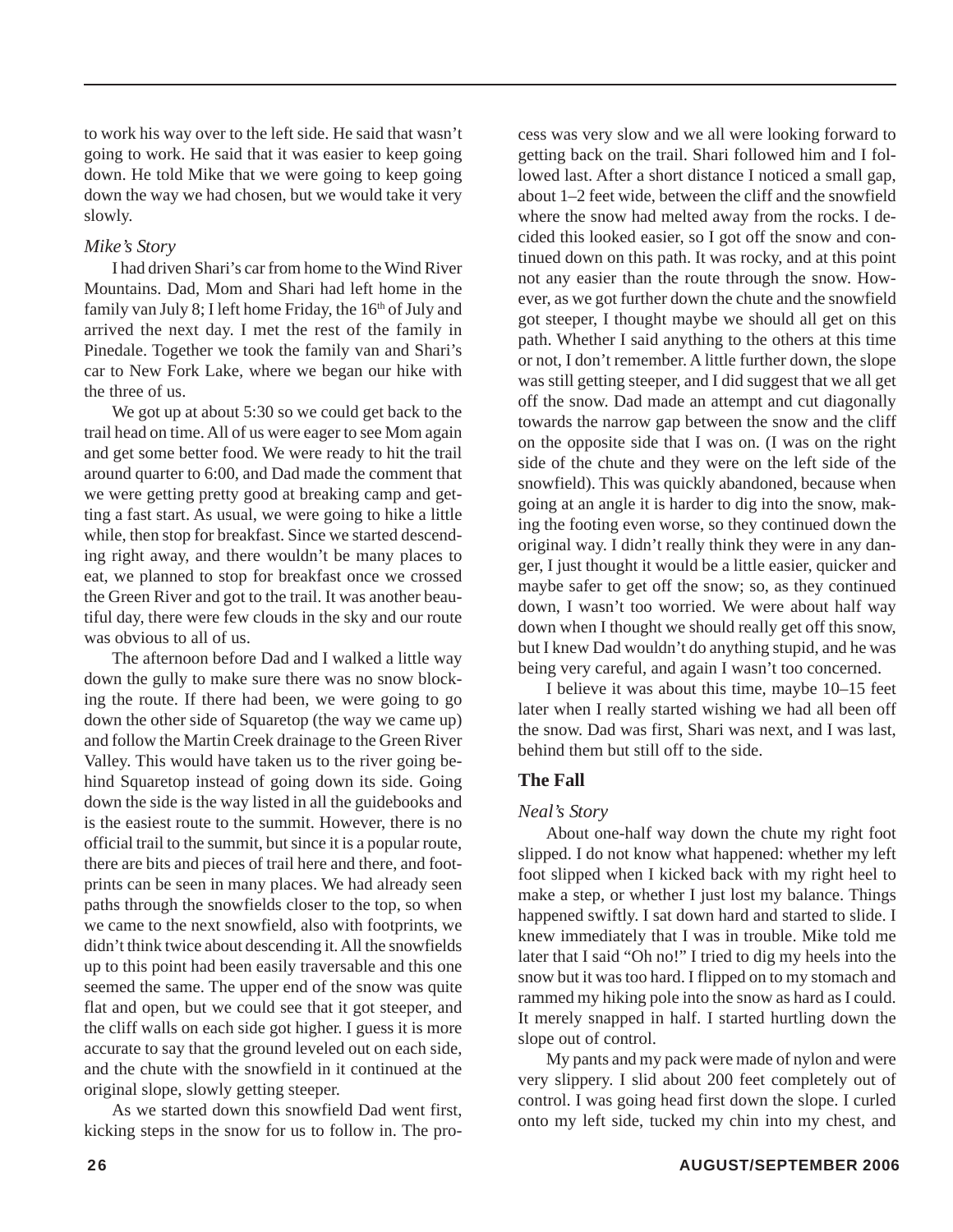covered my head with my arms. I slammed into the side of the gully, my left hip and left side taking the impact. I had my tent, sleeping pad, sleeping bag and rain gear in my pack. The pack partially cushioned the blow, but I still hit very hard. The impact tore off my backpack and I tumbled onto the rocks in the trench. I don't think I was knocked out, but I'm not sure. I staggered to my feet with my left shoulder dislocated and I was nauseous with pain. The first thing I saw was Shari lying face down in the rocks below me and not moving, I thought she was dead. Mike heard me say "Oh Shari, Oh girl, Oh Shari" over and over. I thought, because of my mistakes I killed my daughter. I was desperate to get to her, but I couldn't use my left arm. I grabbed my left wrist in my right hand and placed my left hand on an outcropping of rock. I dragged on my shoulder until it popped back into place. I remember doing this, but I don't remember it hurting at all.

I was able to put a little pressure on my shoulder now, although I could feel it sliding around. I worked my way down to Shari. When I got to her, she was starting to move. She stood up and I said, "Are you OK?" She said, "I think so, but my shoulder hurts." She also had a bruise on her forehead. At this point, everything went grey and then black. I was not unconscious very long, but as I came back to consciousness, it was like waking up from a nightmare. I was hoping it was all a dream. I said, "Did we fall?" Shari responded, "Yes, we did." Then reality set in. Pain, cold, wetness, nausea. She asked me whether I was ok. I told her I had broken ribs, but that I didn't know if anything else was injured.

Here already God so cared for us that when we fell, our packs, loaded with sleeping bags, tents, ground pads and clothes hit the rocks first, absorbing much of the impact. Any blow to the head would certainly have been fatal.

We knew we could not stay where we were because we would soon die of hypothermia from the wet and cold. Somehow we had to get out of there.

I went back up to where I hit the wall and where my pack was lying. I tried to throw it up on to the snow so that it would slide to the bottom, but because of my shoulder I couldn't lift it high enough.

#### *Shari's Story*

Dad was digging his heels into the snow when his foot slipped. He tried to get his balance, but the trail was too steep and the snow was too slippery. He went down on his butt and started sliding. In about ten seconds I saw him slide down and hit the rocks on the left side of



*The chute down which we fell*

the snow. I had only one thought: I had to get down to Dad. I panicked. I took two steps and my feet went out from under me. I heard Mike yell, "Shari, what are you doing?" I hit the wall of rock and blacked out.

When I came to, everything was kind of hazy. I was really hot, but I had a cold clammy sweat all over me. I couldn't breath very well. It felt like I was hanging by my backpack. I managed to wiggle out of it. I heard Dad saying, "O girl; honey, are you all right?" I was able to answer "Yes". I then heard Mike yelling, "Dad, are you ok? Shari, are you ok?" Dad told him that he was all right, but he wasn't going to be able to carry his pack out. Mike was so strong for us. He stayed calm and kept talking to us.

We were down in between the snow and the rocks. I had lost my glasses, watch and camera. My hiking pole was stuck in some rocks, but I was able to pull that out. My watch and camera were both on a rock down by my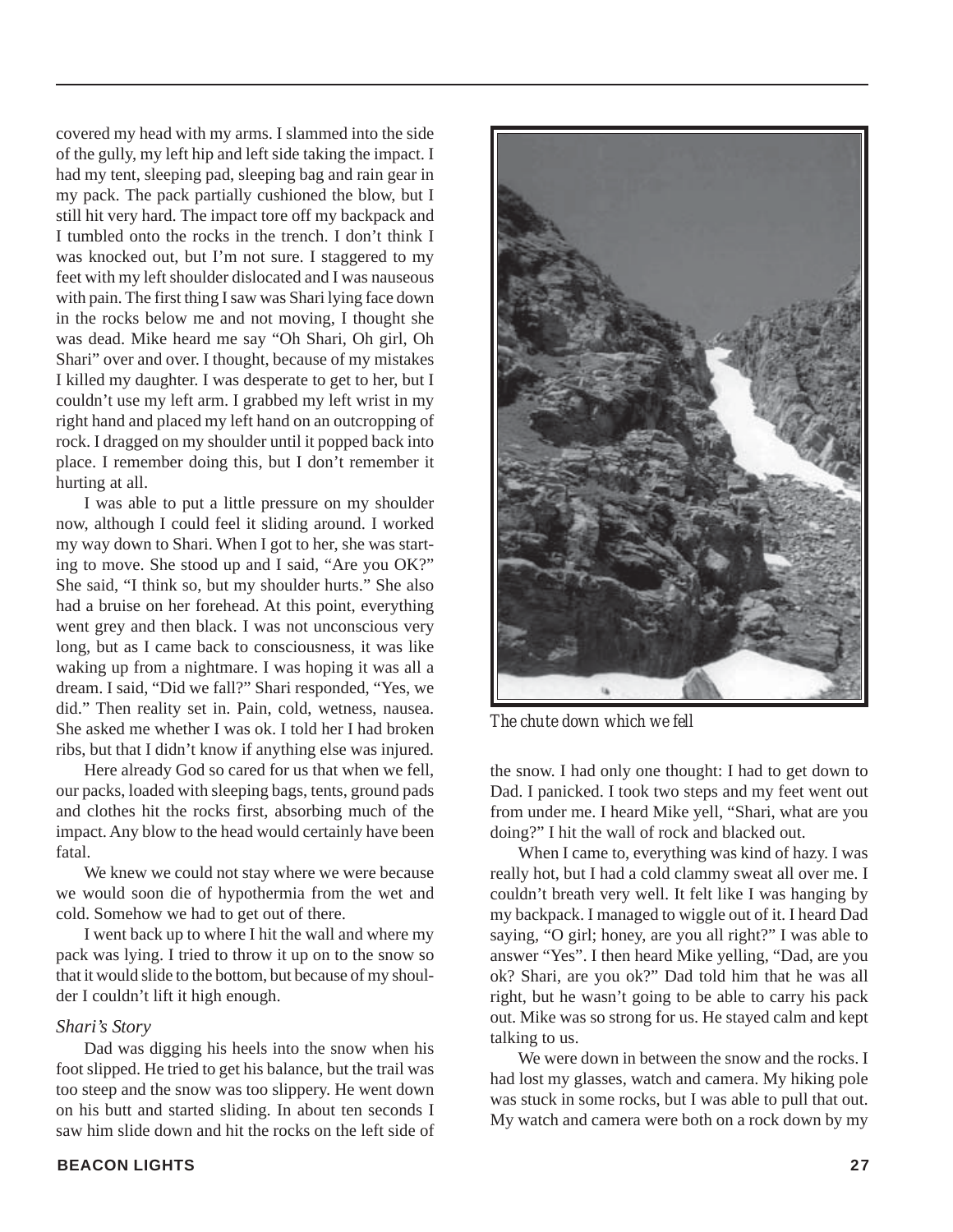feet. Dad threw my backpack and hiking stick onto the snow and let it fall to the bottom of the chute, because I wasn't able to carry it.

#### *Mike's Story*

Dad took a step, and I believe it was when he planted his right foot that disaster struck. It seemed like it was in slow motion and I remember it like yesterday. As he planted his right foot it slipped out from under him and he sat down with his left leg still curled beneath him. I heard him say "Oh no" in a quiet voice like he knew he was in trouble. Almost instantly he began to slide on his butt. The first thought that entered my mind was if he can stop himself NOW we will be ok, but as he continued sliding and gaining speed I knew only the rocks would stop him. There was a small boulder field at the bottom of the chute (maybe 100 yards down) and for an instant I thought he would hit that. As I mentioned before, they were on the left side of the snowfield. The field must have been crowned in the middle, because as he started sliding, he slid more and more to the left instead of straight down, which would have been much worse. This is all going through my head in a split second as I watched, helpless. Dad had slid about 20–30 feet when Shari reacted. I saw her start running after him. As I saw her move I yelled "Shari, WHAT ARE YOU DOING?" She took two steps before she fell and started to slide, also on her butt and back. I watched them both slide down and to the left an estimated 150–200 feet; about halfway to the bottom of the chute. Dad hit first going very fast and I saw him bounce off the cliff. He was still on his stomach, but at that speed I feared the worst. Shari hit an instant later about 10 yards further down, also sliding on her back.

After they hit, they fell into the gap between the snow and the rocks, which was by this time about 5 feet deep. I could hear Dad moaning in agony, but I didn't know how badly he was hurt. I couldn't hear Shari at first, but almost right away I could see her moving. Since Dad was conscious, I thought maybe broken legs at worst. Dad kept saying "Oh Shari, Oh Shari" over and over, obviously more concerned with how she was doing, and she was asking if he was ok.

#### **Mike's Help**

#### *Neal's Story*

By this time Mike had gone down the trench on the right side to the bottom of the snow field. He dropped his pack and was coming up to us. He threw Shari's pack onto the snow and helped her over a steep spot so that she could walk the rest of the way down. He tried to get around her on the snow, but slipped and fell back into the trench. He didn't fall very far, but it was awful watching him go. He bumped his head and was a little stunned for a minute, but didn't get hurt bad. Then he squeezed past Shari so he could help me.

My camera was smashed. The glass was punched out of the lens, and the camera body was broken in half. It had caught in the rocks, so I cut the straps and let it fall, I tried to pull out my water bottle, but dropped it down onto the rocks.

Mike tossed my pack onto the snow. It slid to the bottom and tumbled end over end through the boulders. I remember thinking that, if we had gone to the bottom, every bone in our bodies would have been smashed. Mike helped me down by making a stirrup with his hands and lowering me over the tough spots. I couldn't manage them by myself. I first thought that I could make it to the trail head (about ten miles away), but after a few minutes I knew that idea was hopeless.

When I could help myself Mike went ahead and started to set up his tent on a grassy knoll in the sun. I said, "Mike, not up there. I'll never make it that far." He was on a high knoll above the chute, so he came back down a little lower.

By this time my body was going numb and swelling up. My eyes were swollen almost shut, and my neck was thickening. I thought that I was bleeding inside from smashed kidneys and who knows what else. Breathing was becoming difficult and my whole body was a sea of agony. If only I could lie down. I thought that would help. But it didn't.

#### *Shari's Story*

Dad threw my backpack and hiking stick onto the snow and let them fall to the bottom of the chute, because I wasn't able to carry them. Mike threw Dad's pack down once he got to him.

I was able to turn around and see Dad about 10–20 feet above me. Mike asked us again if we were ok. That's when Dad told him that he wasn't ok and that he wasn't going to be able to hike out because he was busted up inside. He was already starting to swell up. I told Mike that I was ok except my shoulder which hurt badly.

Dad told Mike to be very careful and that he was going to need help getting down. I figured I was ok enough to get down myself. I tried to move and realized I was wrong. I didn't have strength in my shoulders or arms.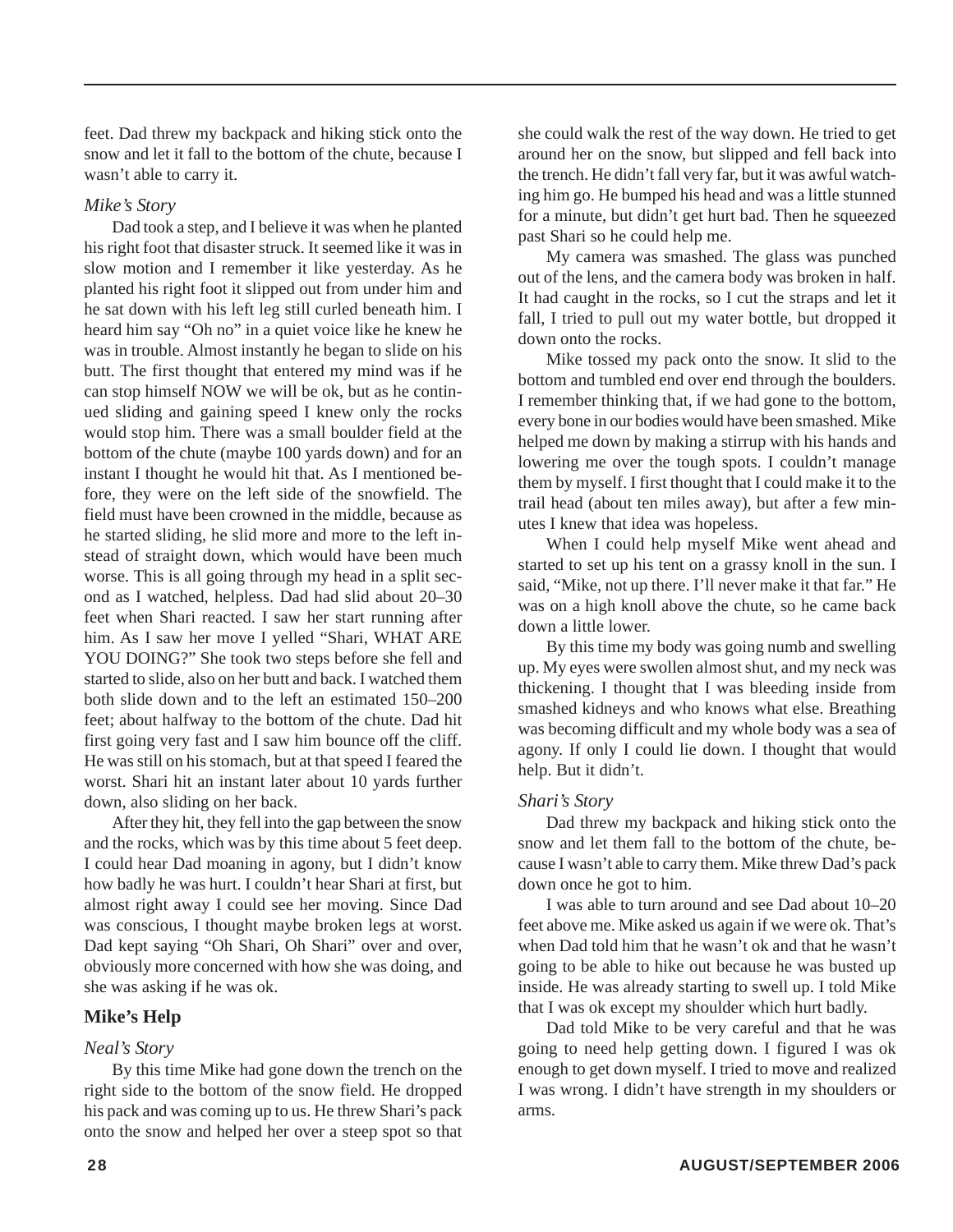Mike finally got to me. He said that it wasn't going to be too difficult to get down. There was just one spot that was going to be a little tricky to get to. I was slowly moving down the rocks on my butt. Mike stayed in front of me the whole time. I had to use his hands as a stirrup to get down the tricky part. It was a little bit of a ledge. I tried to go down by myself but it was a little too high and I could not brace myself with my arms at all. Mike had tried to get around the ledge by going out onto the snow. He ended up falling a little ways, but, thankfully, he didn't get hurt. After that, I was able to work myself down to the bottom of the chute. While I was working myself to the bottom, Mike went up to help Dad. It was a slow process.

Finally we were all at the bottom of the snow. Dad told Mike that he had to go to get help. He told him to find a place to set up the tent in case we had to stay over night. Mike found a small hill to set the tent up on. He didn't even bother to stake it down, because he knew he had to hurry. He helped us both into the tent and got us food, water and Tylenol. Dad finally told him that he had to get going. As Mike was leaving Dad told him to hurry because he was hurt bad and didn't think that he was going to make it. That wasn't going to be the only time that I heard that.

#### *Mike's Story*

My first thought was to get to them as fast as possible and see if they were ok, but I could not move very fast due to the rocks and slope of the path I was on, plus I had about 100 yards to go to the bottom, then half that much back up the other side. I did not dare to cross the snowfield from my side to the side in which Dad and Shari were lying. Instantly I tossed my walking stick out onto the snow so I could use both hands to get down faster. There was only one spot where it was tricky for me to get down. It was a short drop off of about 6 feet. Difficult, but doable even with a pack. The problem was there were small cascades coming over the cliff in a half dozen spots, about 20 feet above me. This was soaking the entire area both above and below the ledge making it very slippery. I tried going over on my butt, but realized I would still have to jump about 2 feet, and I didn't want to land on a wet slope even if it was from only 2 feet. There was no way I was going to get over that ledge with my pack on, so I took it off and dropped it over the edge. The cascade had melted a cave under the snow and my pack slid about 20 feet down and 5 feet back until it wedged upright at the bottom. I turned around and slid feet first with my stomach towards the rock,

cold, and couldn't feel my hands, but I retrieved my pack, not completely comfortable going under that overhang. Since it was faster and easier to get down without my pack, I tossed it onto the snowfield and watched it slide the 50 feet or so to the bottom. Now that I was down, my next job was to help Dad

over the ledge. By this time I was soaking wet, freezing

and Shari get down. As I was coming down, I heard them talking so I knew that at least they were both alive and conscious. As I was getting down, they both said that they were ok, but Dad didn't think he could carry a pack the rest of the way out. As I was going up the other side their story changed. I had asked again if they were sure they were all right and Shari said she was sore but that was it. However, Dad's response was more frightening. He said that he was not good and that he was pretty busted up inside. He figured he had at least a couple broken ribs. He also said he had dislocated his shoulder, but had already popped that back in. As I was coming up to him I could see that he was swelling up, but the way he was holding his dislocated arm tightly against his body did not look good. But I thought maybe the tension and the shock had something to do with it.

There were two spots where I had to help them down. At the lower spot the cliff jutted out in the snow and dropped off a small ledge. I myself had a difficult time getting up that spot and didn't think there was a chance I could get them down. They were sitting just above the ledge, but couldn't get down without my help. I think they had come down as far as they could by themselves from the spot where they had hit the cliff. Dad had slid Shari's pack down the snow and had tried to do the same with his, but because of his injuries couldn't lift it. At this point we were not too concerned with the condition of the equipment. I got his pack and tossed it down, afterwards thinking I should have taken his camera out just in case that hadn't broken. I helped them down by making stirrups with my hands for them to stand in, or grabbing their legs and lowering them. The only way I could help them was from below, so after I got them down the first spot I had to get around them. The only way to do this was to go out on the snowfield. I had to be on the snow for about 15 feet, and when I was next to Dad my feet slipped and I started to slide. I think he made a futile grab at me, but I slid about 10 feet, on my stomach, feet first into the cliff. I hit my head and was dazed for a few seconds, but by that time I had so much adrenaline going I didn't even think about it. The one thing on my mind was to get them down and get help.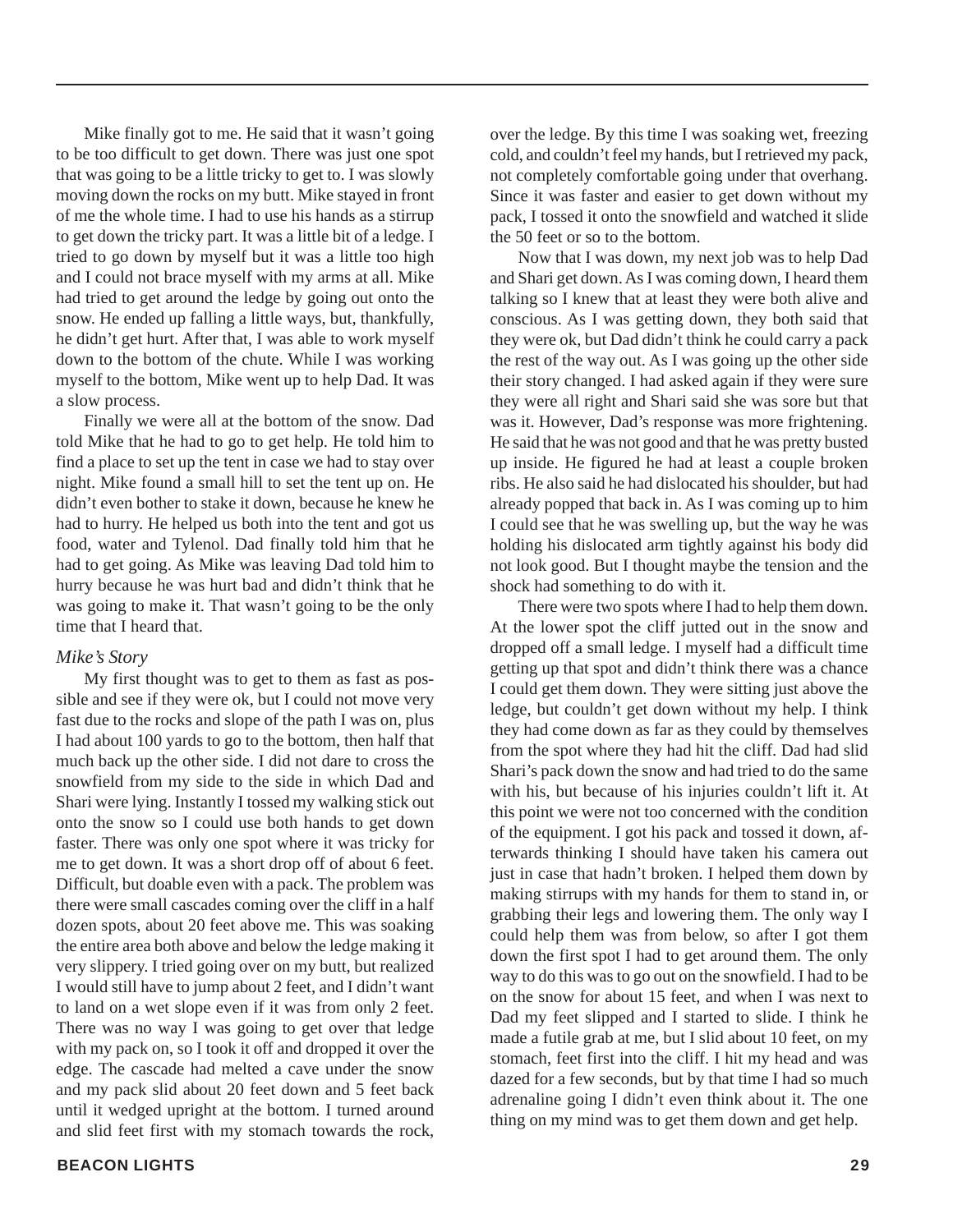Once they got to the bottom of the snow field it was quite obvious I was going to have to get help while they stayed on the mountain. Dad said to set up a tent for them and get them a couple sleeping pads. While I did this they slowly made their way to the one flat spot on the mountainside. I got them in the tent and gathered the rest of the equipment. I gave them a water bottle and looked for the other two, but Dad said he lost his and I saw mine fall out when I slid my pack down the snow. I then brought them the rest of the granola bars, keeping two for myself, and prepared to leave. When I brought them the food Dad said a few things, which I will never forget. He said he expected it to take me most of the day to get out; he said to hurry but be careful; he said the only way he would be able to get out would be by helicopter; and finally he said that he was busted up inside, he didn't know what was wrong, and he didn't know if he was going to make it. He said good-bye in case he never saw me again. I told him he would be fine, that I would be at the trail head by noon at the latest, and that help would come soon. I didn't feel that confident especially the way he was swollen up, but I wanted him to be positive, if only for Shari's sake.

#### **Alone On The Mountain**

#### *Neal's Story*

From here on my thoughts were somewhat confused. Mike brought us food and water from Shari's pack. I told him before he left that he had to hurry, but hurry carefully. "We are depending on you, and if you get hurt, we cannot survive the night." I don't remember saying it, but I also said good bye, and what to do if I died. It was between 7:00 and 7:30 when he left, leaving us alone on the side of the mountain.

Shari and I crawled into the tent, but that didn't work. The ground was too uneven and there was no comfortable way to lie, so we went back outside. At first there were a lot of mosquitoes, but as the sun grew warmer they disappeared. Our next concern was sunburn. We were over 10,000 feet above sea level with the blazing sun on our faces. The only position that was somewhat comfortable for me was lying flat on my back with my knees up. Because of the angle of the slope, I was facing directly into the sun. I laid my handkerchief over my face and Shari put hers around her head and sat with her back to the sun.

Shari went down to my pack and got my Bible. When she came back I asked her to pray. I'll never forget what she prayed. "Lord, give Mike speed, send help soon. O

Lord, Thy will be done. We rest in Thee. Help Dad, Lord; help us." After she prayed, she started to read Psalm 23: "The Lord is my Shepherd. I shall not want…. Yea though I walk through the valley of the shadow of death, I will fear no evil; for thou are with me." We read and sang and prayed for six hours on the mountain. I am so thankful to God for a daughter who is so spiritually strong, who could stand beside me and help me though the long hours.

We read Psalm 27. "For in the time of trouble he shall hide me in his pavilion." Shari said she must have read sixty Psalms. We read John 17, and Revelation 21.

We sang Psalter No. 28: "I know that I shall not be left, forgotten in the grave." Psalter No. 31: "When I in righteousness at last, thy glorious face shall see." Psalter No. 83: "How blest is he whose trespass hath freely been forgiven." Psalter No. 278: "The tender love a father has for all his children dear." The comfort of the Psalms and of the familiar tunes of the Psalter was beyond belief. The Lord used them to carry us through six long and agonizing hours on the mountain. The Lord very really stood by us through the day.

As the morning wore on, I swelled more and more until my whole body was a huge bloated bag. My hands, arms, feet, legs, neck, back, even the top of my head, were soft and spongy.

About mid-morning I thought that the end was getting close. I thought that I was slipping away. Everything was getting dim and it was hard to think and speak. We said good-bye to each other. I told Shari, "I don't think I'm going to make it. My body is broken. It isn't just my ribs." I told her I loved her and to tell Mom, Matt, Jon and Jenn, and Mike, that I loved them too. I told her it would be hard for Mom, and they had to help her and take care of her. It must have been shock, or maybe I was falling asleep, because in a half hour or 45 minutes, I began to revive a little.

We started thinking that it was about time for rescue. It was so easy to become impatient: "Lord, why is it taking so long? Don't You hear us? We need help now. Please send help." Again we had to remind each other, "Rest in the Lord. Wait patiently for Him." Again and again we prayed, "Thy will be done. Lord give us patience. Thy will be done."

Late in the morning we heard a droning in the distance. Is this rescue? Are we saved? But it was only a high-flying plane. Hopes raised and then dashed. Again, "Lord, give us patience. Thy will be done."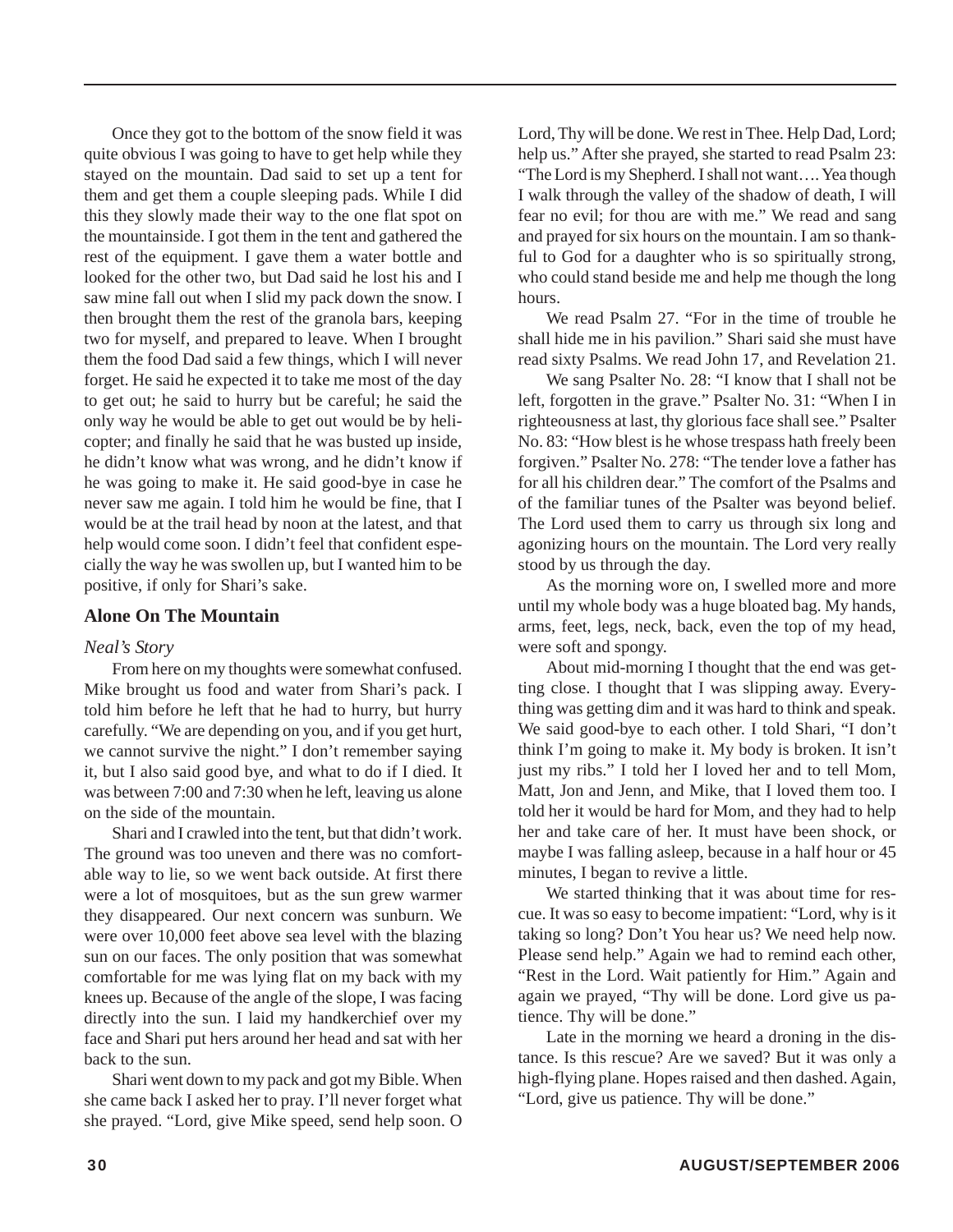We started asking ourselves, What if they don't send a helicopter? What if they come with horses? I told Shari that I couldn't last that long, If they sent horses, I would die, but that would be the Lord's will too.

By now I was at peace. If this was my time to die, then so be it. My only regret was that I couldn't say goodbye to the rest of the family, and I was worried about Shari sitting up there alone.

#### *Shari's Story*

After Mike left I wanted to try to get Dad as comfortable as possible. By this time he had swelled up badly. His eye was starting to swell shut. It was a horrible thing to see. He said that he wanted to lie down. As soon as he lay down he wanted to get up again. Lying down made all the pressure go to his head. So I helped him sit up. Sitting up didn't work either. When he sat up the pressure was so bad in his chest that it made him nauseous. This went on for a little while, helping him sit up for a few seconds and them helping him lie back down. He just wasn't comfortable no matter what he did.

The tent wasn't comfortable either. There were too many bumps, so we went back outside. There was a flat area that he was able to lie down on for a while. He started praying that Mike would have swift feet and find help quickly. That was about all he could get out, so he asked me to pray. We prayed that God would be with Mike, and that because we were hurt badly, we needed help desperately.

The day was beautiful with bright sunshine and clear blue skies. Dad was lying with his handkerchief over his face. He didn't want to get sunburned. He kept telling me to put my handkerchief on my face. He was so broken and hurt and he was thinking about me.

The mosquitoes started to bother us, so he asked me to go get the bug spray from his backpack. When I got to his backpack I realized that the spray must have fallen out when he fell. But I found something much more important, his Gideon Bible. When I got back to him I asked him if there was anything he wanted me to read. He said he didn't care, so I decided to start at Psalm 1 and go from there.

Psalm 27:14: "Wait on the Lord: be of good courage, and he shall strengthen thine heart: wait, I say, on the Lord."

Psalm 28:2: "Hear the voice of my supplications, when I cry unto thee, when I lift up my hands toward thy holy oracle."

Psalm 18:7: "The Lord is my strength and my shield; my heart trusted in him, and I am helped: therefore my heart greatly rejoiceth; and with my song will I praise him."

Psalm 30:2: "O Lord my God, I cried unto thee, and thou hast healed me."

Psalm 30:8: "I cried to thee, O Lord; and unto the Lord I made supplication."

Psalm 31:1: "In thee, O Lord, do I put my trust; let me never be ashamed: deliver me in thy righteousness."

> Psalm 31:9: "Have mercy upon me, O Lord, for I am in trouble: mine eye is consumed with grief, yea, my soul and my belly."

> Psalm 31:14: "But I trusted in thee, O Lord: I said, Thou art my God."

> Psalm 32:7: "Thou art my hiding place; thou shalt preserve me from trouble; thou shalt compass me about with songs of deliverance."

> Psalm 32:22: "Let thy mercy, O Lord, be upon us, according as we hope in thee."

> Psalm 34:4: "I sought the Lord, and he heard me, and de-

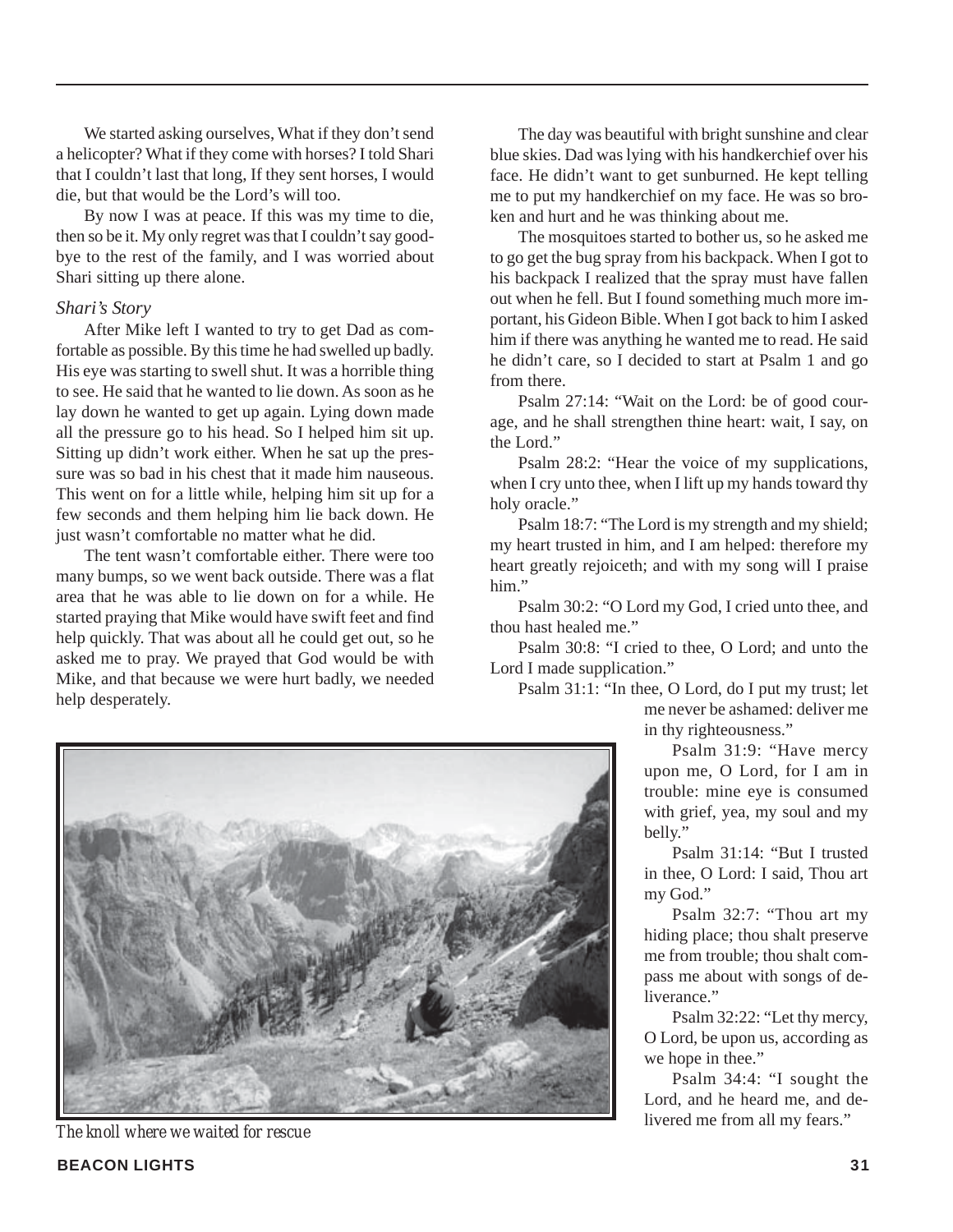Psalm 34:15: "The eyes of the Lord are upon the righteous, and his ears are open unto their cry."

Psalm 34:17: "The righteous cry, and the Lord heareth, and delivereth them out of all their troubles."

Psalm 34:19: "Many are the afflictions of the righteous: but the Lord delivereth him out of them all."

Psalm 38:15: "For in thee, O Lord, do I hope: thou wilt hear, O Lord my God."

Psalm 38:22, 22: "Forsake me not, O Lord: O my God, be not far from me. Make haste to help me, O Lord my salvation."

Psalm 40:1: "I waited patiently for the Lord; and he inclined unto me, and heard by cry."

Psalm 40:13: "Be pleased, O Lord, to deliver me: O Lord, make haste to help me."

There are so many more that I could put in this story. I don't even know for sure how many Psalms we read. All I know is that they helped us pass the six hours on the mountain and were a source of great comfort.

Dad did ask me to read two other passages. They were the high priestly prayer of our Lord in John 17 and the description of the new heavens and the new earth in Revelation 21. I knew why he wanted me to read these passages.

One thing that struck me on the mountain was that Dad knew a lot of Bible passages by heart. As I was reading to him, he would start quoting the verse that I was reading. He also would be able to sing the Psalter number to the Psalm I read. Even in the awful pain he had he could remember Scripture.

After reading for a while I would run out of breath, so I would stop reading. Once I stopped reading, Dad would start chanting, "The Lord is my Shepherd, the Lord is my Shepherd" over and over again. It started driving me crazy, so I would start reading again. As I was reading, I would come across a passage about prayers being heard by God, so we would pray. They were always the same prayer. "Please Lord send help quickly, we need help so bad. Give Dad some relief from his pain. Don't let him die. Give Mike swift feet and be with him on the trail. Be with Mom when she finds out, help her to stay calm. But always, Thy will be done."

Dad would be alert and quoting Bible passages with me, but then he would start drifting off. This happened a few times. When it happened he thought that he was dying. He told me that he loved me so much, and that he was so thankful to have me as a daughter. He told me that I had to be strong for Mom. I had to tell Mom, Jon, Jenn, Mike and Matt that he loved them so much, too.

He wanted to see them so badly. I also was to tell the extended family that he loved them all.

I didn't want to hear this. The first time he was saying goodbye, I told him that I didn't want him to die. I asked him who would walk me down the aisle if I got married, and who would mock me about falling in the creek. He told me not to ask questions like that. He told me whatever happened was God's will and whether I liked it or not I had to submit to that will.

A few times Dad looked at his watch. The first time was about an hour after Mike left. We were thankful that we had something to keep us occupied so we weren't constantly watching the time. We had our faith to keep us from despairing. We could see that our prayers were being answered. Dad was able to lie for longer periods of time. He was at peace with the prospect of possibly dying. He said that to me more often. "Shari, our prayers are being answered, our prayer for rescue hasn't been answered yet, but our prayers are answered." We knew that we were not alone on that mountain. What a comfort we had in knowing this. God was right there beside us. He was right beside Mike and Mom.

Looking back now I don't think he was dying. I had given him some Dramamine to help him sleep. It probably wasn't the smartest thing to do, but anything I could do to make him more comfortable, I did. I think the Dramamine made him drowsy and he was starting to doze off. The reason I think this is because while we were in Yellowstone National Park I took Dramamine for motion sickness and it knocked me out.

Throughout the course of the day we heard planes going over. Every time we thought it was help coming for us.

#### *Mike's Story*

 I finally left to get help about half an hour after the fall, probably shortly before 7:00. I had  $1-1\frac{1}{2}$  miles to the trail, then about 9½ miles to the trail head. I had to descend about 2,000 feet to the Green River, then cross it at the foot bridge. Since I left Dad and Shari with the water, I had to drink out of the streams. I wasn't too worried about this higher up in the mountains, but once I got closer to the lakes there were more people and better chances of contaminated water. I figured I'd worry about that when the problem came. It took me about half an hour to get to Granite Lake while following bits of trail, but mostly bushwhacking my way through the forests and meadows. At Granite Lake I found a pretty wellused trail and decided this must be the one referred to in the guide books. I followed it for maybe a quarter mile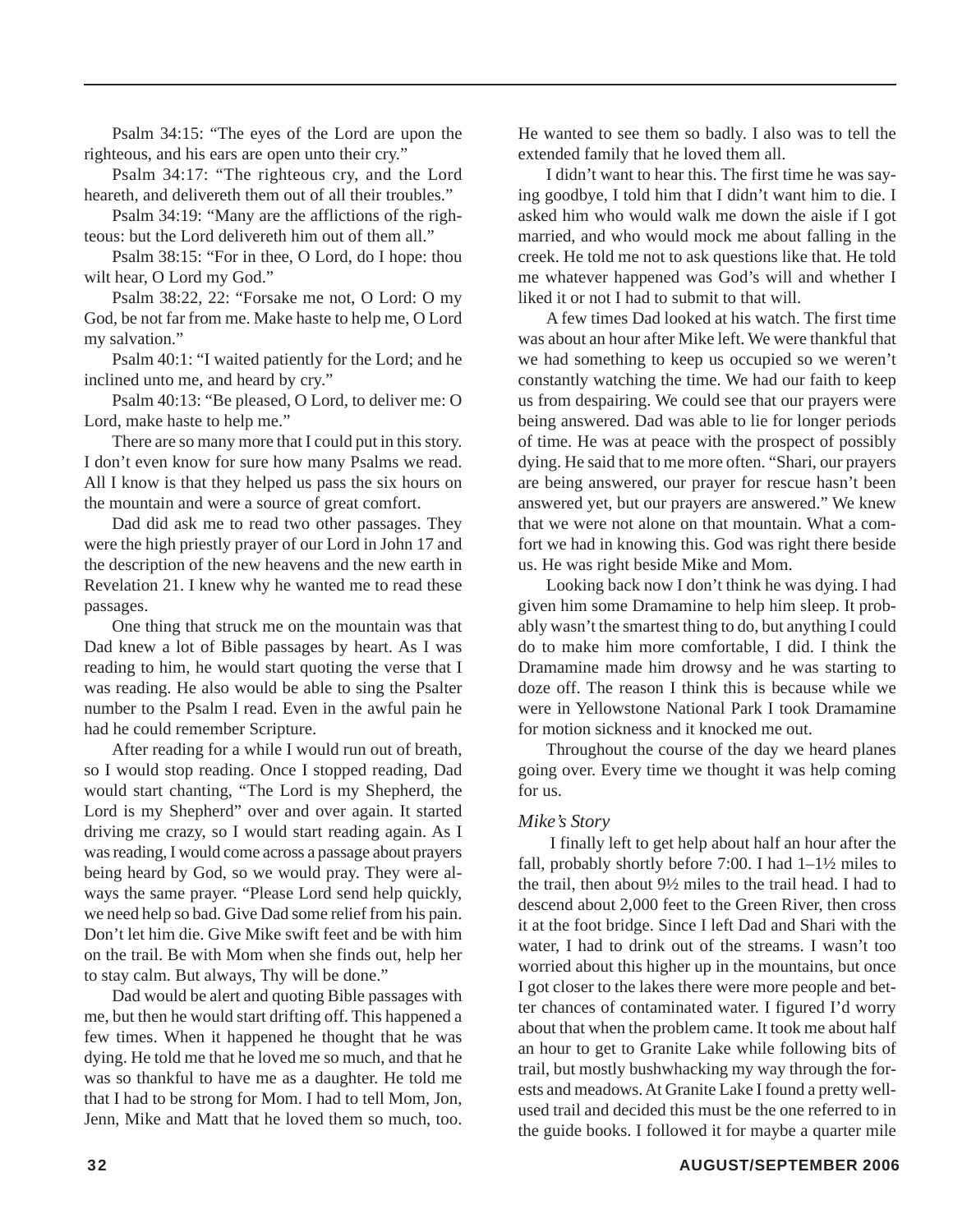before I realized I was going towards Granite Peak instead of around its north side. I decided to leave the trail and plow directly toward the river. I then realized I was ascending the highest point on the mountain so I started working my way further north to cross the shoulder of the peak. Following this route I found the obvious trail and followed the switchbacks almost all the way to the valley. The trail petered out a couple hundred yards above the valley, but I bushwhacked the rest of the way to the valley floor.

Granite Lake is a popular spot to camp for hikers intending to climb Squaretop so once I neared the lake I called out every 10 minutes or so looking for help. I figured I would meet people quite soon after I got to the trail, if not sooner. All the way down I was jumping through deadfalls and scraping my shins, all the while hoping not to fall headfirst down the mountain in my hurry. Going downhill on a slope that steep is very hard on the legs, and by the time I was halfway down I was looking forward to getting on the trail.

I reached the valley floor in about 45 minutes, maybe a little longer. I had to cross the valley to the main branch of the Green River to find the footbridge. I came to the river and realized I was downstream of the bridge. I looked upstream, a quarter mile or less, to a bend in the river and couldn't see the bridge so I decided to wade across here. I could see the trail 10 feet past the far river bank and didn't feel like working my way who knows how far upstream to find the footbridge. There was a spot that looked easily crossable. It was maybe 20 feet wide, but some of it was only ankle deep. The rest looked about waist deep. I took off my socks and boots because I didn't want to run and walk 9½ miles with wet feet. The shallow part of the crossing was easy, but when I got to the deep part I realized it was deeper than I thought. Instead of being waist deep it was an inch or two below my chest with a very strong current. If I had taken my time wading it would have worked, but I was in a hurry and not worried about finding good footholds. I was about 2 feet from the bank when the current knocked me down. I had no choice but to swim the rest of the way. I went under and was starting to get swept down stream when I grabbed the logs on the bank. Other hikers had made a log bridge over some smaller side creeks and swamps up to the main river. By now I was soaked head to foot (boots and socks included) so I just slogged through the swamp to the trail. I had to put socks on dirty feet and wear wet clothes for a while, but I hit the trail right away. I ate two bars I took for myself, but had to choke them

**BEACON LIGHTS 33**

down because I was so thirsty. I drank a little, but I wanted to go as far as I could without water so I wouldn't get sick from contaminated water. I wouldn't have gotten sick for about 2 weeks, but I still didn't want to take that chance until I had to.

At first I planned to run the whole way, but this didn't last very long. I'd get winded after a couple hundred yards and had to walk. Also, less than 5 minutes into the trip, while running, I tripped and did a face plant into the trail. I thought I'll run when it is flat, downhill (the rest of the trail descended about 400 feet over 9.5 miles so it was a gentle slope, easy for running) and not too rocky. I ended up running for a couple hundred yards then walking a little bit to catch my breath. One thought that kept me going was that no matter how bad my leg and lungs hurt, Dad and Shari were in much more pain. I spent more time walking, but ran about half the distance. I had expected to meet people by now, but so far I hadn't seen anybody.

I had a lot of time to think covering those 9.5 miles. I thought about what went wrong or what we did wrong, and how Dad and Sheri were doing. I kept remembering what Dad said, "I'm pretty busted up; I don't know if I'm going to make it." Hearing those words over and over kept me praying over and over. I asked God to be with them up there, to keep Dad alive, and to give me the strength to get help as soon as possible.

I didn't see any other hikers until I reached the Clear Creek crossing, at the upper end of the lower lake, about 2½ miles from the trail head. I told them the situation and asked if they had a satellite phone to call 911. They had nothing so I continued on. I saw a boater heading towards the campground and he was going faster than I, so I yelled, but he was on the far side of the lake and kept going. I didn't see anyone else until I was about 100 yards from the trail head. It was 9:30 in the morning, 2½ hours after the fall. It was a horse train with about 8 people. I asked if anybody had a satellite phone and the guide said he did; so I told him the situation. He let me borrow it and I called 911. I was connected to the Sublette County Sheriff's Department and told them what had happened. I was on the phone with them for about 15 minutes, and the woman on the phone told me to go to the trail head and wait until some sheriff deputies came. She also told me to wait with the phone in case they needed to call me back. After 15 minutes, I called information to get the Sublette County Sheriff's Department phone number to see what was going on. She told me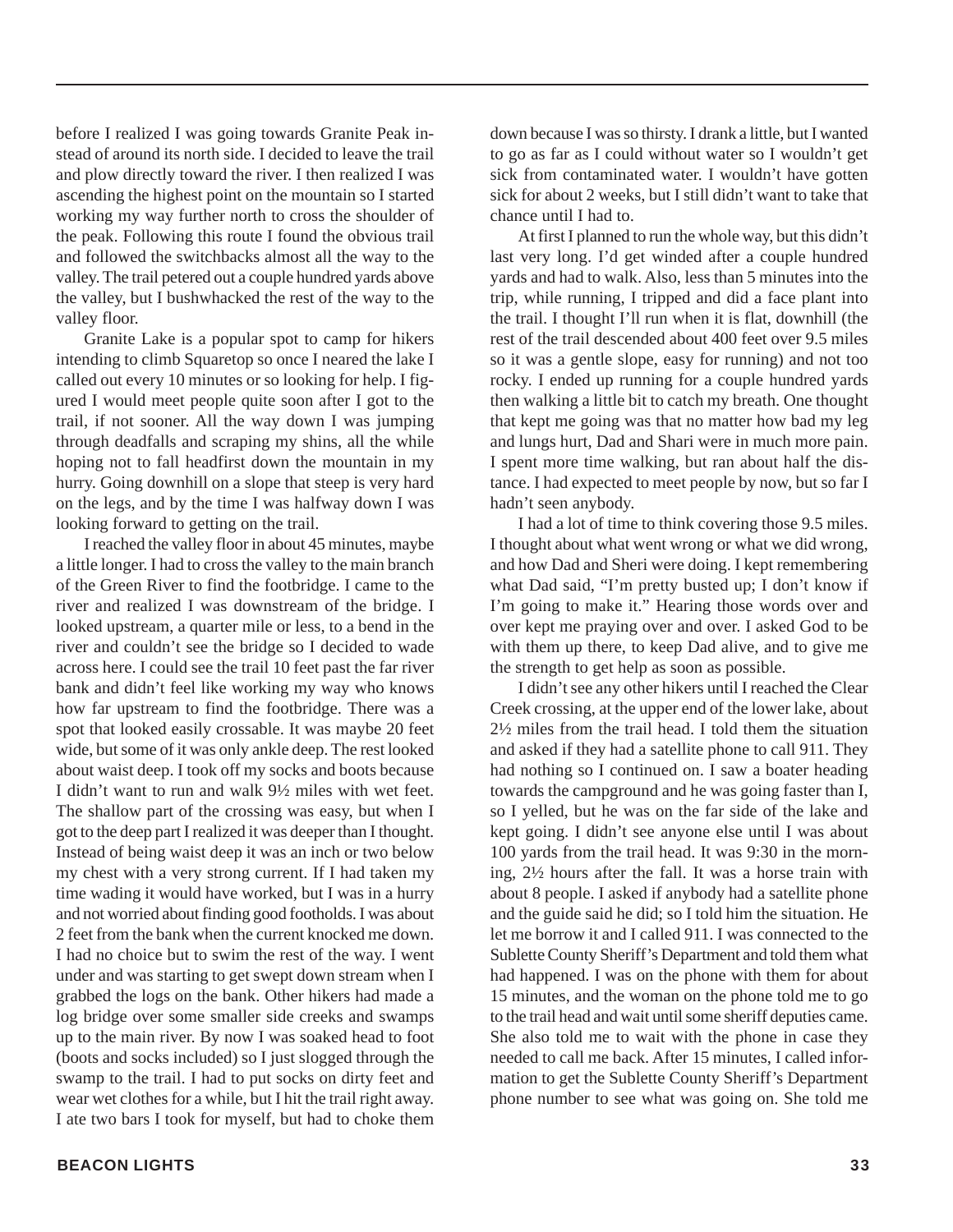they were organizing the search and rescue, but it would take a little while.

While I was waiting I talked with the guy who lent me the phone. He said in situations like this they sometimes send in a team with horses to assess the situation and determine if a helicopter was needed. He said people often exaggerate injuries. When I talked to the sheriffs the second time I emphasized both that Dad was not one to exaggerate anything, and that he needed the helicopter. The guy who lent me the phone also said that with helicopter rescues they only take enough fuel for the victim and might not be able to take the gear. This is not what I wanted to hear, knowing I would be the one hiking back 20+ miles to get the stuff. He also gave me a bottle of water which was much appreciated.

#### **The Rescue**

#### *Neal's Story*

About 1:00 p.m. Shari heard the sound of a chopper. I did not hear it immediately, but soon I heard it also. Shari was jumping up and down waving her arms and crying: "They're here! They're here. We're saved. Thanks, Lord. Thanks, Lord. Thanks for sending help."

We saw them flying high overhead. I tried to wave my arms, but I had no strength left. They kept heading north over the mountain until they were out of sight. Complete despair again. "Didn't they see us? They're going too far north. Please, please come back." And then, again, "Lord, Thy will be done," but this time it was a cry of anguish. (Actually, they did see us, as we learned later. When Mike talked with them he had pinpointed the exact spot where we had fallen and described so accurately where we were, that they saw us as soon as they flew overhead.) I didn't hear them any more, but Shari said that she heard them all the time. A couple of minutes later—it seemed forever—the noise suddenly grew louder and the helicopter rounded the side of the gorge and flew directly overhead. The pilot made this pass looking for a place to land. The only place to land in the whole area, other than the summit of a mountain, was about fifty feet from where we were lying, right where Mike was first going to set up the tent. He circled one more time and landed right next to us. The wind from the rotors pounded us, and just about blew Mike's tent away, but Shari grabbed it in time. Then there were people by us and talking to us. Our prayers were answered. Our ordeal was over. And God's care in providing a place for the helicopter was strikingly evident.

The men could only take one of us at a time. Because I was injured more than Shari, they took me first. I was able to walk with support to the helicopter. This was a rescue helicopter only. They had no medical equipment on board. They said they could get a board for me if I couldn't walk, but they would have to go to Pinedale and get one. There was no way I was going to let them leave without me. They were going to put a helmet on me, but couldn't because of the swelling. They strapped me into a seat. I left with one of the rescue crew and the pilot, while two stayed back with Shari.

Fifteen minutes later I was on the ground at Pinedale airport. From there they took me by ambulance to the Medical Center.

#### *Shari's Story*

Finally, at about 1:30 I told Dad to be quiet because I thought I heard something. He told me that it was just another plane and not to get my hopes up. I said, "No, it sounds different; it sounds like a helicopter." I could hear the wap, wap, wap of the helicopter blades. A few minutes later we saw a helicopter high up in the air. I have never had such a feeling of relief. All I could say was, "Thank you God, thank you, God." I kept repeating this. Dad started saying "We're saved." I got up and started screaming for all I was worth and waving my handkerchief. But then the plane went back behind the mountain. Dad started saying that they **The area where the helicpter landed** were leaving us, and that they weren't

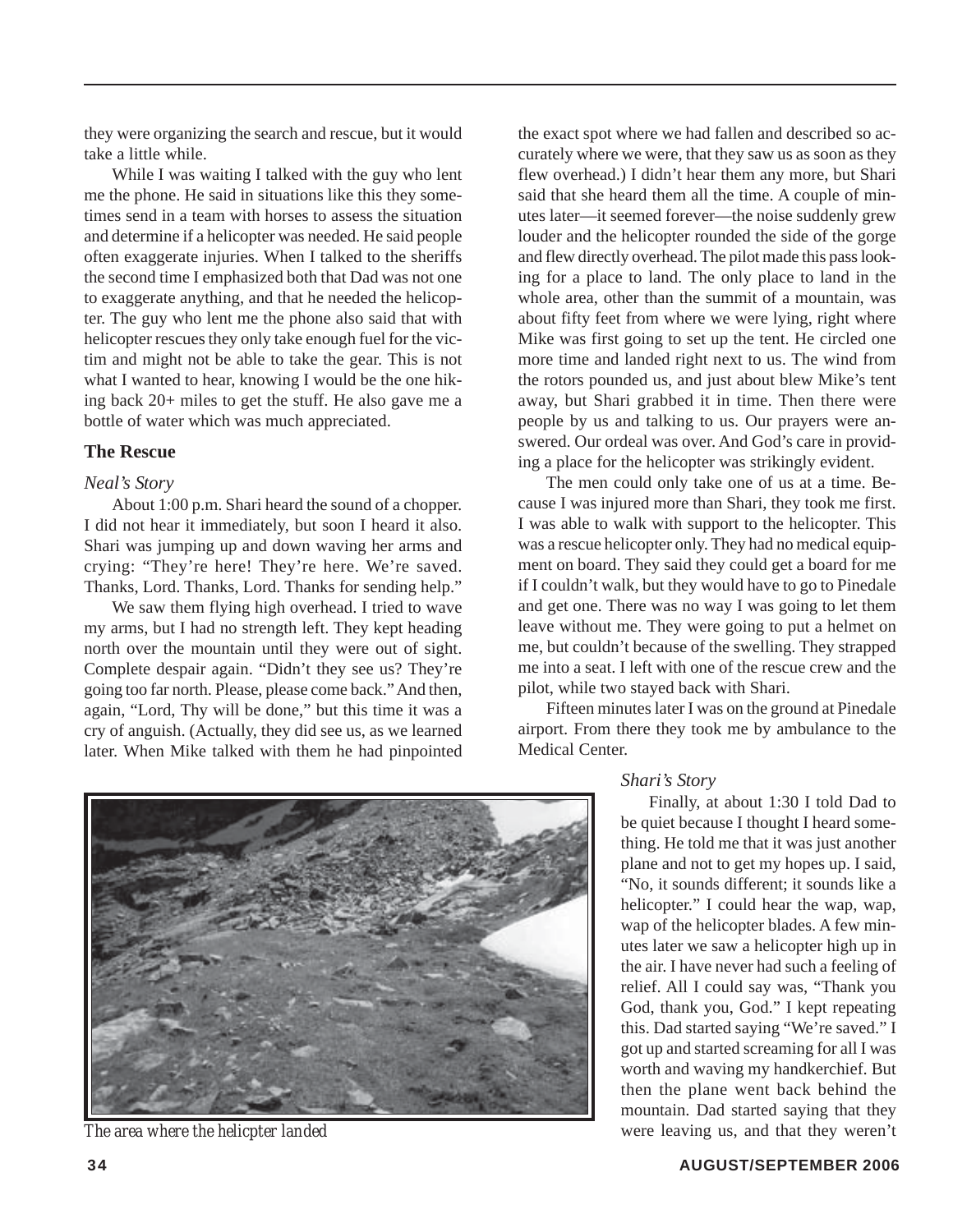coming back. I told him that they wouldn't stop looking until they found us; besides, I still could hear the helicopter.

While the helicopter was out of sight, Dad asked me if there was anything I could use to make a reflection that they might see. I did have a starlight filter for my camera that maybe would work. I started flashing that at the sun. About twenty minutes later I could hear the helicopter getting closer. I got up and started waving my arms and jumping up and down. When the helicopter came back into sight it was really low. It actually was a



*The rescue helicopter*

little distance below us. Dad started moaning with relief.

I couldn't even cry. It was like I was crying but there were no tears. I don't know how to describe that feeling. It was like nothing I have ever felt before.

The pilot landed the plane about thirty to forty feet above us. When the men came down, the wind was so strong that it almost blew Mike's tent away. I was able to grab it in time.

Four people, three men and one lady, got out of the helicopter. Right away I started yelling that they needed to take care of Dad first and that I was going to be ok. When they got to us, two went to Dad and two came to me. I heard them ask Dad what was wrong and whether he could walk to the helicopter. They said that they could go get a medical helicopter if he wanted them to. He said, "No way"; he was going to walk to the helicopter. After he got up I ran over to him to get a hug. I didn't get one. He had only one thing on his mind and that was to get off the mountain.

As he was heading to the helicopter, I got into Mike's tent, so that, when the helicopter took off, the tent wouldn't blow away. When the helicopter left the ground I completely broke down and really started to cry. One of the two guys that stayed with me on the mountain came over to me and put his arm around me and just let me cry. After I was done crying, I started to pack up the things in the tent. When the helicopter almost blew the tent away, a bunch of stuff had fallen out of my fanny sack. I just started stuffing stuff wherever I could find room.

After Dad was gone, the two men started asking me questions. They wanted to know what had happened. I actually felt stupid because I was thinking that they probably thought we were stupid for trying to go down the snowfield and that we were a bunch of amateur hikers. I told them that there was probably a bunch of stuff scattered at the bottom of the snowfield. They found a water bottle, and Mom's and my hiking sticks. (Mike was using Mom's.) They also asked me how much I weighed because they had to determine whether they could take all the gear back with us.

The two guys started to pack everything up. They put everything in the back packs. I got yelled at for trying to take down the tent. I managed to get one pole taken out before they asked me what I was doing. I wanted everything to be ready when the helicopter came for me.

Tony (one of the guys who stayed back with me) had a satellite phone with him and he tried to get Mom on the phone for me, but Mom and Mike had already left for Pinedale. I was pretty disappointed. I wanted to let her know that I was ok.

Finally the helicopter came back. The men put a helmet on me and led me to the helicopter. They showed me where the barf bags were just in case I needed them.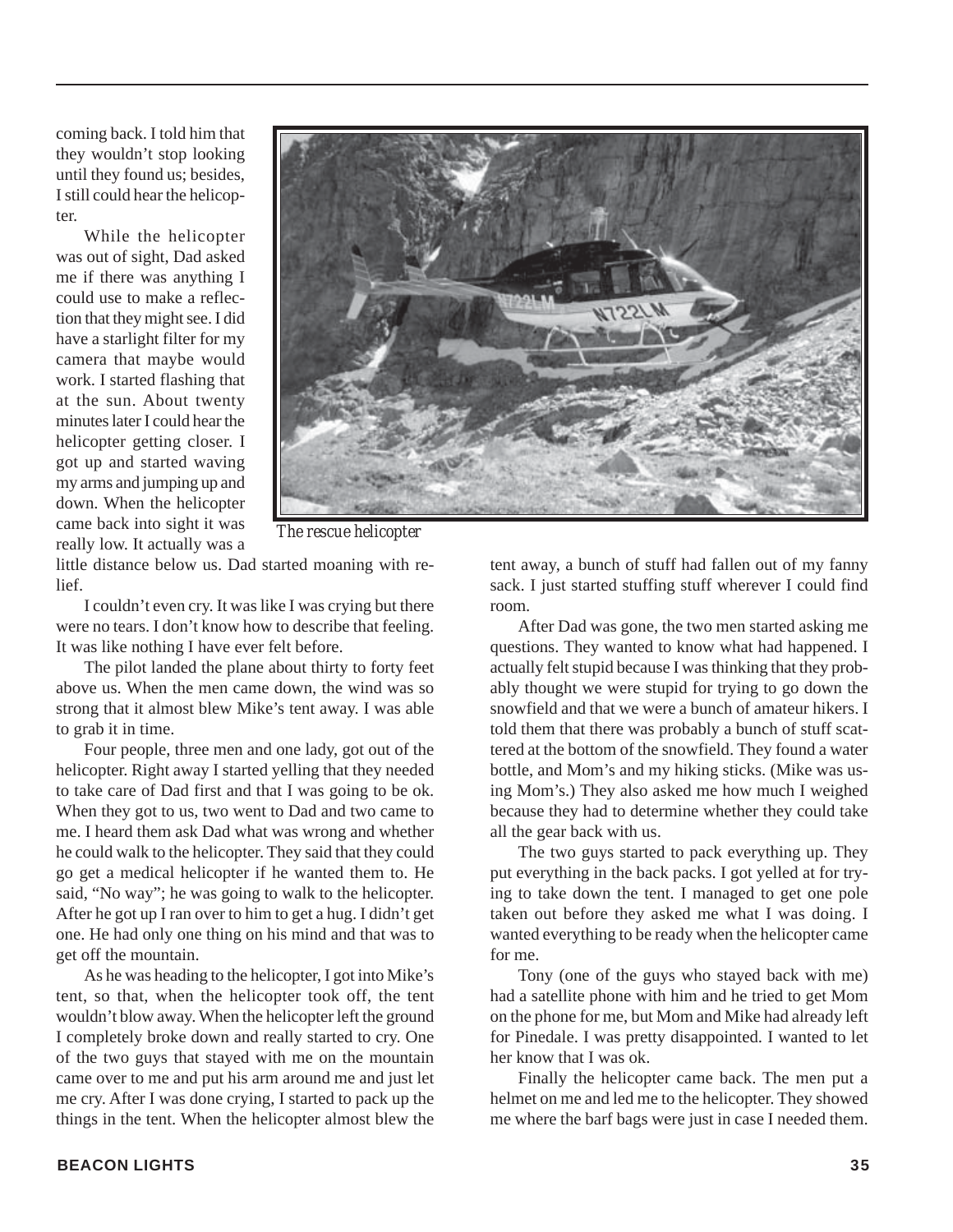I didn't. The ride was awesome considering the circumstances. I actually enjoyed it. Normally I don't like flying, but I was so thankful finally to be off the mountain that it didn't even bother me.

The view was incredible. I have seen these mountains so many times from the ground that I knew them well. It was strange to see such familiar mountains from the air. Tony pointed out Gannet Peak to me (the highest point in Wyoming) and some other sights.

The ride to Pinedale was probably about fifteen to twenty minutes. There was an ambulance waiting when I got there. I was able to walk with help to the ambulance. When I got into the ambulance, I was asked all the standard questions.

#### *Mike's Story*

I then hiked to the trail head to wait for the sheriffs. I didn't know if the helicopter would come there or go straight to the mountain. I also worried about what would happen when Mom showed up. She was going to hike part of the way up the trail to meet us, but if I was with the helicopter she would start hiking with nobody to meet. Fortunately, she arrived at 11:30, about 2 hours after I called 911, and about 1½ hours after I got to the trail head. I told her what happened and that I was still waiting for help. We then decided to talk to the campground hosts and see if they could connect us with the sheriffs department for an update. They radioed the Pinedale Ranger Station whose response was quite abrupt "We're working on it, stay off this frequency."

Knowing the rescue was in progress, we then went back to the trail head to wait. About 45 minutes later two sheriff deputies drove up and told us the helicopters were on the way. They said the rescue helicopters have to come either from Jackson or Idaho Falls and that was part of the reason for the wait. They said that there were two choppers, one for search and rescue and one to transport them to the hospital in Idaho Falls, or to Jackson if necessary. They also said that if there was room they would take all the gear with them, much to my relief. I had to describe exactly where they were, which information he then radioed to the helicopter pilots. One thing that I wondered about was where they would land the helicopter. I didn't know if they could land on the summit in windy conditions, and I was hoping they wouldn't have to land in the valley because it would take a while to get Dad and Shari down and it would be difficult and painful. We could hear the conversation back and forth over the radio so I heard them say that they had spotted the victims and had located a place to land, providentially about 50 yards from where they were. It was about the only spot in that huge area that they could land. I kept hearing them say that they were removing the victim, not victims, from the site. This worried me because I thought Shari might have to walk out. The deputies did say the rescue team would walk out with her, but I knew if she had to walk out she would have been devastated. Shari and Dad will be able to tell more about the rescue itself.

#### **Aftermath**

#### *Neal's Story*

The people in the medical center put an IV in my arm, oxygen tubes in my nose and plastic tubes and a hollow needle in my chest. X-rays showed two punctured and collapsed lungs, eight broken ribs and seventeen broken spinal processes (These are the bumps on the spine). There was no damage to any organs other than my lungs, and no damage to my neck or spinal column. The breaks were all on the outside of the spine. The bloating was all caused by air that had leaked from my lungs into my chest cavity and then into the rest of my body. When they pushed down on my chest, we could hear the air hissing out the hollow needle.

Because this was not a hospital, they had to take me to Idaho Falls, Idaho. They had strapped me tightly to a board and put a neck collar on, not because I needed it, but because they would be reprimanded if they did not do it. As they were wheeling me out to the ambulance, they said that Shari was coming in. I asked if I could see her, but they said "No".

They took me back to the airport and put me in a Med-evac helicopter to fly me to Idaho Falls—about a 45 minute flight.

At Eastern Idaho Regional Medical Center they did a cat-scan before sending me to a room. About 9:00 p.m. Jeanne, Mike and Shari came in. Shari had a bruised shoulder and, it was later learned, a collapsed lung. It was about a three-hour drive from Pinedale to Idaho Falls.

The rescue helicopter was a Forest Service unit from Jackson, Wyoming. It was an evacuation unit only with no medical assistance on board. The rescue service was Tip-Top Rescue, a volunteer group from Jackson and Pinedale.

#### *Shari's Story*

When I finally got to the clinic I was immediately taken to get X-rays done. They asked me what hurt. I told them that I thought I might have some broken ribs and a collar bone. They took X-rays of my chest and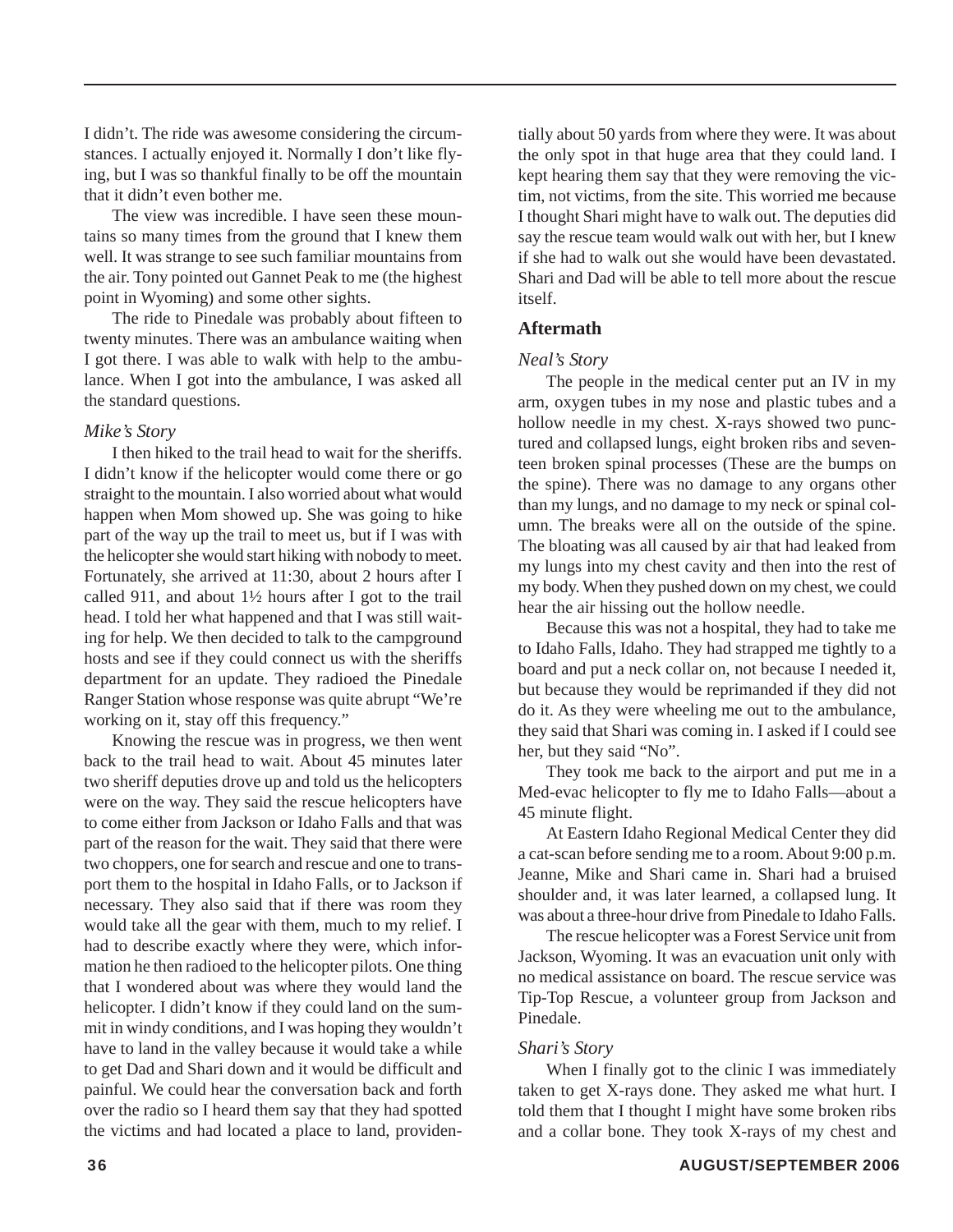both shoulders. When the X-rays came back negative I was shocked. As much as I hurt I thought every bone in my upper body was broken. I am thankful that God spared me from serious injury. They gave me a shot to relieve the pain. It helped a lot. I don't know what made them want to take a urine sample, but they did and I had some blood in my urine, but they were not too concerned about that. They gave me three bags of IV and then I gave another sample. That came back clear.

While I was getting the IV, Mom and Mike showed up. Mom thought that I was going to be up and walking around while waiting for them. She was pretty upset when she saw me lying on the gurney. She was ok when the nurses told her that it was just some pretty bad bruising.

Tony had stuck around the clinic until Mom and Mike got there. He wanted to make sure I wasn't alone and that Mike got the gear back. He talked with Mom and Mike for a while and told us to make sure that we let him know how everything turned out.

I am not sure exactly the time we left for Idaho Falls, but I couldn't wait to see Dad again. When we got to Idaho Falls and saw Dad I couldn't believe how much better he already looked.

So many miracles happened that day. What an amazing God we have. So many things could have gone differently. He was with us every second we were lying on that mountain and with Mike every step that he took to get help.

#### *Mike's Story*

Once Mom and I heard that both Shari and Dad were on the way to the clinic in Pinedale, Mom and I left. We had about a two hour drive to Pinedale, twenty miles of rough gravel road and about thirty miles on pavement. On the way out we had to pick up Shari's car from the New Fork Lake trail head, where we had left it.

We got to Pinedale about 5:00 and found out that Dad had been airlifted to Idaho Falls. They told us he had some broken ribs and a punctured and collapsed lung. Shari was bruised and dehydrated, but otherwise she was fine. We had to wait while Shari had 3 bags of IV pumped into her and they told us that Dad was currently being X-rayed, but we could call and talk to him in 45 minutes. When Mom did call they told her he had 8 or 9 broken ribs, both lungs were punctured and collapsed, and many of the spinal processes had been broken. Those are the little bumps on the backbone. She then talked to Dad for a little while, and we left for Idaho Falls at about 6:00 if I remember right. It is about 3 hours from Pinedale

to Idaho Falls but we got there around 9:00 and went to see Dad right away.

#### **Conclusion**

Shari was never admitted to the hospital because her injuries were not serious. This was amazing, for several years ago she had been in a bad auto accident in which her spine had been broken in two places. We are very thankful to God for His care of her. She was a source of strength and encouragement on the mountain.

She returned to Grand Rapids with Mike on Friday and began working the next week on Wednesday.

Neal was in the hospital for about four days. Sharon Kleyn flew to Idaho Falls to be with Jeanne while Neal was hospitalized and to help with the driving on the way home. Rev. Kleyn met them all in Council Bluffs, Iowa and both cars were taken to Grand Rapids so that Sharon could return home with her husband.

Neal was off from work for over a month recuperating and healing. He too is now back on his job.

These events left an indelible impression on the whole extended family. In a forcible way we were all reminded of God's supremely mysterious providential dealings with us in our lives and of His gracious care. May we retain the lessons we have learned.

#### **Two letters from the campground hosts in Green River Lakes Campground**

These two letters were sent by Heather Dina from the campground after the family had returned to Grand Rapids.

#### *Saturday, July 23, 2005*

*Dear Jeanne,*

*My husband and I are the campground hosts at Green River Lakes, where we met you at the trailhead with the Sheriff. We'd just like to know how your husband was after his accident on the trail, and how everybody is.*

*I was quite impressed by your son's mature and intelligent reaction to the situation, and he should be quite proud of himself. Apparently, you did a good job with both him and his sister, and they reacted properly in the emergency.*

*Although it wasn't a fun experience for any of you, I'm sure after all the dust settles it will give you many memories and stories to tell in years to come, with, thankfully, a happy ending. Heather Dina*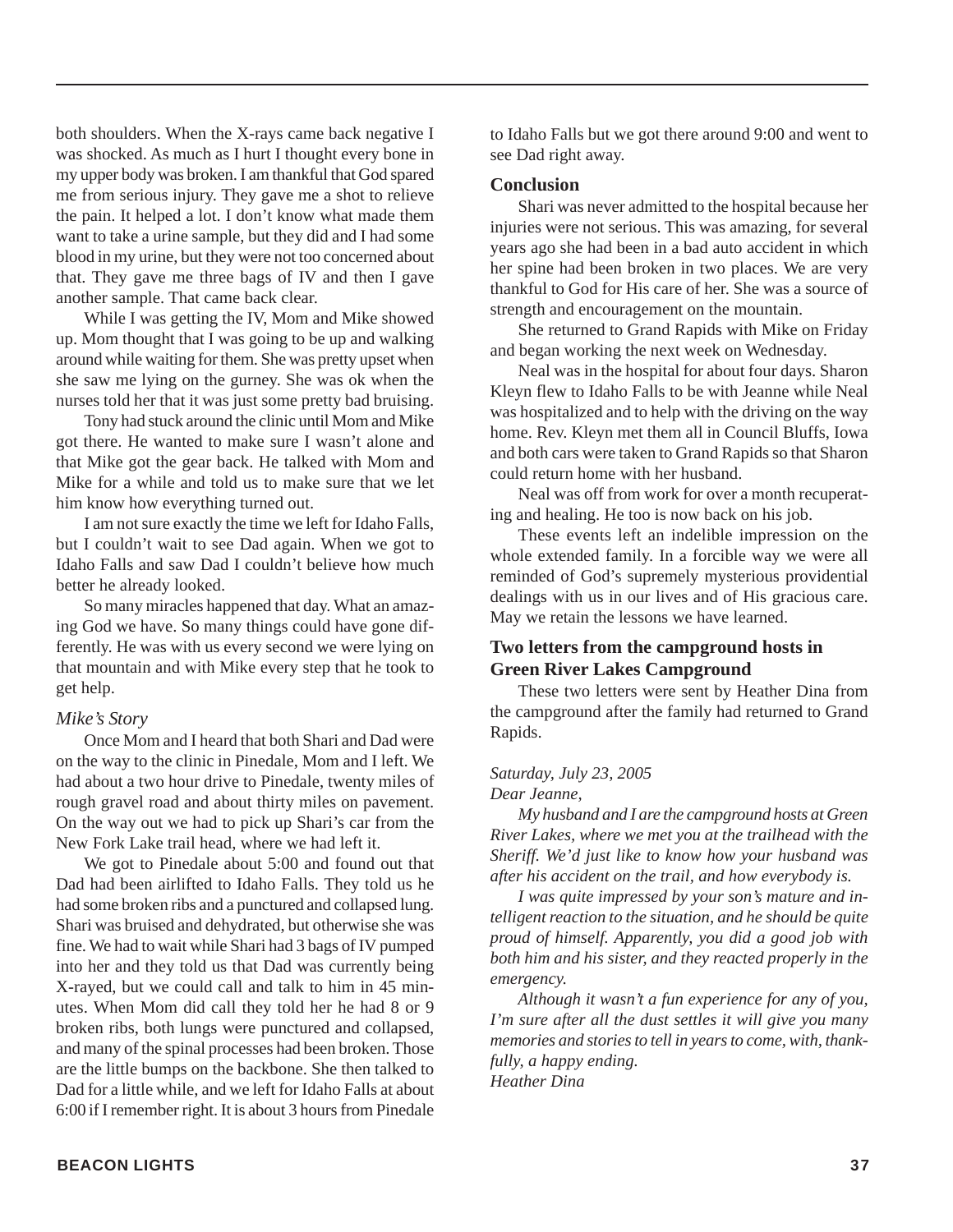*Monday, August 29, 2005 Dear Shari & Jeanne,*

*Thank you so much for keeping in touch with us, and letting us know how things turned out. Boy, Neal really battered himself up, didn't he? Shari got in her share, too. I've forgotten your son's name, but he had an ordeal, too, just working to get out quickly to contact the rescue people. Swimming an ice-cold creek wasn't something any of us would want to have to endure, but he did what had to be done, and kept his head about him. I'm so glad everyone is healing now, though, and you were able to get help in time before things got worse. God was watching over you all!*

*We're "short-timers" here now, and will be leaving right after Labor Day, if we don't run out of propane before then. There's hardly anyone in the campground, and the bugs are gone, so it's glorious. Although we're both ready to "hit the road" and see other places, part of me will miss the beauty and quiet of this place. Maybe we'll bring the kids and grandkids back next year? Fondly, Heather* ❖

*\_\_\_\_\_\_\_\_\_\_\_\_\_\_\_\_\_\_\_\_\_\_\_\_\_\_\_\_\_\_\_\_\_\_\_\_\_\_\_\_\_\_\_\_\_\_\_\_\_ Neal, Mike and Shari are members of Grandville Protestant Reformed Church in Grandville, Michigan.*

#### Memoir of Rev. C. Hanko

### Rev. C. Hanko Chapter 15 Automobile and Train Travel

edited by Karen Van Baren

*Editor's Note: In this chapter, the author takes us back to the days when automobile travel was a novelty, a rather unreliable novelty at that. Most Americans relied heavily on train travel as is herein described.*

Then I was about 8 years old, I had my first automobile ride. One of my uncles had a Studebaker, an open car with carbide lights. He took my mother and me to Hudsonville, where some of my mother's family lived. I can well remember that just as we were leaving the city limits on Chicago Drive, my cap blew off, and my uncle had to stop the car to retrieve it. All in all, this was quite an experience.

Shortly after my first ride, in 1916, my dad bought his first car, a Model T. It was the first automobile in the neighborhood. It was a pickup truck that could be converted into a run-about by taking off the box. This car had one seat, with the gas tank under the seat. It had one door, a half door on the passenger side. It had a brass radiator. It had to be cranked. In cold weather one of the back wheels had to be jacked up and the car put into gear to give added inertia for starting.

The car had a kerosene lamp for a taillight, which went out on rough roads. It also had magneto head lights,

which would dim very low when the engine idled. They were at their best when the engine was revved. One dark, drizzly night my brother and I were riding east on Lake Drive. Visibility was bad. As we slowed to turn at the corner at Diamond we suddenly heard a thump. My brother stepped on the brake, and we saw a dark figure arise in front of the car. As it came under the street light we saw that it was a woman, who ran away like a hunted deer. She was evidently unhurt but sorely embarrassed. We left our name, address and license number at the corner drug store, but never heard any more of it.

On a Fourth of July my parents decided to make a trip to Hudsonville. My dad rarely drove, and was not the best, nor the fastest driver. We left around seven in the morning, went to Fulton St. and then along Market to Chicago Drive. We rode until we came to grain elevators in Jenison. There we turned left, traveled a certain distance, and then turned right to get to Hudsonville. By the time we arrived it was 9:00 a.m. Between three and four in the afternoon we left, arriving home about 6:00 p.m. A long day and a strenuous experience.

A few years later, my brother-in-law, Otto Vander Woude, also had a Model T, with enclosed front and rear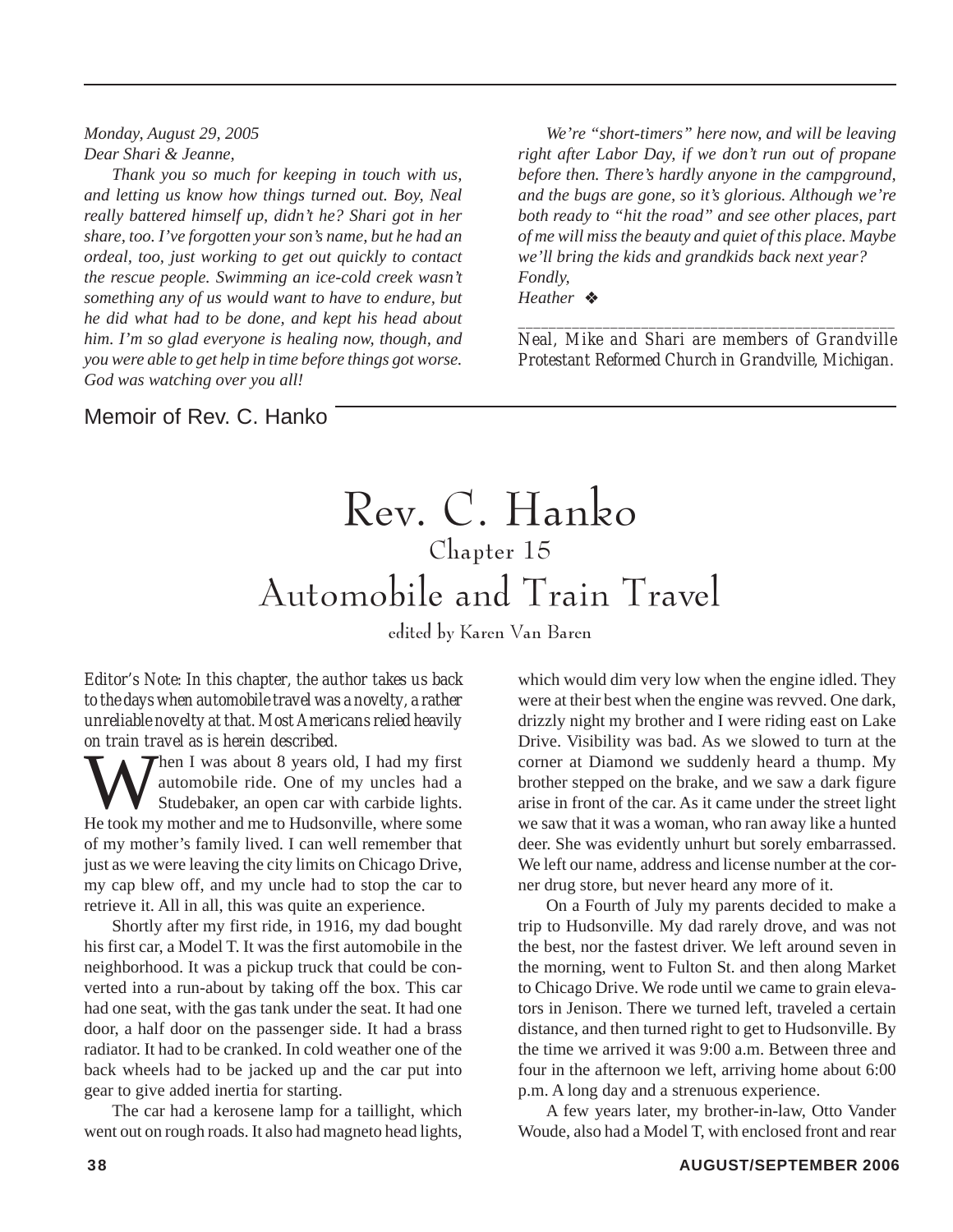seats.<sup>1</sup> One day, his oil line was clogged, so we took off the pan under the engine, took out the copper oil line, ran a wire through it and soon had the engine put together and running again.

In 1927, Richard Veldman, Gerrit Vos and I were in Doon to supply the pulpits in Doon, Hull and Sioux Center. We went by train to Hull or Sioux Center for Sunday services. But during the week we borrowed a car from one of the farmers. It was usually the extra car that they had. One day, when Vos was driving his wife, son and me to Sioux Center, the steering shaft came loose. The car ended up in the ditch. We walked to Sioux Center, and the farmer had to fetch his car, while we had to find a way back to Doon.

On another occasion Rich Veldman and I had gone to Sioux Center to attend a consistory meeting. It was about 11:00 p.m. when we started for home. Instead of going to the Main Street we stayed on the street of the church and soon settled in the Iowa mud. This was not the first time we had gotten ourselves stuck in the clay, but now we were dressed up and did not feel like digging with our hands in the mud. As we pondered how to get out of this mess, a young fellow returning from his girlfriend's house, came past. He first wanted to change his clothes. We thought that to be an excuse and settled down to sleep there. But soon he returned with a shovel and had us on our way to Doon.

But in the mean time the radiator had run dry, as we noticed a short distance from town. Rich went into a farmyard, pumped a bucket of water and carried it out to the car. But by that time the man of the house came out to check on the disturbance. So Rich threw the bucket into the yard and ran back to the car.

On another occasion I was going to Sioux Center to teach catechism. Immediately I discovered that the Model T had neither clutch nor brakes. To start it rolling one had to push it and hop in. To stop it, one ran against the curb or another obstacle. I left the car on Main Street of Sioux Center. But on the way home as the car was climbing a hill, my hat blew off. That meant that I had to bring the car to the top of the hill, run back for my hat, and then start the car by going downhill.

After staying about three months in Doon, Rev. Vos decided that he, his wife and his son should go home. This meant we had to borrow a car to take them to the Hull railroad station. Having packed his trunk, and having put his wife and son in the back seat, Gerrit, Richard and I took our places in the front seat. All went well, even going downhill, but the problem came when we tried to climb the next hill. Suddenly the engine kept running, but the car stood still.

Gerrit stopped a passing motorist and informed him of our difficulty and of the fact that they simply had to catch the train in Hull. This fellow felt sorry for him, so the trunk, the wife, the son and Gerrit were off with the motorist. Rich and I sat in the car that had refused to run. Giving it another try, we found that it ran perfectly. So instead of turning back, we went to Hull to see Gerrit off on the train. His first thought was that he was seeing ghosts. Then he decided we had pulled a prank on him. He refused to be convinced that, after we were relieved of him and all his possessions, the car ran well. When we took the car back to the farmer we felt obligated to inform him of our experience.

In June, after coming home for exams, Rich Veldman and I returned to Doon for the summer. This time Andrew Cammenga came with us. During our stay, we decided to ask Nick Buyert of Sioux Center for permission to take his car, which we were borrowing, to the Black Hills. He consented. On Monday morning we were off to South Dakota. Before dawn we rode over a skunk; for a while the smell was almost unbearable. As the day progressed we noticed that the car was heating up. Since it was a borrowed car we felt that we should check. So we stopped at a garage and asked the mechanic if he knew how to prevent the car from overheating. He took a look and told us, "When you get out of town you will see a junk yard. Bring the car there and leave it." That hardly solved our problem, so we went on. After we returned home, Mr. Buyert informed us that he had just had the car overhauled, so the pistons were still tight.

Late in one afternoon of our trip, in torrents of rain, we were approaching Rapid City. When we stopped to ask a passing motorist how much farther we had to go on the muddy road, the other driver asked us how long we had been riding in the mud. By the time we reached Rapid City the car was so hot that we could not shut off the engine. We brought the car to a garage where they set it against the wall and revved the engine till it stopped. The next morning they had to tow it to unlock the back wheels.

Now we were ready to see the park. But the hills were steep. So two walked up the hills, while the third drove the car. The most hazardous part of the trip was going down those steep hills. The brake could not slow up the car at curves, so the driver was forced to reach out frequently for the emergency brake.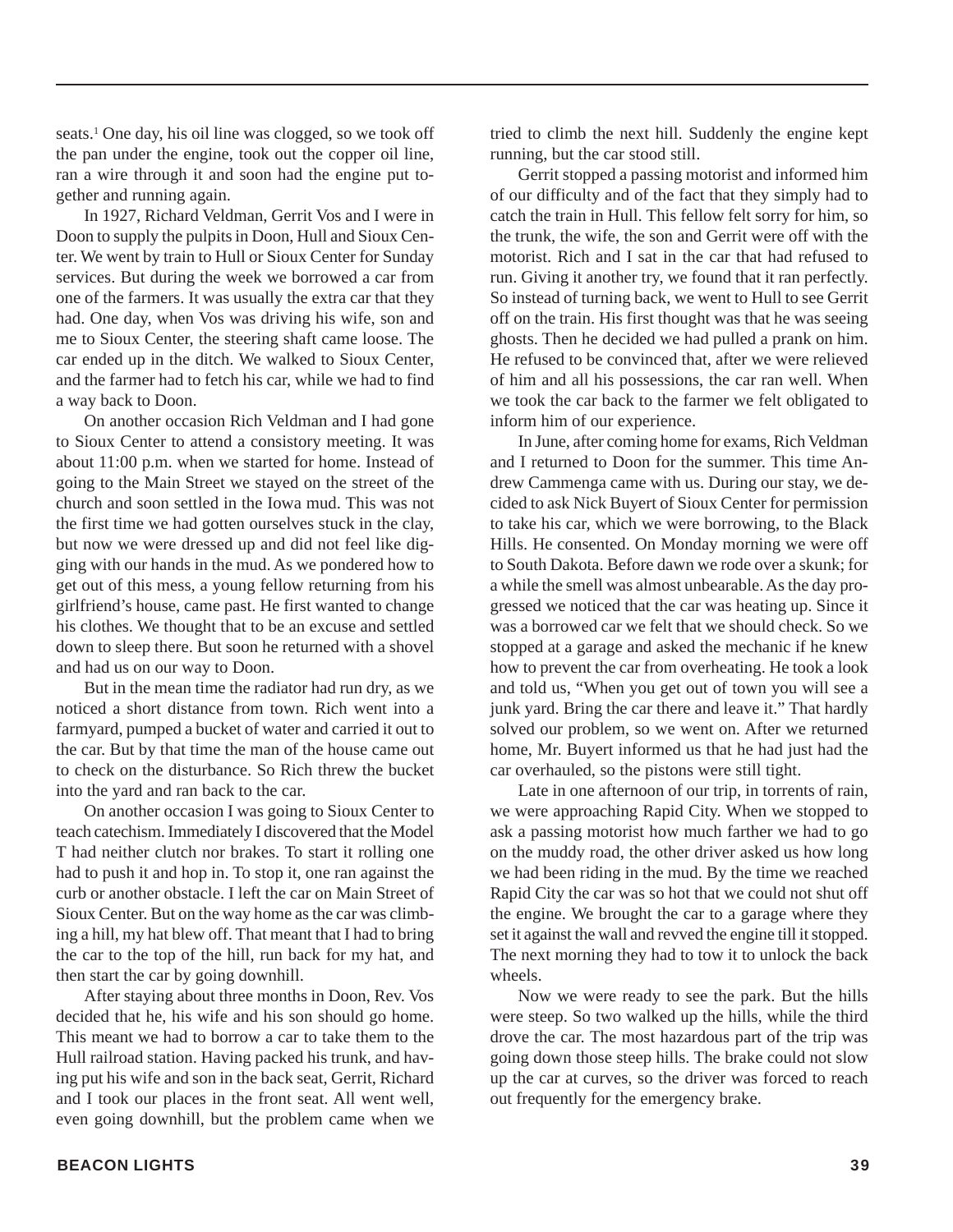We did have a broken spark plug wire in the park. A piece of fence wire took care of that until we were home again.

We spent one night in a motel that had bed bugs. All three of us were in one bed. The next morning Rich was full of red spots. He had had it. He wanted to go home.

That day we did stand in a railroad station and wonder whether we should avail ourselves of the opportunity to see Denver, since it was likely we would never get there if we did not go now. Our better judgment prevailed and we started back to Doon, making the trip without further mishap.

By the latter part of August we were thinking of going back home and to school. Rev. Vos had accepted the call to Sioux Center and was preparing to go there, but was first waiting for the birth of a baby (Marilyn). We were told to stay until the baby arrived. So patiently we waited it out day by day. Finally the word came that the baby had arrived, so we could make plans to go home and belatedly return to the seminary.

Mr. Cammenga, the father of Andrew, had purchased a new car and decided to come to Doon to bring us home. So on a Monday morning at four o' clock we started out. The roads were still made of gravel and led us through every town along the route. We reached our first brick road about one hundred miles west of Chicago. This was one lane, requiring two wheels off the pavement when we happened to meet a passing car.

Stopping only for gas and a bite to eat we traveled all day and all night. After going through the Loop of Chicago we passed through South Chicago, Hammond, Gary, Michigan City, Benton Harbor, and then on through the woods to South Haven, Saugatuck, Holland, Zeeland, finally to arrive at our destination at nine on a Tuesday morning. That took us thirty hours. Now the trip is made in twelve to fifteen hours.

In July 1934 my wife and I were expecting our third child. We made the trip to Grand Rapids with our two boys and stayed with my folks. They were glad to have us come, but were also eager for us to leave. They did not fancy having a baby born in their home.

This was the summer of the big drought, the summer of grasshoppers devouring the entire crop in South Dakota, the summer of the unforgettable dust storms. It was a hot summer even in Michigan. Therefore we decided to leave for Hull at 2:00 a.m., to drive through the cool of the night at least part of the way. By the time we reached Holland, Michigan we were already turning up the windows. By the time we reached Chicago, we had

to turn the heater on in the car as the car was overheating. This made me feel miserably sick. So we decided to stop early in the afternoon, sleep through the night and get an early start the next morning. Mom made the arrangements at a motel somewhere near Dubuque. But when the manager saw me staggering out of the car, she decided that the deal was off. She wanted no pregnant woman with a drunken husband in one of her rooms. It took a bit of persuasion to convince her that we would create no inconvenience.

There were others also who had interesting experiences in the automobile. Two men of the consistory of Hull PRC were appointed to attend the combined consistory meeting in Grand Rapids. They decided to go by car, even though they had never before ventured on a trip as big as this.

They rode along the gravel road and later in the day came to a detour. Returning from the detour, they found themselves back on the Atlantic-Yellowstone-Pacific Highway and continued on their way. After some time one remarked: "Never before have I seen the sun set in the east." The other agreed. So they decided to stop at a gas station and ask whether this was the highway to Chicago. They were informed that it was but as they were driving off the man at the station called to them, "Are you coming from or going to Chicago?" Being informed that they were on their way to Chicago, they were told that they were going the wrong way. Finally having reached Chicago they discovered that the highway led them right through the heart of the city. Cars passed them on both sides. Never had they experienced anything like this. So at the very first opportunity the driver brought the car up on the sidewalk, where he stopped with a sense of relief. He was reminded that this was not Grand Rapids. So a taxi driver was hired to bring them safely though the city and on their way again to their destination.

On another occasion, delegates from Doon, Rock Valley and Sioux Center respectively had gone by train to Grand Rapids, and were now on their way back home. Mr. Tim Kooima from Rock Valley had stopped in Chicago to buy a car to drive home.<sup>2</sup> Mr. John Broek of Sioux Center and Mr. Harm Zylstra of Doon had gone to the Union Station to await the train to Rock Valley. While they were waiting, Tim Kooima stopped at the station to offer them a ride home. Mr. Broek consented, but Mr. Zylstra decided to go home by train. But somehow the train had pulled out without him. He stayed in the station for 24 hours waiting for the next train. Because of the milling crowd rushing past, he was very reluctant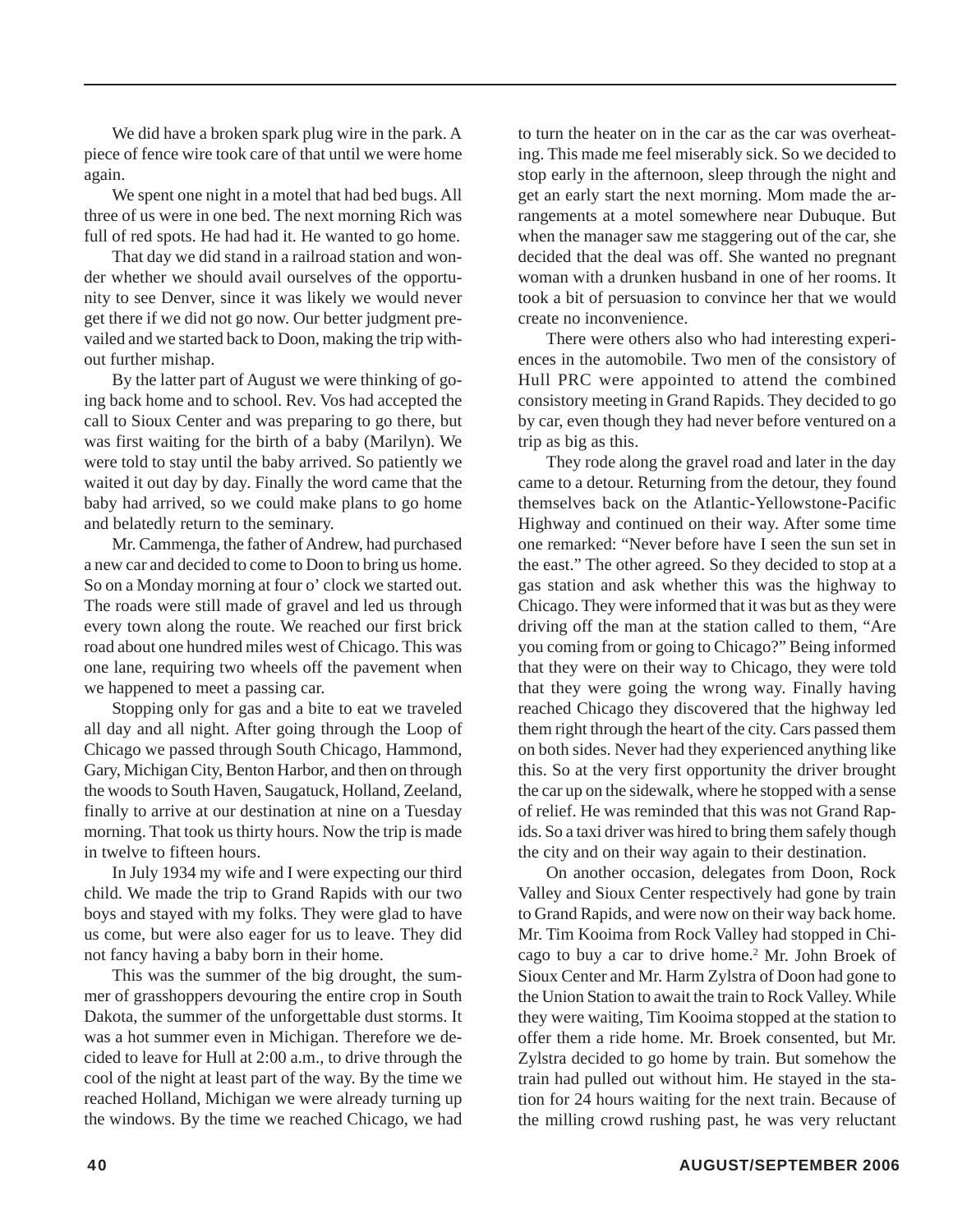even to rise from his seat. During the night a policeman thought him to be a bum and wanted to send him on his way. But in broken English he showed that he had a ticket for the train and was allowed to stay. It was Saturday evening before he could board the train, which brought him into Rock Valley on Sunday morning during the church service. Rather than interfere with the service he waited in a car outside and obtained a ride back home to Doon.

The most common means of travel at that time was by train. Yes, we did go by car when the family traveled, but in those days ministers could travel by train for half price. Therefore, when we traveled alone, we traveled by rail. This was most enjoyable, even though we rarely could afford to take a sleeper. It was a trip we looked forward to when the various delegates from the Midwest would travel by train to classis (At that time, classis was not yet divided into east and west).

Also going to classical appointment by train was a pleasure. Because of the Depression the train carried very few passengers. They would do almost anything to satisfy those few who did still ride their coaches. On one occasion I had gone by train to fill a classical appointment in Pella and Oskaloosa. The train that was to take me from Des Moines to Mason City, where I would transfer to the Chicago Milwaukee line, was an hour late. I told the conductor that, since they were an hour late, I would miss my train in Mason City, and would not be able to get home until the next day. After a bit of investigating he came back and asked me whether I was willing to follow orders strictly. I assured him that there was not much I would not do to get home that same day. So the arrangements were made. As we approached the switches of Mason City, the train had to slow up to almost a complete stop. I stood, as ordered, on the bottom step of the coach, travel bag in hand, and as the train slowed up I jumped into the ditch. Then, still following orders, I waited until the train was past, only to hear a most welcome voice in the distance, directing me to a waiting taxi. Five minutes before train time, we arrived in the Chicago Milwaukee station.

On another occasion I had two chickens, stripped and drawn to take back to Oak Lawn. It was warm in the train, so that I became concerned about my two chickens. I talked to the conductor, who took them to the water cooler, where they stayed on ice until I arrived in Chicago.

At that time Hull was more or less the center of the churches in the Midwest. This congregation had the largest church building, so that classes, lectures, conferences with the German Reformed Churches, and other prominent meetings were held there.

One year comes to mind when a number of delegates from the east were coming by train and were stalled near Spencer because of floods. A few of us got into our cars and drove down to where the train was stalled to pick up the delegates, among whom were Rev. Hoeksema and Rev. Ophoff. That noon we had thirteen people around our dining room table. Thirteen hungry men and we had but one scrawny chicken. Having come from a large family, Mom did not get too excited about these unexpected impositions. She usually had canned meat in the basement, which could readily be heated up.

On one occasion Rev. Hoeksema was staying with us when two elderly couples came from Kalamazoo. When one of the ladies heard that Rev. Hoeksema was staying with us, she was determined also to stay with us. When told that we had no room, she got herself sick, so that she could not stay "out in the country". The result was that she stayed in bed all day, and then when we were ready to visit a bit in the evening, she got up, once making the remark, "O Dominee Hoeksma, I could sit up all night and listen to you." He answered, "But I'm going to bed."

And so, since the nation was increasingly on the move with these advancements in travel, we were able to keep in touch with our extended family and other churches in the denomination. ❖

#### **Footnotes**

<sup>1</sup> Otto Vander Woude was the father of John, a member in Grandville Church, and Mrs. Corson, a member in First Church, Grand Rapids.

2 This was the father of Tim Kooima from our Hull Church.

*\_\_\_\_\_\_\_\_\_\_\_\_\_\_\_\_\_\_\_\_\_\_\_\_\_\_\_\_\_\_\_\_\_\_\_\_\_\_\_\_\_\_\_\_\_\_\_\_\_\_*

*Karen is a member of Protestant Reformed Church in South Holland, Illinois, and a granddaughter of Rev. C. Hanko.*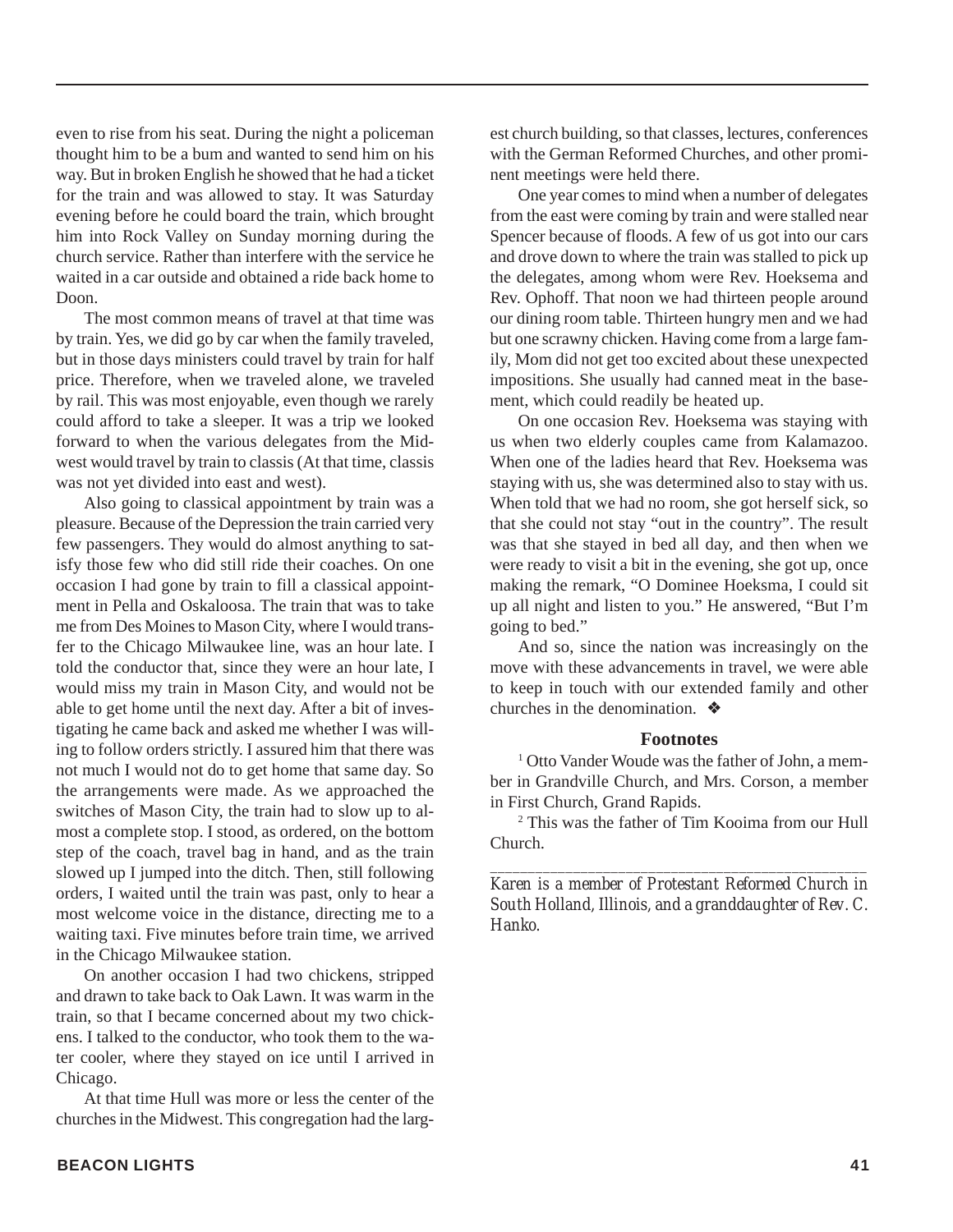# The Russian Orthodox Churches

by J. P. de Klerk

The Russian Orthodox Church is the property of the government, financed by the import of cigarettes and spirits at an exerty of the government, financed by the import of cigarettes and spirits at an extremely large scale. These taxed products are at the same time a nice source of income for the Department of Finance in Moscow. No objections, no questions, no problems.

The priests of the Russian Orthodox Church dislike representatives from the Protestant-Christian churches of the Western World. Increasingly, the police keeps them at a distance; sometimes waving people away when they are taking pictures. They fear the preaching of ministers and missionaries from the West; the priests of the Russian Orthodox Church do very little preaching during their services.

Sometimes they remind visitors of an historic conflict they had in 1371 with the sect of the Strigolniki who attacked the State Church.

They have the viewpoint that their followers' salvation depended on their doing good works.

The same priests who worked in the time of the Soviet Union are still at their posts under the Federal Russian Union under President Putin. Russian Christian Radio calls the church government officials a corrupt political power. The common man on the street is not aware of this and does not worry about it.

Visitors from western countries should not be impressed with the beautiful singing choirs of the monks, the pieces of art and the golden ornaments. Some priests are members of the Secret Service (according to "Voice of the Martyrs"). But in the city of Novgorod there exists the one and only Protestant Christian Church

of the whole of Russia. It has its own radio and TV studios which reach a big part of Russia. They are helped by ministers and missionaries from the USA (financed by private organizations). They are protected by the bur-



gomaster and the governor of the area, who are both Christians. ❖

*\_\_\_\_\_\_\_\_\_\_\_\_\_\_\_\_\_\_\_\_\_\_\_\_\_\_\_\_\_\_\_\_\_\_\_\_\_\_\_\_\_\_\_\_\_\_\_\_\_\_\_\_ J.P. de Klerk is a writer and journalist in Ashhurst, New Zeeland.*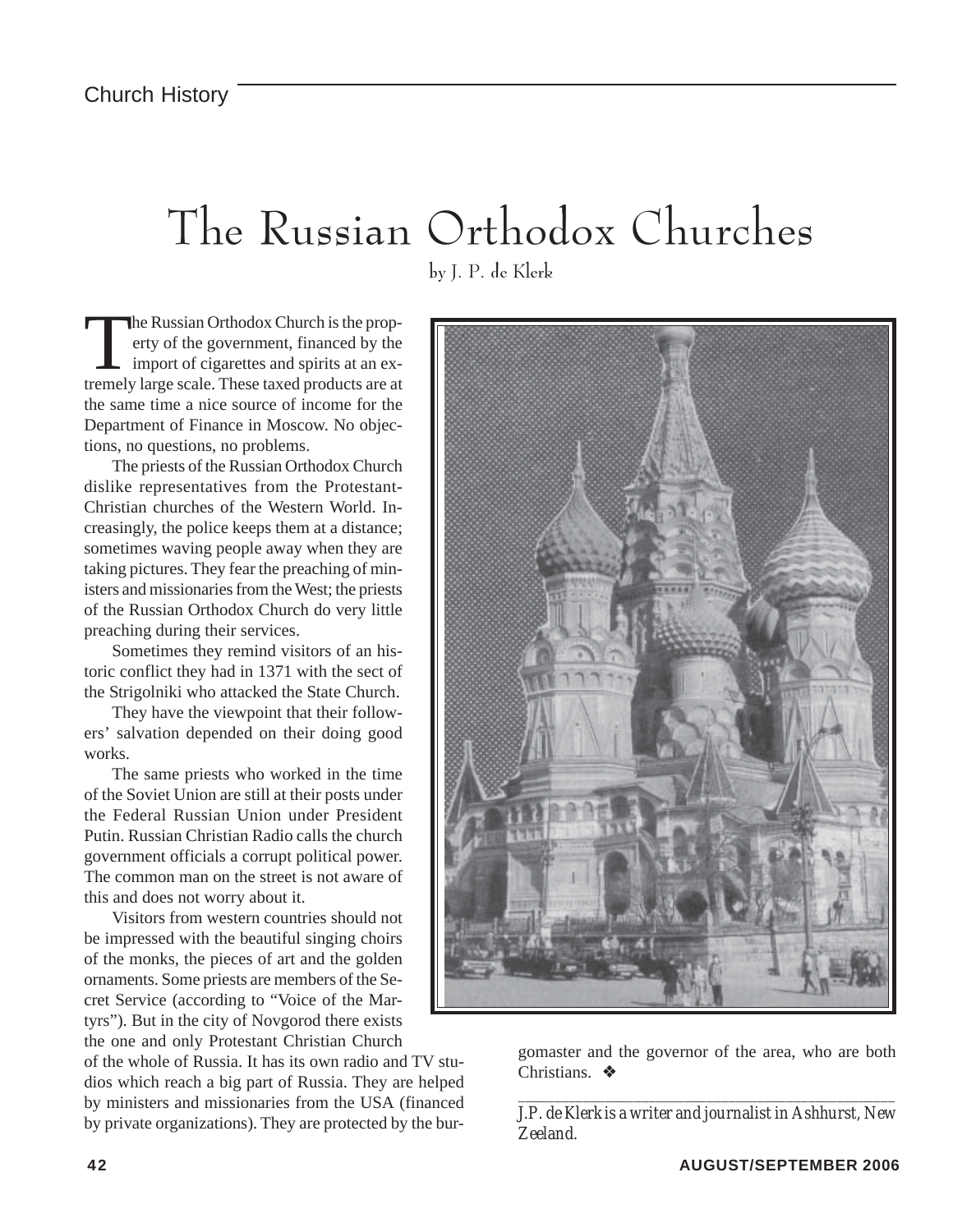Kids' Page

# "LITTLE LIGHTS"

### A Turn of Events: from Chaos to Comfort (Part 6)

by Connie Meyer

. . . let it shine !

The year was 1562. The land was in chaos over lack of direction concerning the Lord's Supper as well as some other points of doctrine. The light of the Reformation had dawned nearly fifty years earlier when Luther nailed his theses to the door in Wittenberg, but that light had scattered in many different directions and was not yet fully understood. It must be gathered into one, clear bea-

con of truth. This would be a year for creeds and confessions.

Elector Frederick III ruled from his castle in Heidelberg, Germany. He saw the need for writing a unifying catechism. His own wife was Lutheran and tried to persuade him to see the Lord's Supper from the Lutheran point of view over against Calvin's, but he was not convinced. There had been much trouble and confusion in Heidelberg over the Lord's Supper, and now he knew not where to turn. He shut himself alone in his rooms to study the Scriptures themselves for direction. God answered his prayer and Frederick emerged with confidence. The Calvinistic view was the Scriptural one. He knew what kind of men ought to write the new catechism as well.

Twenty-eight-year-old Zacharius Ursinus was recently appointed as professor of dogmatics at Heidelberg's university. Twenty-six-year-old Caspar Olevianus was the new pastor of the Church of the Holy Spirit. Both men had already shown themselves to be extremely gifted in teaching and preaching, as well as outstanding in godliness. Both had been taught by John Calvin, Peter Martyr, and other important reformers. Frederick assigned the task to them.

But even Frederick could not have known the full import of the document that would result from their pens. God knew. God had brought these men to Heidelberg. God had prepared them for the task. In all their studies, Ursinus and Olevianus came to understand that Luther had gone too far in saying Christ's body and blood were present in the Lord's Supper in a physical way. They also understood that to say Christ was not present in the bread and wine at all was not enough. What was the

Biblical view? Jesus Christ is indeed present in the Lord's Supper, but only in a spiritual way. This truth would now be made clear to all.

Not only would the Lord's Supper be properly set forth, Olevianus' bold and eloquent preaching would combine with Ursinus' careful teaching and clear,

poetical mind to yield a catechism unparalleled in clarity and beauty, useful for both preaching and teaching. God had led both men to see and hear the theme of all of Scripture, a melody that rang in glorious threestep rhythm to comfort the people of God, young and old, in life and in death: misery, deliverance, gratitude. Over and over—the triple knowledge is necessary for comfort.

The Heidelberg Catechism was adopted without reservation in 1563 and was received by the church with much thanksgiving. Centuries later we are still profoundly grateful for God's leading from confusion and chaos to order and comfort by having shown them—and us—this knowledge of the truth. Indeed, according to the plan and wisdom of God, such is the turn of events. ❖

**Unscramble the following words** from the second Q. & A. of Lord's Day 1 of the Heidelberg Catechism (can you quote Q. & A. 1?): "How many things are necessary for thee to know, that thou, enjoying this comfort, mayest live and die happily?"

HERTE; HET TRIFS, WHO ARGET YM NISS NAD REEMISIS REA; \_\_\_\_\_\_\_;\_\_\_\_\_\_\_\_\_\_,\_\_\_\_\_\_\_\_\_\_\_\_\_\_\_\_\_\_\_\_\_\_\_\_\_\_\_\_\_\_\_\_\_\_\_\_\_\_\_\_;

ETH CONDES, WOH I YAM EB REEDVELID ROFM LAL YM ISSN \_\_\_\_\_\_\_\_\_\_\_\_\_\_,\_\_\_\_\_\_\_\_\_\_\_\_\_\_\_\_\_\_\_\_\_\_\_\_\_\_\_\_\_\_\_\_\_\_\_\_\_\_\_\_\_\_\_\_\_\_\_\_

\_\_\_\_\_\_\_\_\_\_\_\_\_\_\_\_;\_\_\_\_\_\_\_\_\_\_\_\_\_,\_\_\_\_\_\_\_\_\_\_\_\_\_\_\_\_\_\_\_\_\_\_\_\_\_\_\_\_\_\_\_\_\_\_\_

DAN SRIEMISE; TEH HITDR, OHW I LASHL SPEERSX YM

DRAUGITTE OT GOD ROF HUSC NEVERILCEAD. \_\_\_\_\_\_\_\_\_\_\_\_\_\_\_\_\_\_\_\_\_\_\_\_\_\_\_\_\_\_\_\_\_\_\_\_\_\_\_\_\_\_\_\_\_.

*Connie is the mother of 5 children and a member of Hope Protestant Reformed Church in Grand Rapids, Michigan.*

*\_\_\_\_\_\_\_\_\_\_\_\_\_\_\_\_\_\_\_\_\_\_\_\_\_\_\_\_\_\_\_\_\_\_\_\_\_\_\_\_\_\_\_\_\_\_\_\_*